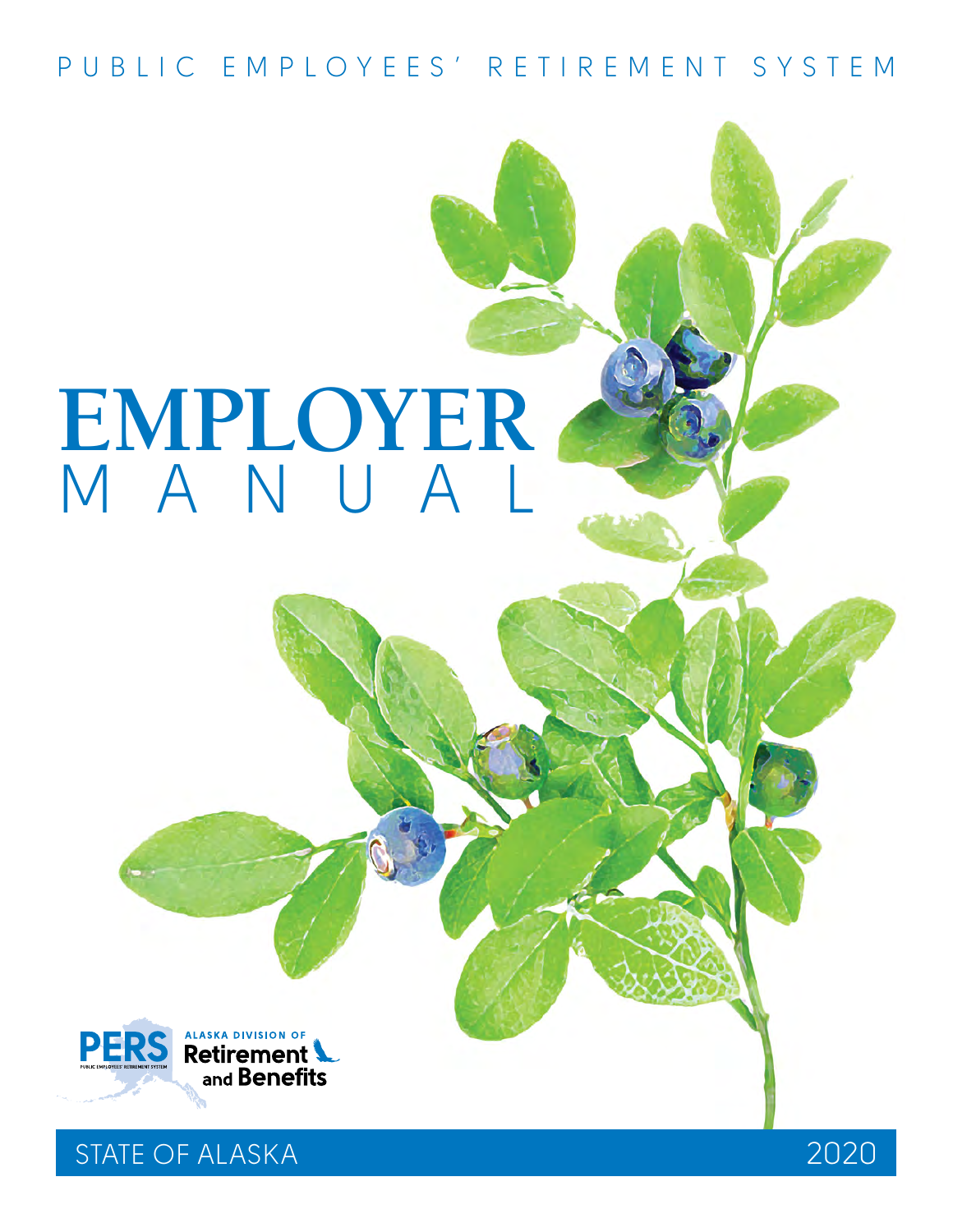

PERS EMPLOYER MANUAL | 2020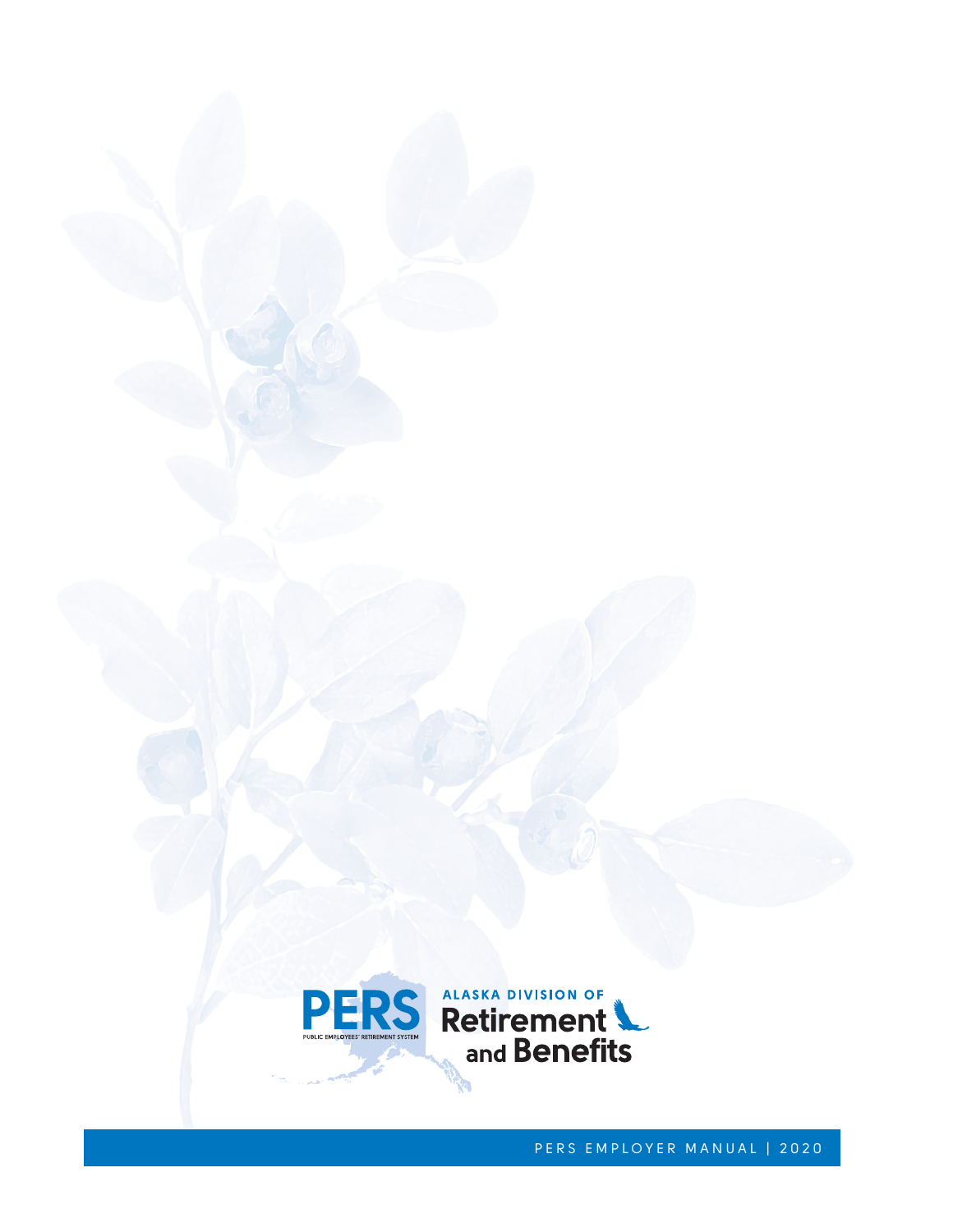# **Contents**

| Employers That Included Elected Officials in Participation Agreements Prior to June 6, 2007 7    |  |
|--------------------------------------------------------------------------------------------------|--|
| Employers That Included Elected Officials in Participation Agreements On or After June 6, 2007 8 |  |
|                                                                                                  |  |
|                                                                                                  |  |
|                                                                                                  |  |
|                                                                                                  |  |
|                                                                                                  |  |
| Employers That Began Participation in the System On or After July 1, 2006 10                     |  |
|                                                                                                  |  |
|                                                                                                  |  |
|                                                                                                  |  |
|                                                                                                  |  |
|                                                                                                  |  |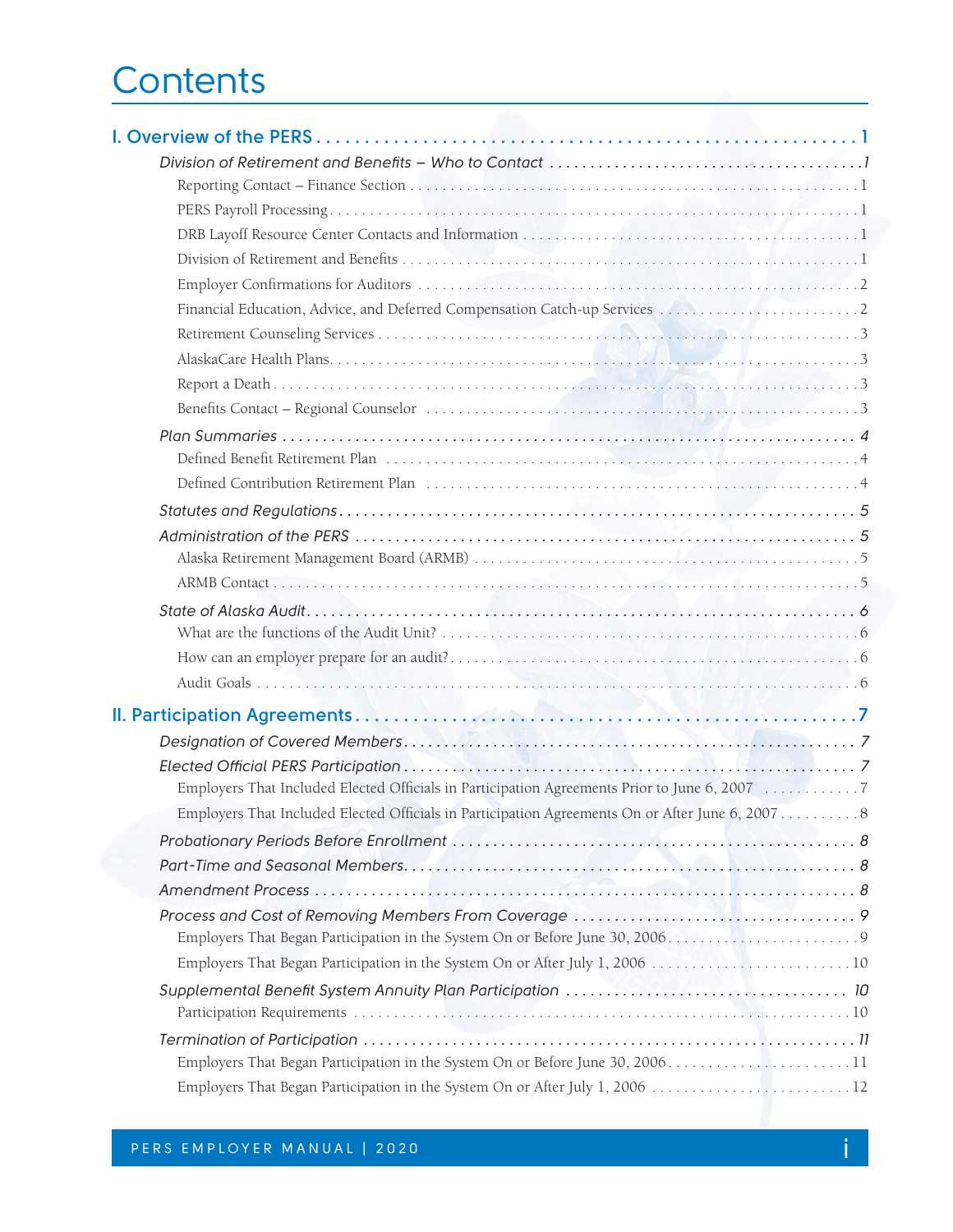| Late Reporting New Research 2014 13                     |  |
|---------------------------------------------------------|--|
|                                                         |  |
|                                                         |  |
|                                                         |  |
|                                                         |  |
| IV. Employer Responsibility for Member Plan Education15 |  |
|                                                         |  |
|                                                         |  |
|                                                         |  |
|                                                         |  |
|                                                         |  |
|                                                         |  |
|                                                         |  |
|                                                         |  |
|                                                         |  |
|                                                         |  |
|                                                         |  |
| VI. The Defined Contribution Retirement Plan Member  19 |  |
|                                                         |  |
|                                                         |  |
|                                                         |  |
|                                                         |  |
|                                                         |  |
|                                                         |  |
|                                                         |  |
|                                                         |  |
|                                                         |  |
| Vesting                                                 |  |
|                                                         |  |
|                                                         |  |
|                                                         |  |
|                                                         |  |
|                                                         |  |
|                                                         |  |
|                                                         |  |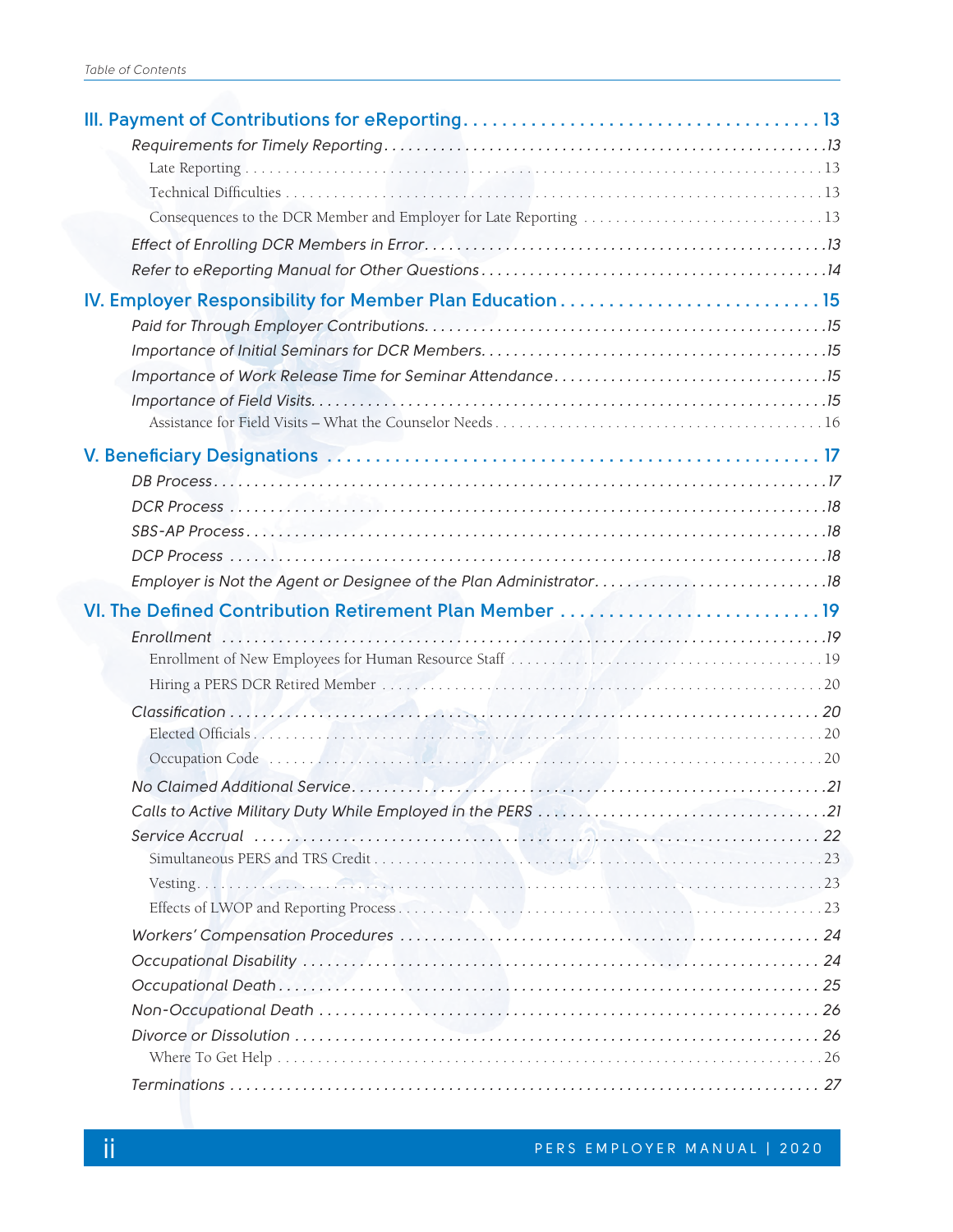| Medicare                                                                                                         |  |
|------------------------------------------------------------------------------------------------------------------|--|
|                                                                                                                  |  |
|                                                                                                                  |  |
| VII. The Defined Benefit Retirement Plan Member (Tiers I, II, and III) 35                                        |  |
|                                                                                                                  |  |
|                                                                                                                  |  |
|                                                                                                                  |  |
|                                                                                                                  |  |
|                                                                                                                  |  |
|                                                                                                                  |  |
|                                                                                                                  |  |
| Prior Active Military Service   New York New York New York New York New York New York New York New York New York |  |
|                                                                                                                  |  |
|                                                                                                                  |  |
|                                                                                                                  |  |
|                                                                                                                  |  |
|                                                                                                                  |  |
|                                                                                                                  |  |
|                                                                                                                  |  |
|                                                                                                                  |  |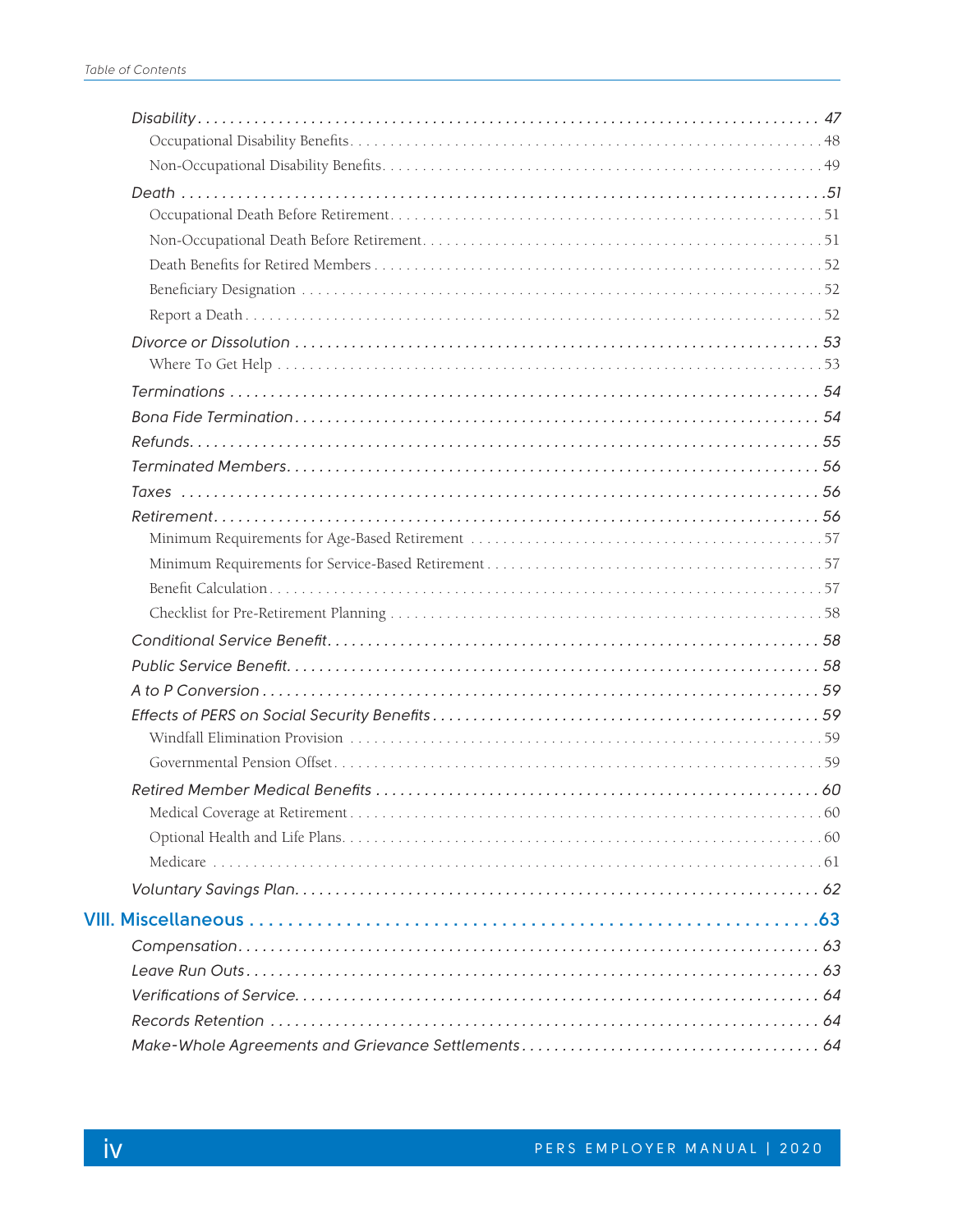# <span id="page-6-0"></span>I. Overview of the PERS

Welcome to the State of Alaska Public Employees' Retirement System (PERS) Employer Manual. This manual is intended to be your resource guide for any questions regarding the PERS, and to identify who to contact for additional questions.

# Division of Retirement and Benefits – Who to Contact  $\cdot$

# *Reporting Contact – Finance Section*  **Alaska.gov/drb/employer**

- Payroll reporting
- Payroll payment
- Employer contribution rates
- Late fees
- Employer on-behalf
- eReporting questions

You can find each employer's payroll processing point of contact with the Division of Retirement and Benefits (Division or DRB) at **Alaska.gov/drb/employer/ereporting/employer-ereporting-contacts.html**

### *PERS Payroll Processing*

- Section group phone number: (800) 821-2251, follow instructions:
	- $\sim$  Press 0 for operator.
	- ~ Request transfer to Finance/Active Payroll Processing Section.
- Email address: *doa.drb.activepayroll@alaska.gov*
- Group fax number: (907) 465-3363
- Send Summary Reports to: *doa.drb.employerpayroll@alaska.gov*

# *DRB Layoff Resource Center Contacts and Information* **Alaska.gov/drb/pdf/layoffcontactsheet.pdf**

### *Division of Retirement and Benefits*

If you are unable to find the information you need at **Alaska.gov/drb**, please write, call, or email us. When contacting the Division, please address your request to the appropriate section or unit.

- Benefit Processing: *doa.drb.retirementprocessing@alaska.gov*
- Counseling & Education: *doa.drb.retirement@alaska.gov*
- Active Payroll: *doa.drb.activepayroll@alaska.gov*
- Accounting: *doa.drb.accountants@alaska.gov*
- Member Service Center (MSC): *doa.drb.mscc@alaska.gov*
- Audit: *doa.drb.accountants@alaska.gov*

#### PERS EMPLOYER MANUAL | 2020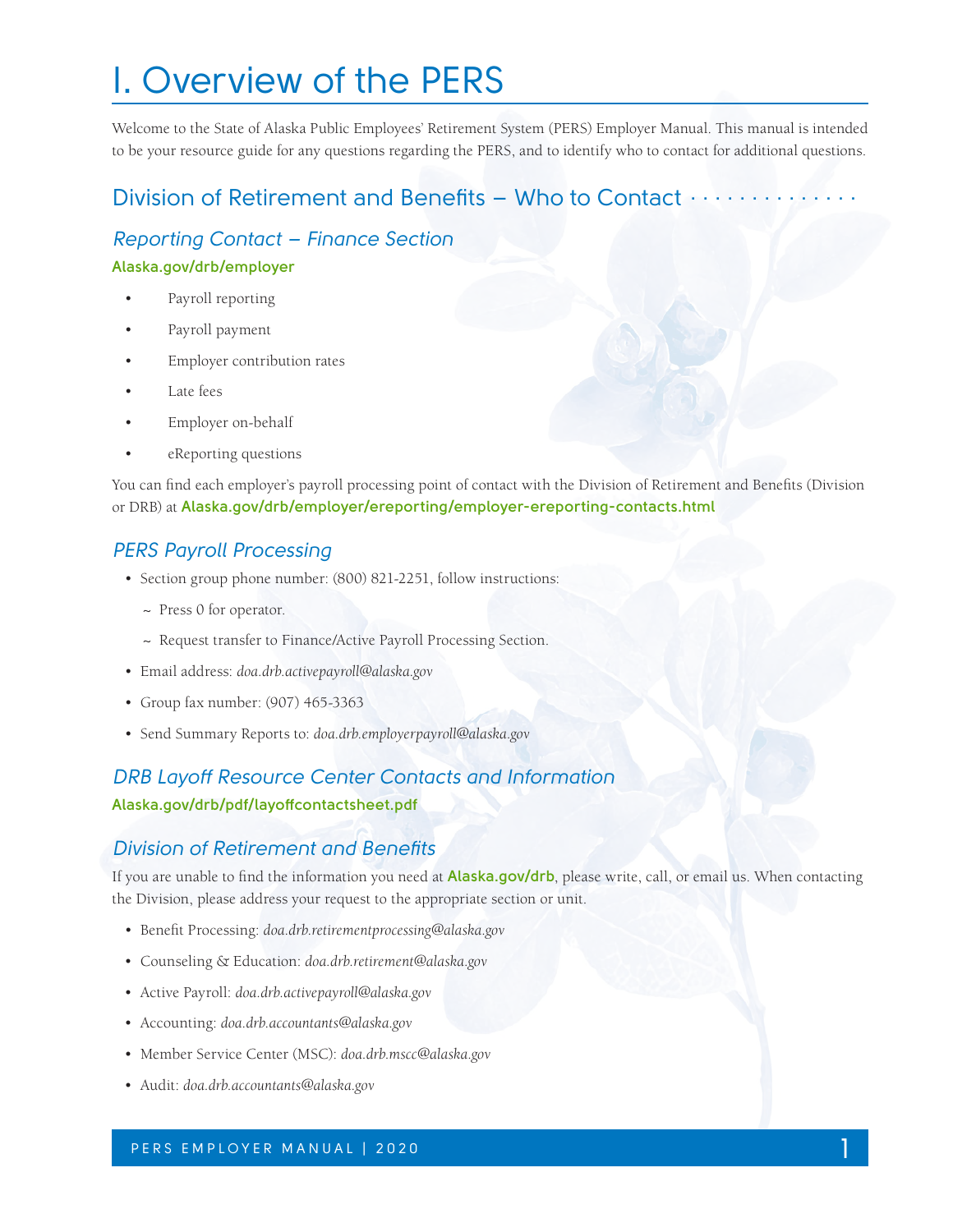#### <span id="page-7-0"></span>**Office Hours of Operation:**

Monday through Friday, 8 a.m. to 5 p.m. (Alaska time) (800) 821-2251 (toll-free) (907) 465-4460 (in Juneau)

#### **Mailing Address:**

Department of Administration Division of Retirement and Benefits P.O. Box 110203 Juneau, AK 99801-0203

### *Employer Confirmations for Auditors*

Email the Finance Section Accounting Unit at *doa.drb.accountants@alaska.gov* to request an employer confirmation. Confirmation request must be either on employer letterhead or be requested by an authorized employer representative. Such requests must provide the following minimum information:

- Employer name and number
- Time period for which confirmation is requested (typically the employer's fiscal year)
- Name and email address for the auditor to whom the confirmation should be sent
- Anyone else who should be cc'd when the confirmation is sent to the auditor

Employer confirmations only provide information about the contributions made during the year. Other information, such as contribution rates or plan funded status, can be found online at the below links:

- Actuarial Valuations (plan funding status): **Alaska.gov/drb/retirement/valuations\_portal**
- PERS Comprehensive Annual Financial Reports (CAFR): **Alaska.gov/drb/resources/cafrPortal**
- Employer Contribution Rates: **Alaska.gov/drb/employer/employer\_contribution\_rates/index**
- Financial Statements: **Alaska.gov/drb/resources/financialStatements**
- Governmental Accounting Standards Board (GASB) Support Documents: **Alaska.gov/drb/employer/resources/gasb**

### *Financial Education, Advice, and Deferred Compensation Catch-up Services*

#### **Empower Retirement Services**

301 W. Northern Lights Blvd, Suite 406 Anchorage, AK 99503

(800) 526-0560 (outside Anchorage) (907) 276-1500 (in Anchorage)

- Investment Advice: *advisedassetsgroup@retirementpartner.com*
- Financial Education or Investment Advice: (800) 232-0859 or **akdrb.empower-retirement.com**
- Deferred Compensation Catch-up: *Anchorage\_empower\_office@empower-retirement.com*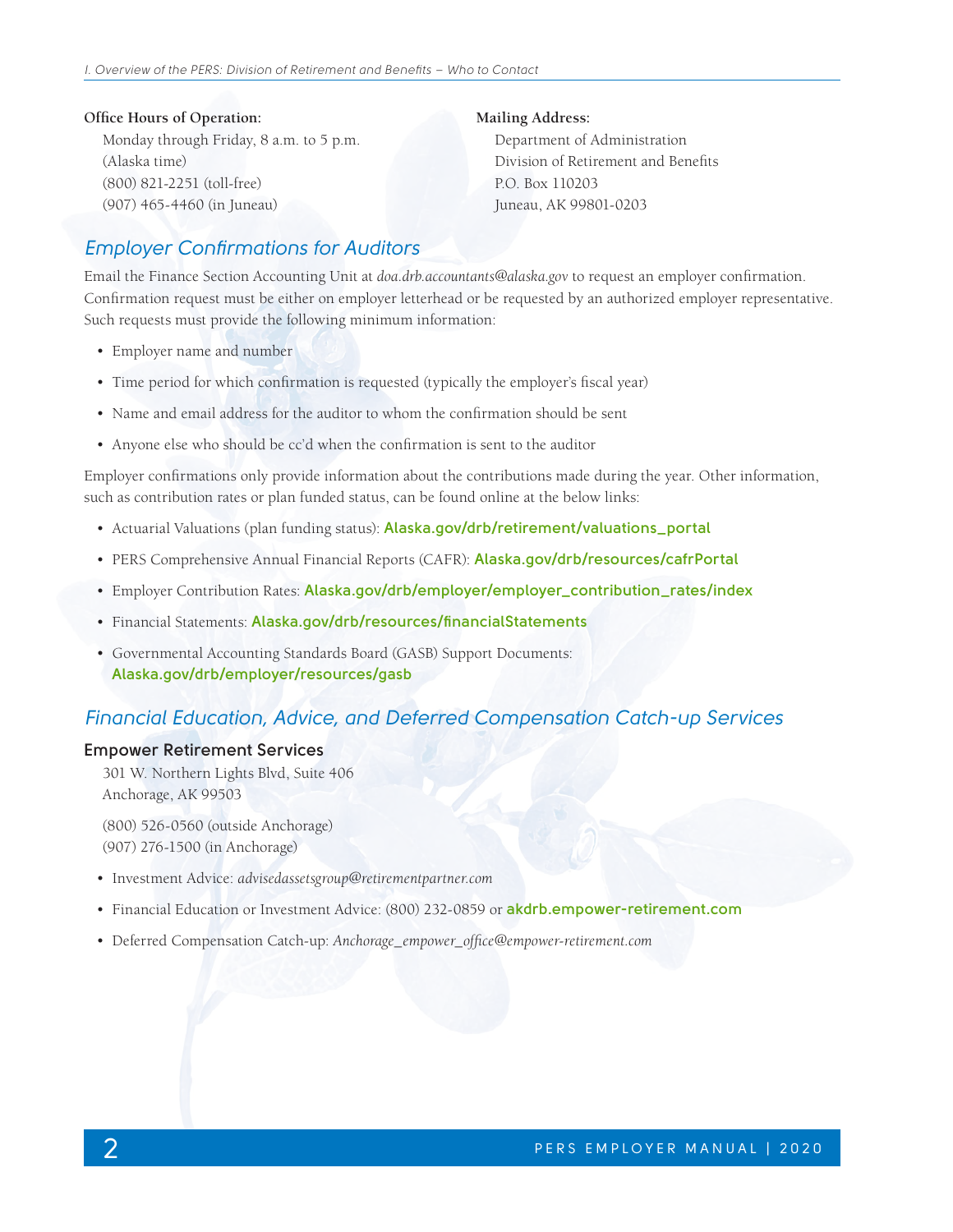### <span id="page-8-0"></span>*Retirement Counseling Services*

Retirement Counseling: *doa.drb.retirement@alaska.gov* 

For appointments with counselors in Juneau or Anchorage, go online to schedule an in-person appointment or a teleconference appointment anywhere: **Alaska.gov/drb/reps/makeAppointment** 

For information regarding regional counselor visits to your area, please check **Alaska.gov/drb/reps/travel**. Appointments can be made in field areas by contacting your regional counselor.

# *AlaskaCare Health Plans*

### **AlaskaCare.gov**

Contact information: **AlaskaCare.gov/contact**

#### **Phone Hours of Operation:**

Monday through Friday, 7 a.m. to 6 p.m. (Alaska Time) (855) 784-8646 (toll-free)

### *Report a Death*

Information and form: **Alaska.gov/drb/death**

(800) 821-2251 (toll-free) (907) 465-4460 (in Juneau)

# *Benefits Contact – [Regional Counselor](http://doa.alaska.gov/drb/reps/index.html)*

### **Alaska.gov/drb/reps**

The link above will take you to the Regional Counselor Index, where you can:

- Schedule appointments
- Find your counselor
- Register for seminars
- Print seminar materials
- Review the counselor travel schedule

Regional counselors assist employers with:

- Eligibility and Entitlement
- Member Classification
- Participation Agreements and Amendments
- Retirement Education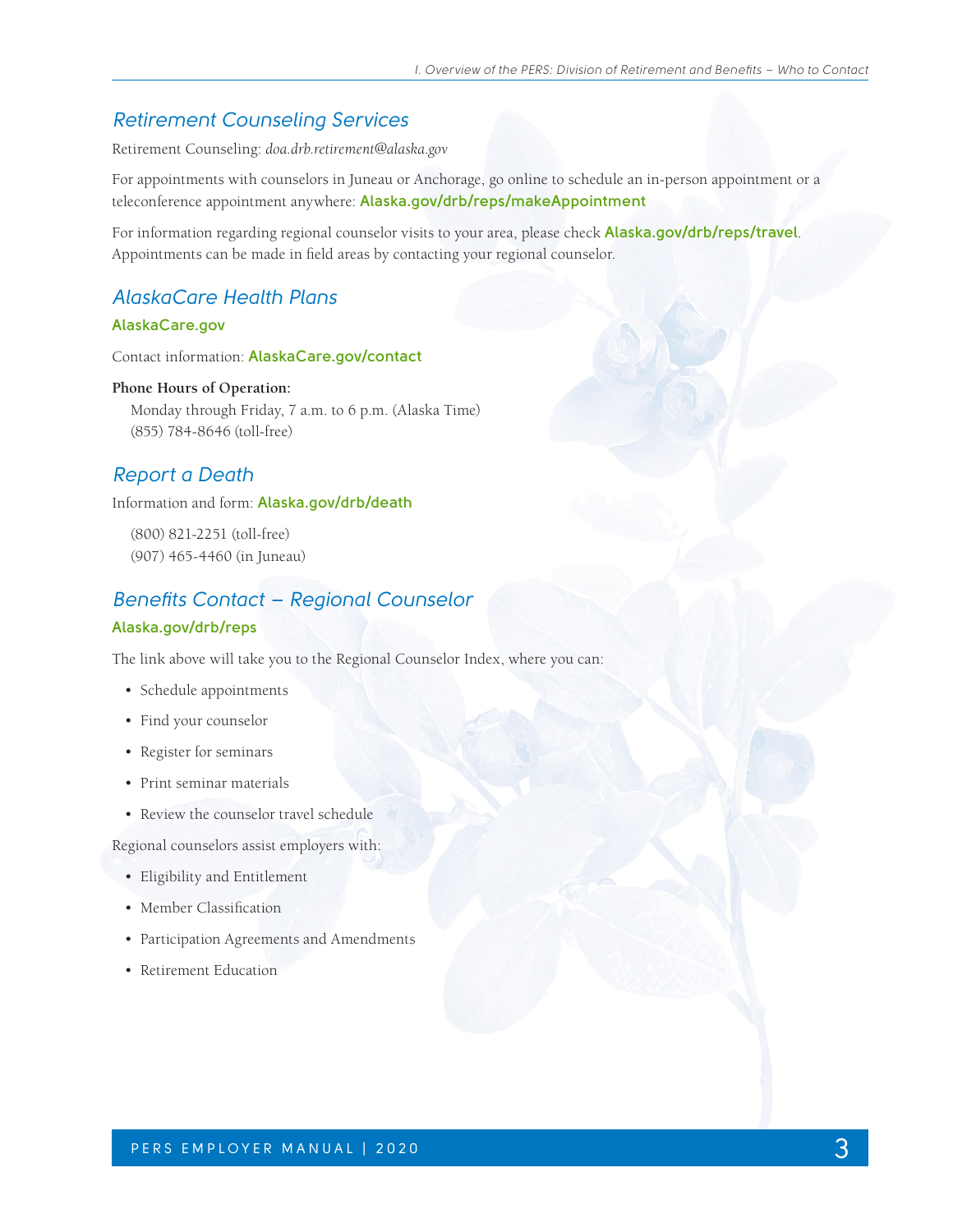# <span id="page-9-0"></span>Plan Summaries  $\dots$

The following summaries provide a brief overview of the PERS system, including both the Defined Benefit (DB) and Defined Contribution Retirement (DCR) plans. **Throughout this manual, a "member" is one who participates in and is eligible for coverage under the PERS system.**

### *Defined Benefit Retirement Plan*

The purpose of the Alaska Public Employees' Retirement System (PERS) is to attract qualified public employees by offering a variety of benefits to members and their survivors. These benefits, when combined with other income, are designed to provide members with the basis for financial security during the member's retirement years.

The original plan established in 1961 is a Defined Benefit (DB) plan.

Employees who first entered the PERS prior to July 1, 2006 are members of the PERS DB plan.

Members are those who first entered the PERS:

- Before July 1, 1986, are in Tier I
- On or after July 1, 1986, but before July 1, 1996, are in Tier II
- On or after July 1, 1996, but before July 1, 2006, are in Tier III

Both the member and their employer make contributions to the retirement system during the member's employment to cover the cost of the member's retirement benefit.

The benefits under this plan are defined in Alaska Statute, and the pension is based on a formula. Included with the monthly pension are medical benefits also paid by the retirement system and optional benefits the member can elect at retirement. The plan also offers disability and death benefits.

### *Defined Contribution Retirement Plan*

The second plan, established on July 1, 2006, is a Defined Contribution Retirement (DCR) plan.

Members are those who first entered the PERS:

- On or after July 1, 2006, are a DCR plan member
- Non-vested members who elected to convert to the DCR plan
- DB members working for a DCR plan-only employer
- Former members as defined in AS Sec.39.35.680 (20)

The DCR plan is a comprehensive plan that includes benefits for occupational death, occupational disability, and retiree health care in addition to the defined contribution retirement income benefit. Members can elect to participate in the State of Alaska's retiree major medical insurance plan. Additional health benefits include a health reimbursement arrangement account (HRA), funded entirely by employer contributions. The State of Alaska retirement systems provide comprehensive benefits under the AlaskaCare Retiree Benefit Plan for DCR plan retirees and family. The health plan includes the medical plan, the dental plan, the vision plan, and audio plan. The PERS DCR plan offers voluntary Long-Term Care (LTC) coverage for retired plan participants and their spouses. The LTC plan provides a range of health and social services for people who, because of chronic condition(s), need help with the basic activities of daily living. Retired participants may choose between three levels of coverage, a plan with no cost of living indexing, with a 5% simple index or one with a 5% compounded per year index. The plan is intended to be a qualified long-term care plan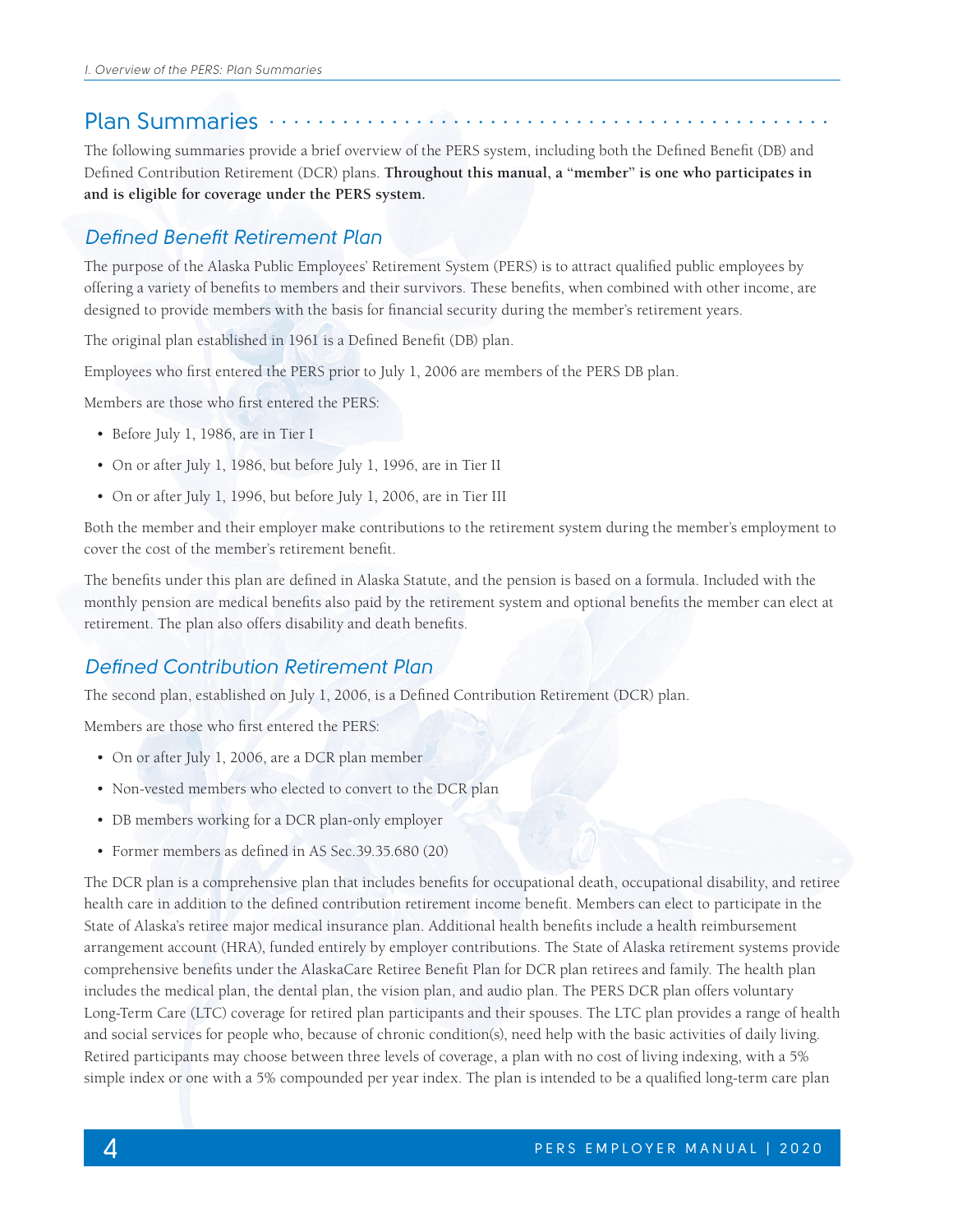<span id="page-10-0"></span>under section 7702(B) of the Internal Revenue Code of 1986 as amended. Terms and conditions may change when necessary to maintain plan qualification. Written notices of any changes will be provided to participants as soon as possible.

# [Statutes and Regulations](http://doa.alaska.gov/drb/pers/perspublications.html)  $\dots\dots\dots\dots$

### **Alaska.gov/drb/pers/employee/resources/statsRegs.html**

*NOTE: For detailed information regarding the PERS, please refer to Alaska Statute 39.35 and Alaska Administrative Code 2 AAC.35. This manual is only a summary. The PERS statutes and regulations will prevail whenever there is a difference in interpretation between this manual and the statutes or regulations.* 

- All State of Alaska Statutes: **www.akleg.gov/basis/statutes.asp**
- All State of Alaska Regulations: **www.akleg.gov/basis/aac.asp**

# Administration of the PERS  $\dots \dots \dots \dots \dots$

The Division Director serves as the Administrator of the PERS by appointment of the Commissioner of Administration. The Administrator oversees the day-to-day operation of the system.

The Alaska Retirement Management Board (ARMB) assumed fiduciary responsibility for the assets of the state's retirement systems as of October 1, 2005.

### *Alaska Retirement Management Board (ARMB)*

#### **Treasury.dor.alaska.gov/armb/**

- Meeting minutes archive: **treasury.dor.alaska.gov/armb/Meetings-and-Minutes/Meetings-and-Minutes-Archive.aspx**
- Upcoming meetings: **treasury.dor.alaska.gov/armb/Meetings-and-Minutes.aspx**

As of October 1, 2005, the systems and plans for which the ARMB manages and invests funds are:

- Public Employees' Retirement System (PERS)
- Teachers' Retirement System (TRS)
- Judicial Retirement System (JRS)
- National Guard/Naval Militia Retirement System (NGNMRS)
- Alaska Supplemental Annuity Plan (SBS-AP)
- Alaska Deferred Compensation Plan (DCP)
- Alaska Defined Contribution Retirement Plan (DCR)

### *ARMB Contact*

Alysia Jones, ARMB Liaison Officer

P.O. Box 110405 Juneau, AK 99811-0405 (907) 465-3749 • Fax: (907) 465-2389 *Dor.trs.armb@alaska.gov*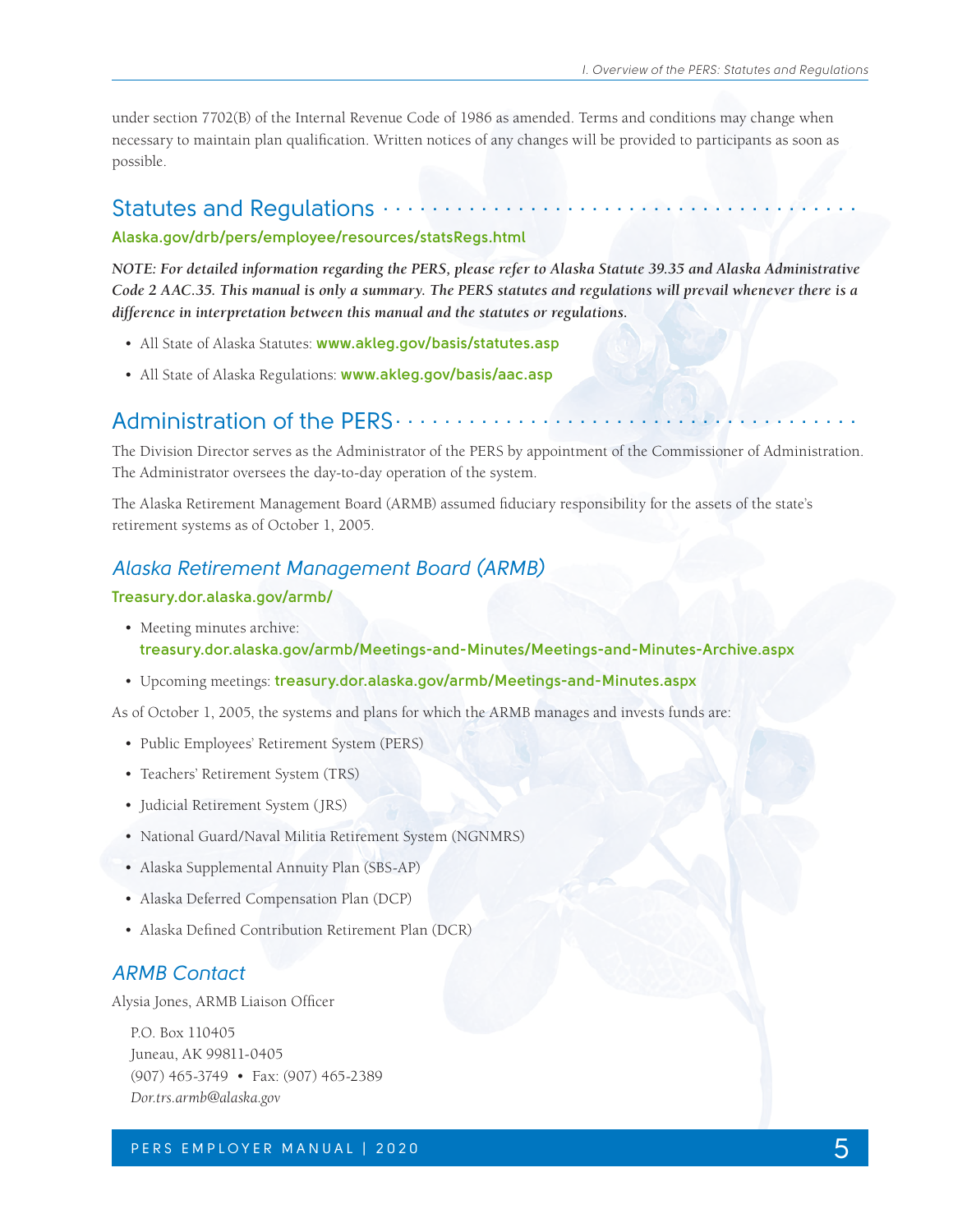<span id="page-11-0"></span>The board consists of nine trustees and is staffed by the Department of Revenue, Treasury Division. The board appoints an Investment Advisory Council (IAC) composed of three members who possess experience and expertise in financial investments and management of investment portfolios. The ARMB also contracts with an external consulting firm for assistance with asset allocation, strategy, performance measurement, general consulting purposes and with a consulting firm for assistance with investing the real estate portfolio.

# State of Alaska Audit  $\cdots \cdots$

The Division's Audit Unit performs compliance audits of the State's political subdivisions participating in the State's retirement plans. The Audit Unit also houses the position of the State Social Security Administrator (SSSA). The SSSA is a State of Alaska position, mandated by the federal government, to oversee state and local government implementation of Sections 210 and 218 of the Social Security Act (voluntary and mandatory Social Security and Medicare withholding).

### *What are the functions of the Audit Unit?*

For the retirement systems, auditors confirm, on a test basis, that political subdivision participation in the retirement systems comply with the statutes, regulations, contracts, and policies of the system.

### *How can an employer prepare for an audit?*

Employer audits begin with an information request. Auditors review and analyze the information provided and select items for testing. Auditors provide the list to the employer and request the employer send the files via a secure State drop box (desk audits), or that files be ready for review when the auditors arrive for onsite fieldwork.

Employers can prepare for audits by responding timely to audit information requests and having requested information sent to or be ready for auditors when they arrive for fieldwork. Auditors perform as many audits as possible in a location to make the most of their time and travel cost and often have limited time for onsite fieldwork.

Auditors do not audit for Social Security and Medicare compliance. As the SSSA, auditors maintain and update the State's Section 218 Social Security Agreement and mediate and resolve issues between state and local governments and the Social Security Administration (SSA) or the Internal Revenue Service (IRS). By reviewing Social Security and Medicare withholding during system audits, auditors work to ensure all political subdivisions are compliant with SSA and IRS policies and regulations.

### *Audit Goals*

Division auditors review accuracy and compliance with laws and regulations of the systems, and are responsible for assisting in evaluating, analyzing, and making recommendations for the correction of the systems.

Auditors identify system noncompliance matters and recommend employers to correct all errors. The goal of the Audit Unit is to help employers become and stay compliant.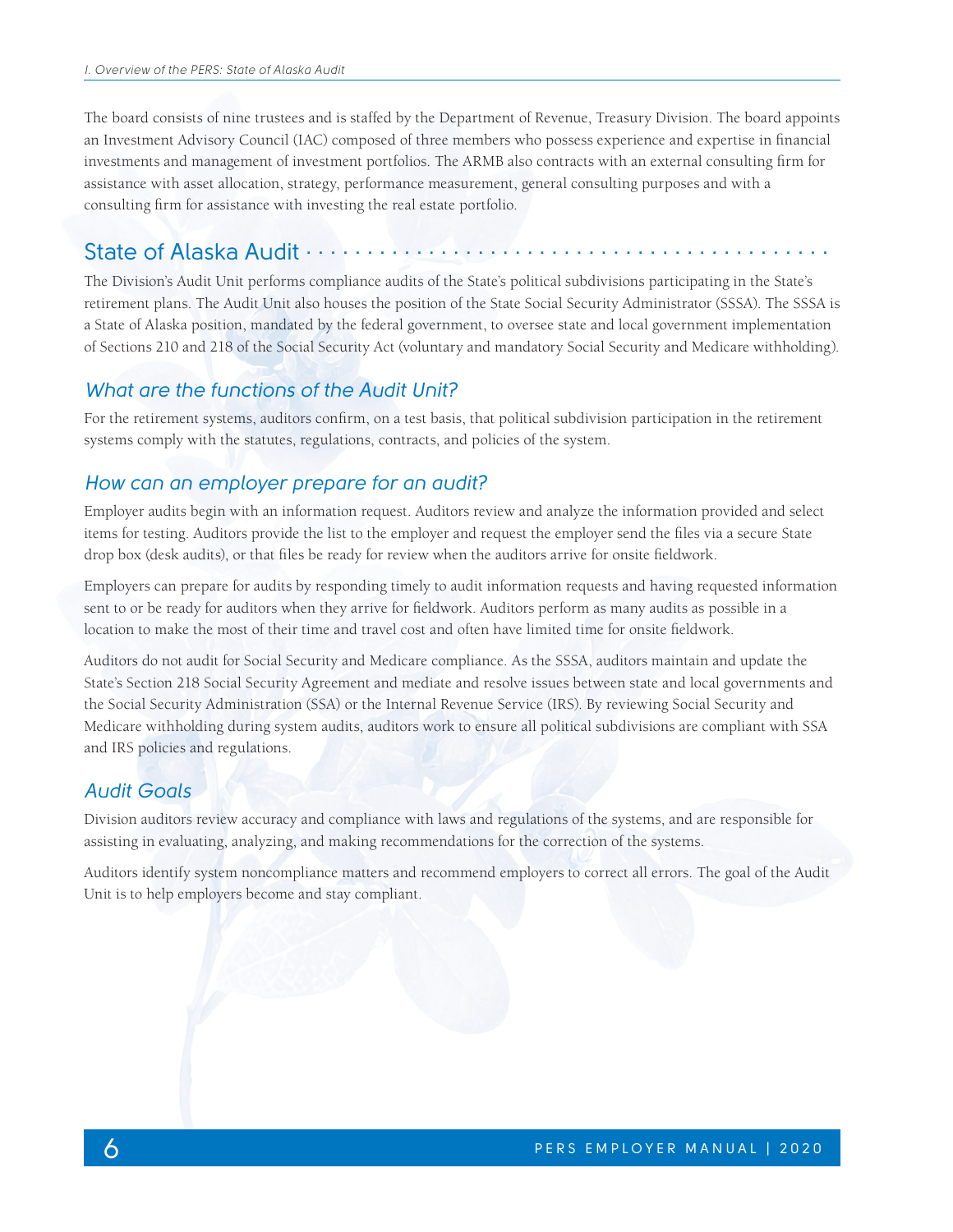# <span id="page-12-0"></span>II. Participation Agreements

Each employer in the PERS has a participation agreement on file with the Division. The participation agreement identifies the date of the employer's entry into the PERS, members by group or type eligible to participate, and current or past-service recognition. You should maintain a copy of your original participation agreement and all amendments to the agreement in your files. Contact your Regional Counselor with questions regarding your participation agreement or amendments to the agreement.

# Designation of Covered Members  $\dots\dots\dots\dots\dots$

You may designate departments, groups, or other classifications of members eligible to participate in the system. It is possible to include or exclude certain groups of members from coverage, if desired. If the inclusion or exclusion is not contained in the original participation agreement, an amendment must be submitted and approved by the Administrator of the plan.

If you decide not to cover a department, group, or other classification of members, all members of that group will be removed from the plan as of the effective date of the amendment. An employer is not allowed to exclude only certain members of a group from plan coverage while allowing others in the group to continue to participate.

For example, you may not exclude only elected officials who are elected after a certain date but continue to cover existing elected officials. Nor may you exclude specific members; you must exclude the entire department, group, or other classification. For example, if you have a job class series of Police Officer I, II, and III positions, you may not exclude just the Police Officer I positions from participation in the PERS. You would be required to exclude the entire job class series.

If a singular position exists, for example the Chief of Police, you may choose to exclude this position from participation in the PERS.

# Elected Official PERS Participation  $\dots\dots\dots\dots$

### *Employers That Included Elected Officials in Participation Agreements Prior to June 6, 2007*

If the employer **included** elected officials in their participation agreement prior to June 6, 2007, enrollment of newly elected officials is dependent upon the tier of benefits under which the new officer is eligible.

### **Defined Benefit Elected Officials (PERS Tiers I, II, III)**

Newly elected officials who are already members of the PERS defined benefit plans (first entered the PERS prior to July 1, 2006) can be enrolled in PERS as long as they are compensated for their services. Defined Benefit elected officials with a participating employer who included elected officials prior to June 6, 2007 do not have to meet the \$2,001 monthly compensation requirement to remain in PERS.

### *Elected Official Participation/Waiver*

A compensated elected official of a PERS-covered employer has the opportunity to participate in the PERS. After being elected, they must decide to either waive membership rights or become a contributing member of the PERS. Under Alaska Statute 39.35.125, *Participation of Elected Officials*, the employer must enroll the elected official in the PERS unless they waive PERS membership by signing a written waiver, which is filed with the Division.

If the elected official is currently employed as a full-time PERS or TRS member, or they are retired, please direct the elected official to contact the Division to find out if this participation will benefit them. The *Elected Official Participation/ Waiver* form for PERS DB plan members is located at: **Alaska.gov/drb/pdf/forms/02-1832.pdf**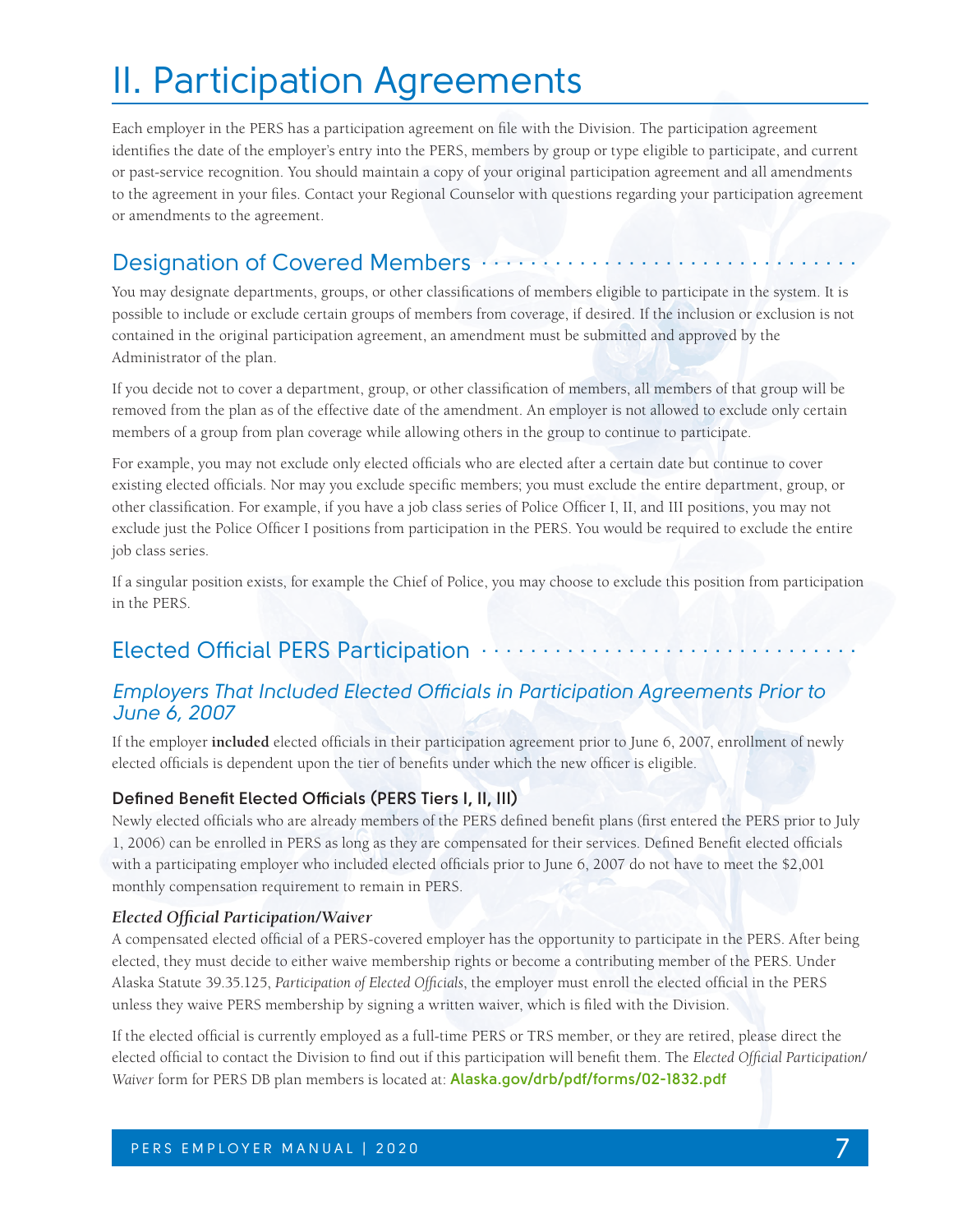### <span id="page-13-0"></span>**Defined Contribution Elected Officials (PERS DCR)**

Newly elected officials who have not previously been members of the PERS or who are DCR PERS members must be compensated at a rate of \$2,001 per month to be eligible for PERS participation.

### *Elected Official Participation/Waiver*

A compensated elected official of a PERS-covered employer that participates in the DCR plan has the opportunity to participate in the PERS DCR plan. Within 30 days after their term of office begins, the elected official must decide to either waiver membership rights or become a contributing member of the PERS DCR plan. Under Alaska Statute 39.35.725, *Participation of Elected Officials*, the employer must enroll the elected official in the PERS DCR plan unless:

- the covered employer has not designated elected officials under AS 39.35.957 as a classification of employees entitled to participate in the plan, or
- the employee waives PERS DCR plan membership by signing a written waiver which is filed with the Division. To be eligible to waive participation in the PERS DCR plan, the elected official must have had no previous employment under the system with this political subdivision or have retired under the system.

If the elected official is currently employed as a full-time PERS or TRS member, or they are retired, please direct the elected official to contact the Division to find out if this participation will benefit them. The *Elected Official Participation/ Waiver* form for PERS DCR plan members is located at: **Alaska.gov/drb/pdf/forms/dcr006.pdf** 

### *Employers That Included Elected Officials in Participation Agreements On or After June 6, 2007*

If the employer **did not include** elected officials in their participation agreement prior to June 6, 2007, amended their agreement to add elected officials on or after June 6, 2007, or is presently amending their participation agreement to include elected officials, **all** elected officials, both DB and DCR, must be compensated at the rate of \$2,001 per month to be eligible for PERS participation.

### Probationary Periods Before Enrollment  $\cdots$

Some employers require members to serve a probationary period before they are eligible to enroll in the PERS. This requirement is identified in the employer's participation agreement.

Please be aware that if you require a probationary period before enrolling the member in the PERS, the service period is not PERS-eligible and cannot be claimed. In addition, it does not meet the definition of full-time temporary employment and the member may not claim it for credit in the system. There are no probationary periods identified in PERS statutes or regulations. Unless a probationary period is identified in the employer's participation agreement, all eligible PERS employees should be reported to the system.

# Part-Time and Seasonal Members  $\dots \dots$

Part-time and seasonal members are eligible to participate in the PERS and should be reported to the system. The only exception to this is if you have amended your participation agreement to exclude these position types.

### Amendment Process

- Contact Regional Counselor
- Resolution passed by governing body
- Participation Amendment forms submitted
- Approval by the Plan Administrator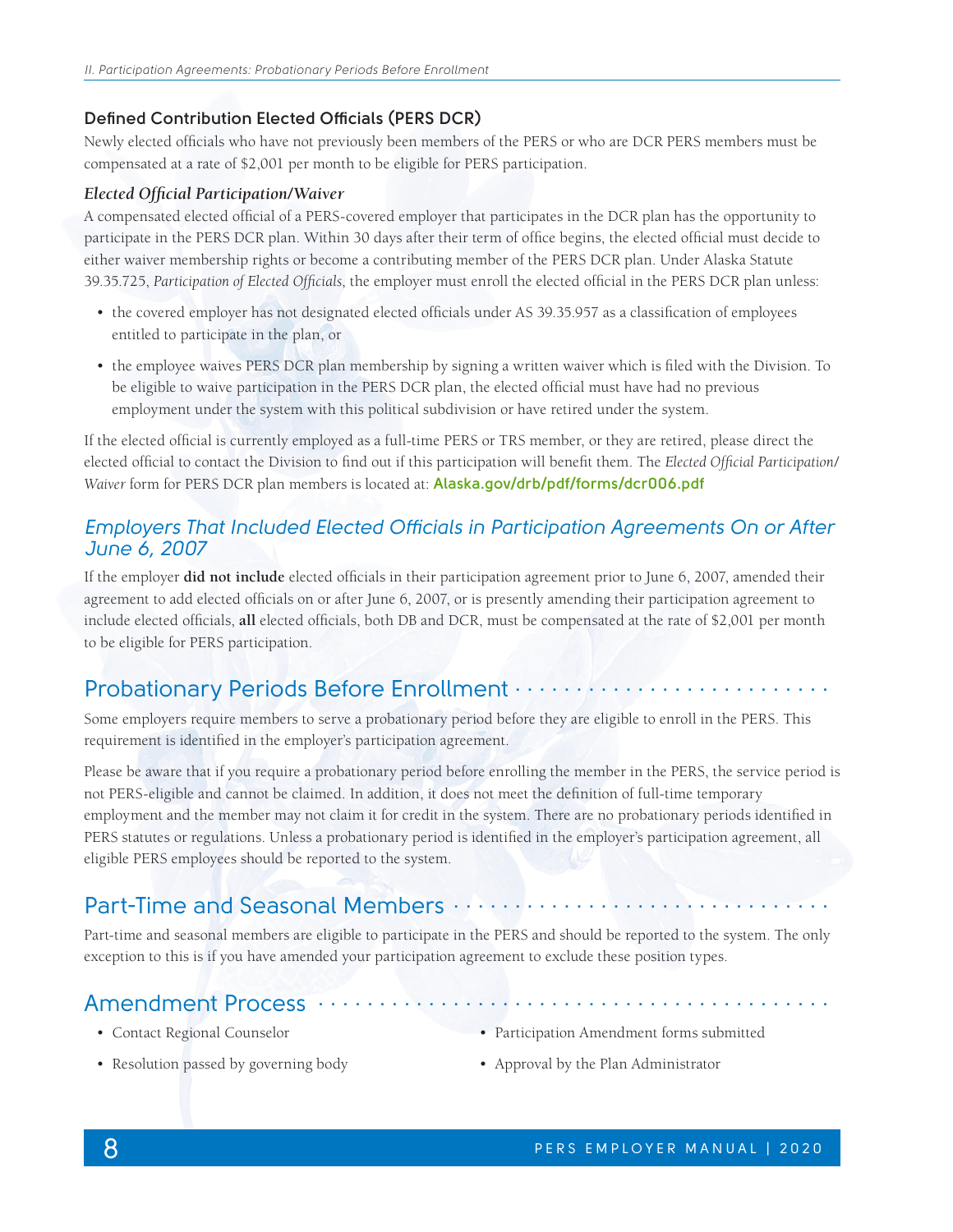<span id="page-14-0"></span>The employer may request that its participation agreement be amended. The request may be made only after adoption of a resolution by the legislative body of the political subdivision and approval of the resolution by the person authorized to approve the resolution, or, in the case of a public organization, after adoption of a resolution by the governing body of that public organization. A **certified** copy of the resolution will be filed with the PERS Administrator.

The resolution must state the effective date of the amendment, identify which members by group or type that will be included or excluded, and the name and title of the person authorized to sign the agreement on behalf of the governing body. The provisions stated in the resolution must match the provisions outlined in the participation agreement. **Any discrepancy between the participation agreement and the resolution will result in a delay in acceptance of the agreement until a revised agreement or resolution is received by the PERS.**

The amendment to the participation agreement must be submitted on the required amendment form. Be sure to complete and submit two amendment forms with original signatures. When approved, one original of the amendment will be returned to you for your records.

The effective date of amended coverage is designated in the amendment. It must be the first of a month and must be prospective. The amendment must also be numbered.

# Process and Cost of Removing Members From Coverage  $\cdot$

There is a process and differing costs to remove members from coverage depending upon when the employer began participation in the PERS.

### *Employers That Began Participation in the System On or Before June 30, 2006*

- Contact Regional Counselor
- Resolution passed by the governing body
- Termination study completed
- Amendment to participation agreement submitted

If you are considering excluding coverage of a department, group, or other classification of members, you must contact Buck Global, LLC to have a termination study done. This study will tell you what your one-time termination cost is. This cost represents the amount necessary to fully fund the costs to the plan for members who become vested through this process and for other changes in actuarial assumptions, like earlier than expected retirement, that arise because of the act of termination from coverage. Benefits due to terminated members must be funded by the employer and the employer must either pay the amount in a lump sum within 60 days of termination or enter into a payment plan that is acceptable to the PERS Administrator.

In addition to this cost, you will continue to make contributions toward the unfunded liability each pay period by the amount determined by applying the past-service rate times the salary of the individuals you are removing. The current past-service rate is 18.23%. This rate will change with each new fiscal year.

- Each member whose coverage is terminated is considered fully vested in the accrued retirement benefits effective the date of termination.
- Each member affected by termination has a choice of taking a refund of their contributions or receiving a vested benefit in the PERS. The member has 60 days to submit their decision in writing to the administrator of the plan.
- If the member elects to receive a refund, they will forfeit all service with the terminating employer and the service cannot be reinstated at a later date.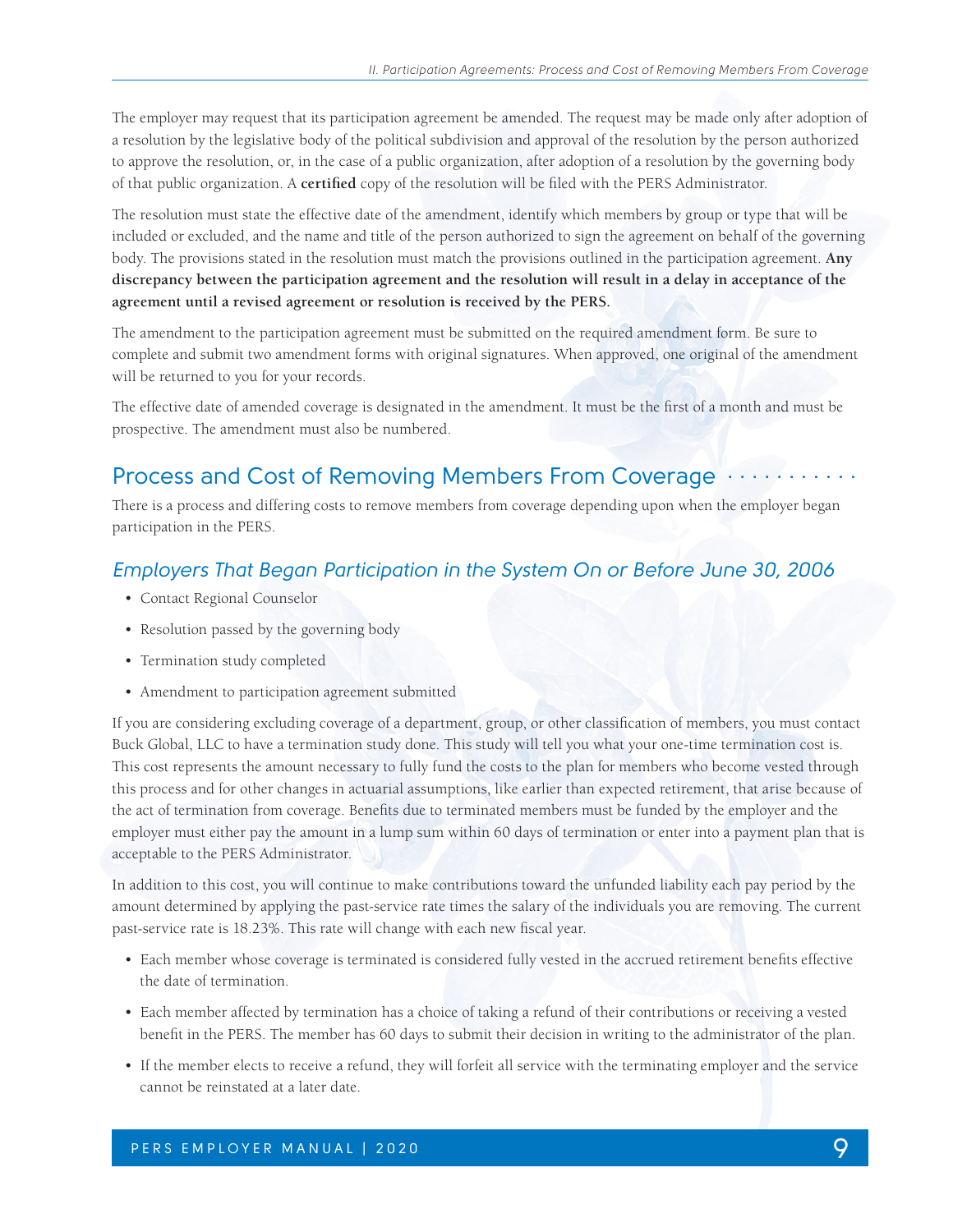<span id="page-15-0"></span>If, upon review of the termination study, it is decided to move forward with separation from the PERS, written notice requesting termination of participation from the PERS must be provided in the form of a resolution approved by the governing body. The termination date must provide at least 90 days' notice from the date the resolution is submitted to the Division. An amendment must be submitted to the PERS coinciding with the language contained in the resolution. The PERS will require two signed originals of the amendment and one signed original of the approved resolution.

# *Employers That Began Participation in the System On or After July 1, 2006*

- Contact Regional Counselor
- Resolution passed by the governing body
- Termination cost assessed
- Amendment to participation agreement submitted

If you are considering excluding coverage of a department, group, or other classification of members, the Plan Administrator will assess a termination cost that is determined to be actuarially required to fully fund the costs to the plan for members whose coverage is terminated. This cost includes the employer's share of retiree health benefits, occupational death and disability benefits and continuing lifetime pension benefits elected by qualifying peace officers or firefighters.

The termination cost is borne by the employer. Benefits due to terminated members must be funded by the employer and the employer must either pay the amount in a lump sum within 60 days of termination or enter into a payment plan that is acceptable to the PERS Administrator.

- Each member whose coverage is terminated is considered fully vested in the employer contributions and in their own contributions effective the date of termination.
- If the member is later employed with a participating employer, all service earned during the employment period with the terminated employer is credited for purposes of determining vesting in employer contributions and eligibility for medical benefits.

# Supplemental Benefit System Annuity Plan Participation

In order to participate in the Supplemental Benefit System Annuity Plan (SBS-AP), a political subdivision or public organization employer must belong to the PERS. In addition, employees of the employer must meet eligibility requirements for participating in the Federal Social Security system. However, employees of an employer cannot belong to both the SBS-AP and Social Security at the same time. If a class of employee working for the employer participates in Social Security, this class of employees must drop participation in Social Security prior to being eligible to participate in the SBS-AP. If an employer has a Social Security section 218 participation agreement, that employer will not be able to withdraw from Social Security participation employees who are covered by this agreement.

### *Participation Requirements*

Participation requirements are outlined in the Alaska Statutes, starting with Sec. 39.30.150.

Alaska Statute Sec. 39.30.170(b) details the administrative steps required in order for an employer to become a member of the SBS-AP. If an employer qualifies for SBS-AP participation, it could join the SBS-AP by resolution of the subdivision's governing board or counsel. A participation agreement would then need to be signed by the subdivision's chief administrator. The SBS-AP is only available to newly created state entities or newly created political subdivisions or public organizations.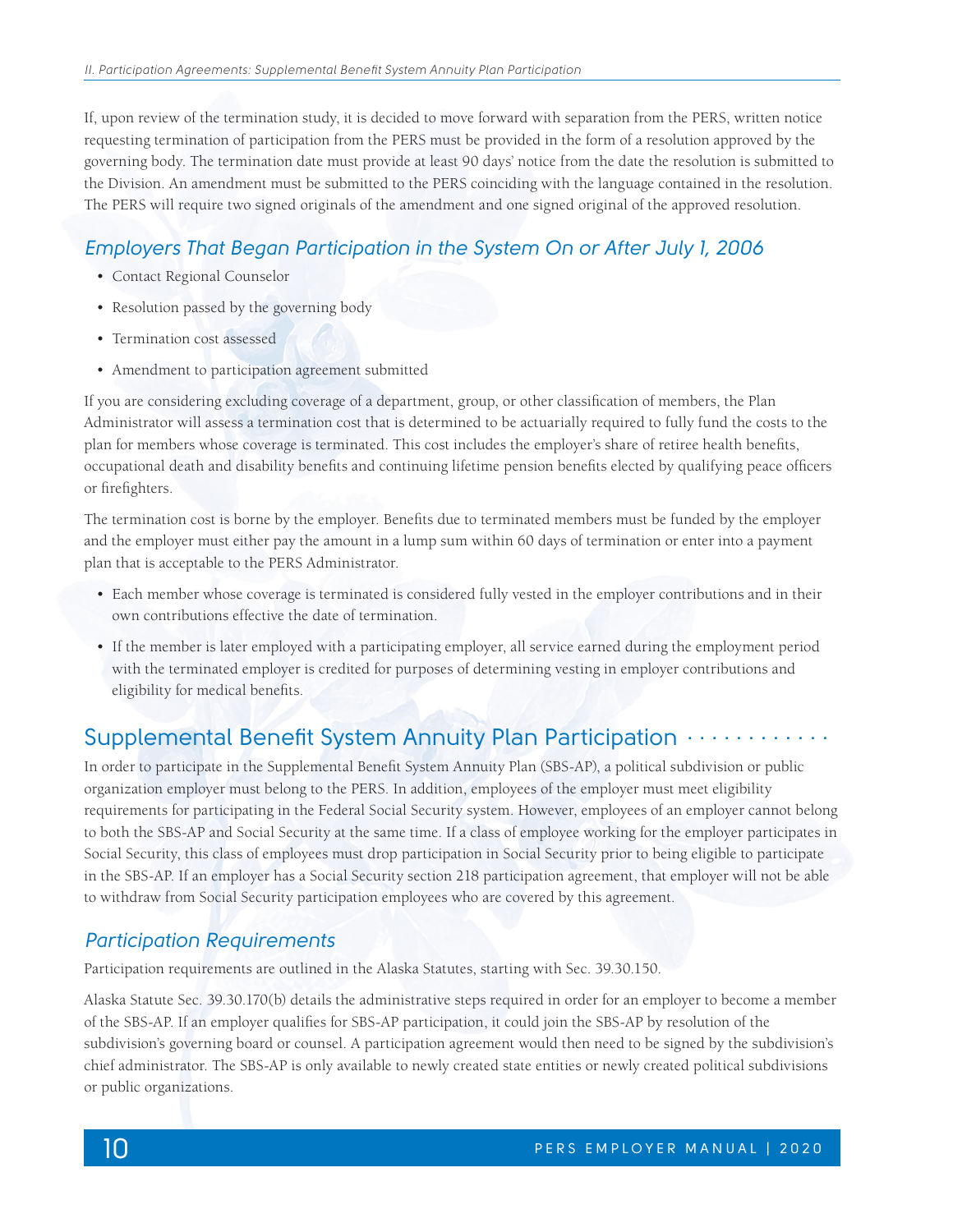<span id="page-16-0"></span>For more information or prior to beginning the process of joining the SBS-AP, please contact the Division at (907) 465-4460 or (800) 821-2251 or by email at *doa.drb.mscc@alaska.gov*.

# Termination of Participation  $\cdots$

# *Employers That Began Participation in the System On or Before June 30, 2006*

- Contact Regional Counselor
- Resolution passed by the governing body
- Termination study completed
- Termination cost paid within 60 days or payment plan entered into

The employer may request that its participation agreement be terminated. The employer must give the Plan Administrator 90 days notice prior to termination. The request may be made only after adoption of a resolution by the legislative body of the political subdivision and approval of the resolution by the person required by law to approve the resolution, or, in the case of a public organization, after adoption of a resolution by the governing body of that public organization. A **certified** copy of the resolution will be filed with the PERS Administrator.

If you are considering terminating participation, you must contact Buck Global, LLC to have a termination study done. This study will tell you what your one-time termination cost is. This cost represents the amount necessary to fully fund the costs to the plan for members who become vested through this process and for other changes in actuarial assumptions, such as earlier-than-expected retirement, that arise because of the act of termination from coverage. Benefits due to terminated members must be funded by the employer and the employer must either pay the amount in a lump sum within 60 days of termination or enter into a payment plan that is acceptable to the PERS Administrator.

Termination studies are valid only up to the termination date identified in the study. Non-utilization of the study from within the prescribed period of time will result in an invalid study where another study must be requested if the employer is to proceed with termination.

Termination of participation by an employer does not prohibit future participation by the same employer as long as the cost of the prior termination has been paid in full.

Termination of participation can involuntarily occur if the employer fails to make its mandatory contributions to the PERS within the established time limits. Should this occur, an extension of the payment of contributions may be granted. If at the end of the extension period the employer is still in default, their participation in the plan will be terminated. Notice of termination will be sent to the employer.

- All current or deferred members of a terminated employer are considered fully vested in the accrued retirement benefits effective the date of termination, providing they have not received a refund of their contributions.
- Each member affected by termination of participation has a choice of taking a refund of their contributions or receiving a vested benefit in the PERS. The member has 60 days to submit their decision in writing to the administrator of the plan.
- If the member elects to receive a refund, they will forfeit all service with the terminating employer and the service cannot be reinstated at a later date.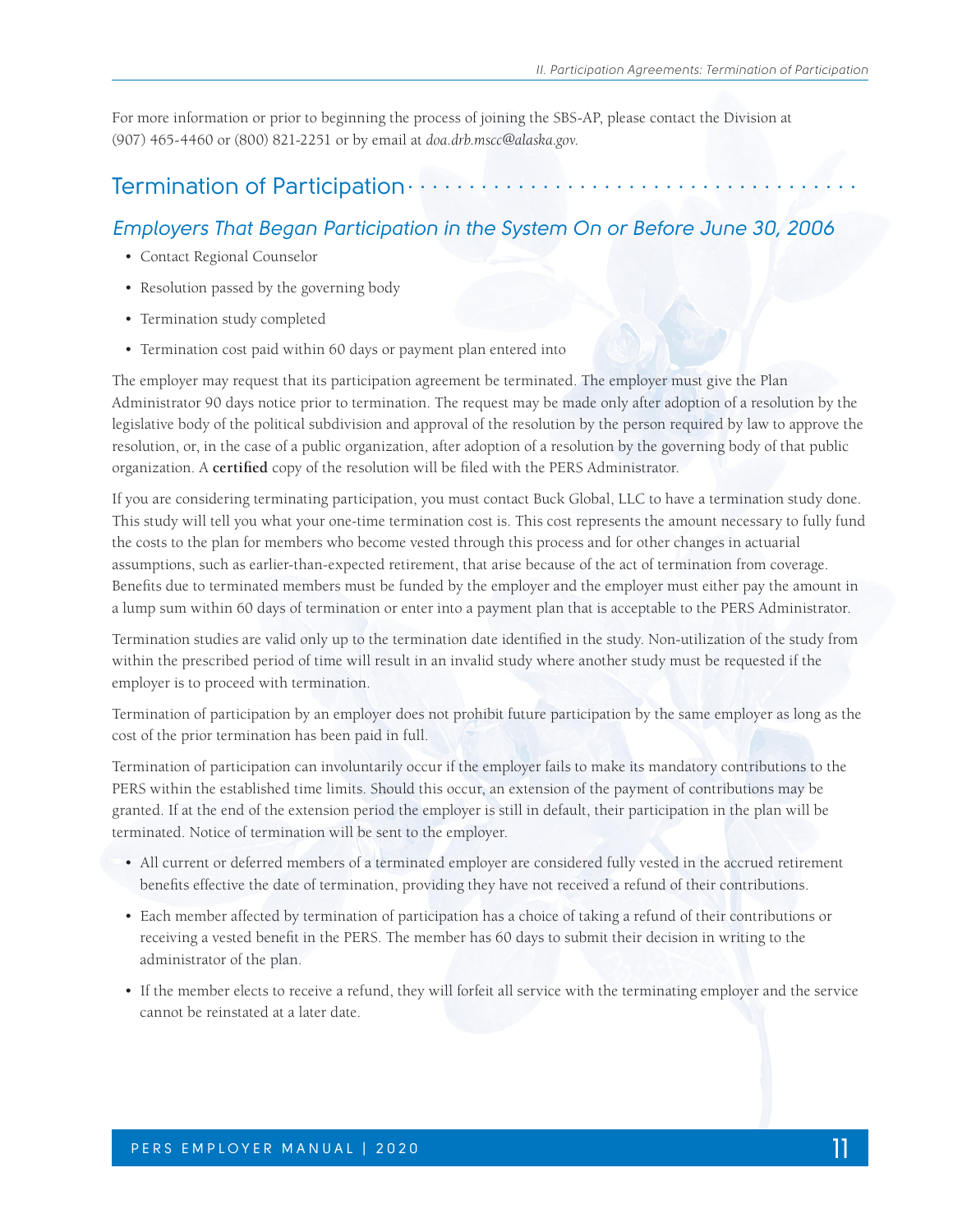# <span id="page-17-0"></span>*Employers That Began Participation in the System On or After July 1, 2006*

- Contact Regional Counselor
- Resolution passed by the governing body
- Termination cost assessed

The employer may request that its participation agreement be amended. The request may be made only after adoption of a resolution by the legislative body of the political subdivision and approval of the resolution by the person authorized to approve the resolution, or, in the case of a public organization, after adoption of a resolution by the governing body of that public organization. A **certified** copy of the resolution will be filed with the PERS Administrator.

The Plan Administrator will assess a termination cost that is determined to be actuarially required to fully fund the costs to the plan for members whose coverage is terminated. This cost includes the employer's share of retiree health benefits, occupational death and disability benefits and continuing lifetime pension benefits elected by qualifying peace officers or firefighters. The termination cost is borne by the employer. Benefits due to terminated members must be funded by the employer and the employer must either pay the amount in a lump sum within 60 days of termination or enter into a payment plan that is acceptable to the PERS Administrator.

Termination of participation by an employer does not prohibit future participation by the same employer as long as the cost of the prior termination has been paid in full.

Involuntary termination of participation can also occur if the employer fails to make its mandatory contributions to the PERS within the established time limits. Should this occur, an extension of the payment of contributions may be granted. If at the end of the extension period the employer is still in default, their participation in the plan will be terminated. Notice of termination will be sent to the employer.

- Each member whose coverage is terminated is considered fully vested in the employer contributions and in their own contributions effective the date of termination.
- If the member is later employed with a participating employer, all service earned during the employment period with the terminated employer is credited for purposes of determining vesting in employer contributions and eligibility for medical benefits.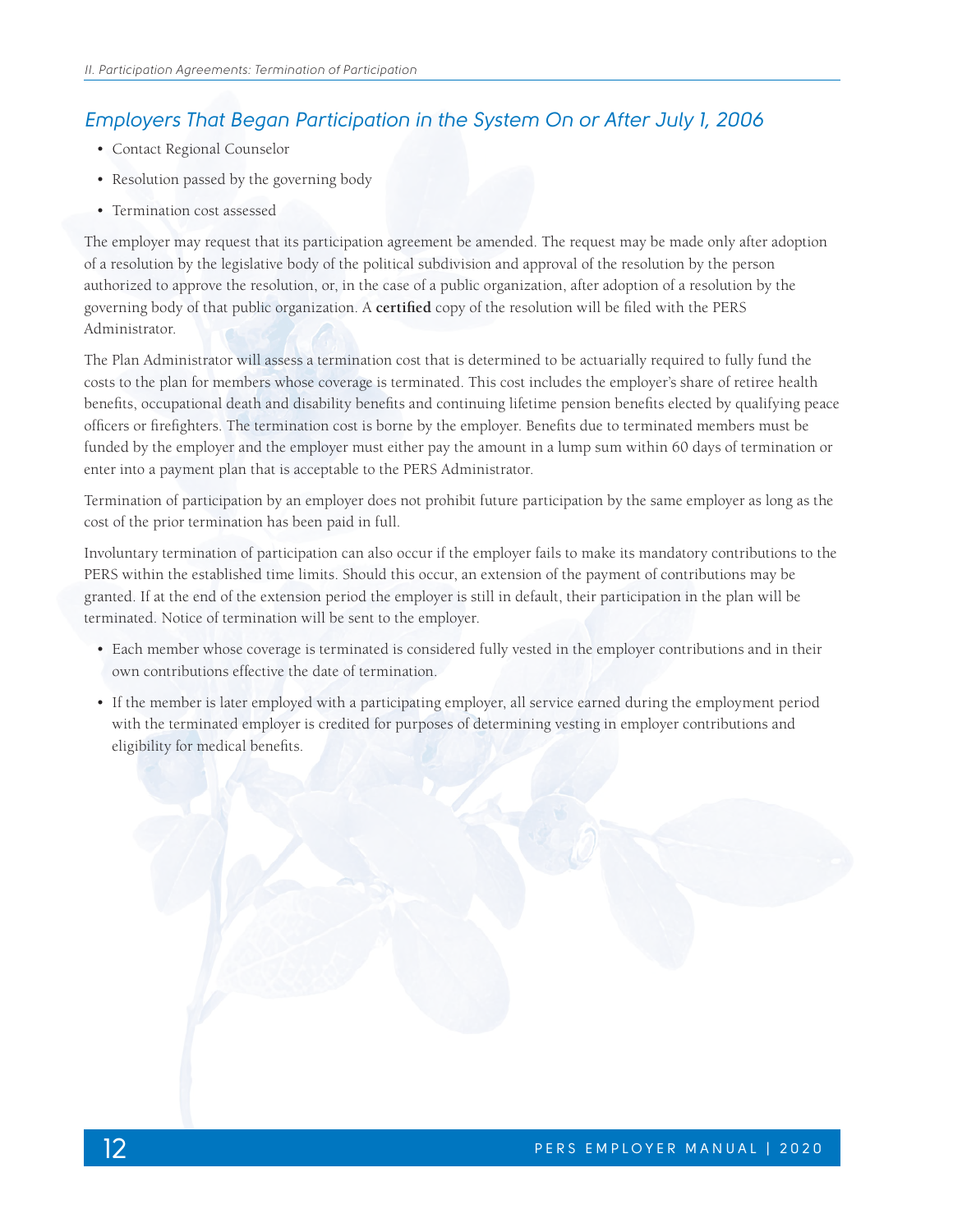# <span id="page-18-0"></span>III. Payment of Contributions for eReporting

# Requirements for Timely Reporting  $\cdots \cdots \cdots$

Employer and member contributions should be transmitted to the plan for deposit in the retirement fund within 15 days following the close of each pay period.

- General reporting information and instructions for new users: **Alaska.gov/drb/employer/ereporting/instructions.html**
- The State of Alaska Login ID form will allow human resources or payroll employees access to our reporting systems "eReporting" and "Employer Access." Find the form at: **Alaska.gov/drb/pdf/forms/gen012-state.pdf**.
- The Political Subdivision login ID form will allow human resources or payroll employees access to our reporting systems "eReporting" and "Employer Access." Find the form at: **Alaska.gov/drb/pdf/forms/gen012-poli-sub.pdf**.

If the contributions are not submitted within 15 days of the close of each payroll period, interest will be assessed on the outstanding contributions at one and one-half times the most recent actuarially determined rate, which is currently 8.00%; therefore, the annual fee assessed on late contributions is currently 12.00%.

### *Late Reporting*

- All payrolls, including the funding, are due to be transmitted to the plan no later than 15 days after the payroll issue date.
- An email reminder will be sent to the payroll contact once a payroll is considered late
- **30 days late:** A certified letter will be sent to the payroll contact with a courtesy copy to the Administrator
- **60 days late:** A certified letter will be sent to the Administrator.

Employers who have not paid their contributions to the plan may be terminated from participation in the plan.

If you have any questions regarding the reporting requirements, please contact your Division payroll processing point of contact listed in the Reporting Contacts section of this manual or send an email to *doa.drb.activepayroll@alaska.gov*.

### *Technical Difficulties*

If you experience any technical difficulties, first contact your programmers directly for system errors. Then, if technical difficulties are still occurring, please report errors via email to your Division payroll contact. Additional information such as screen prints and error messages are most appreciated and will assist us in quickly resolving any issues. Please include your employer number and name as well as a phone number for you and/or your programmers when emailing this correspondence. You may contact your Division payroll processing point of contact listed in the Reporting Contacts section of this manual if you are unsure of the nature of the errors.

# *Consequences to the DCR Member and Employer for Late Reporting*

The DCR member's account balance is comprised of contributions and investment gains and losses. If the contributions are reported late, the member may suffer substantial financial losses with market fluctuations and the employer may be assessed interest for late payment.

# Effect of Enrolling DCR Members in Error  $\dots \dots$

The employer is responsible for administrative fees, investment fees, and investment losses charged to accounts resulting from contribution adjustments because the employer enrolled a member in the DCR plan in error.

### PERS EMPLOYER MANUAL | 2020 13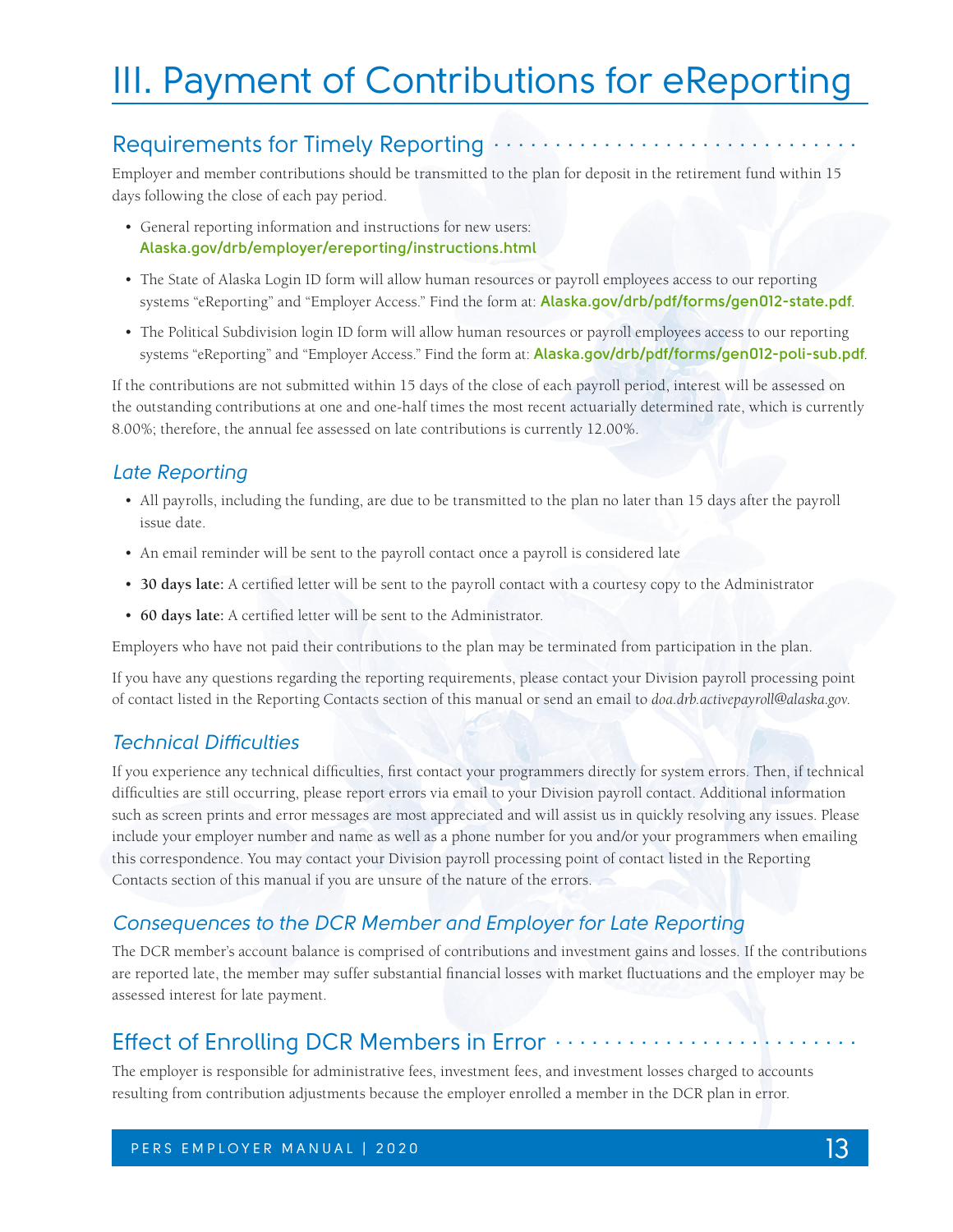# <span id="page-19-0"></span>Refer to eReporting Manual for Other Questions  $\cdots$

This web-based application provides employers who participate in the PERS an electronic method for reporting required information. This application allows employers to report required information for both DB and DCR members as defined by Alaska Statutes and Regulations.

- [eReporting User's Guide](http://www.state.ak.us/drb/employer/ereportinguserguide.pdf): **Alaska.gov/drb/employer/ereporting/user\_guide.html**
- New reporting instructions will be provided when you are onboarded to the new employer reporting system.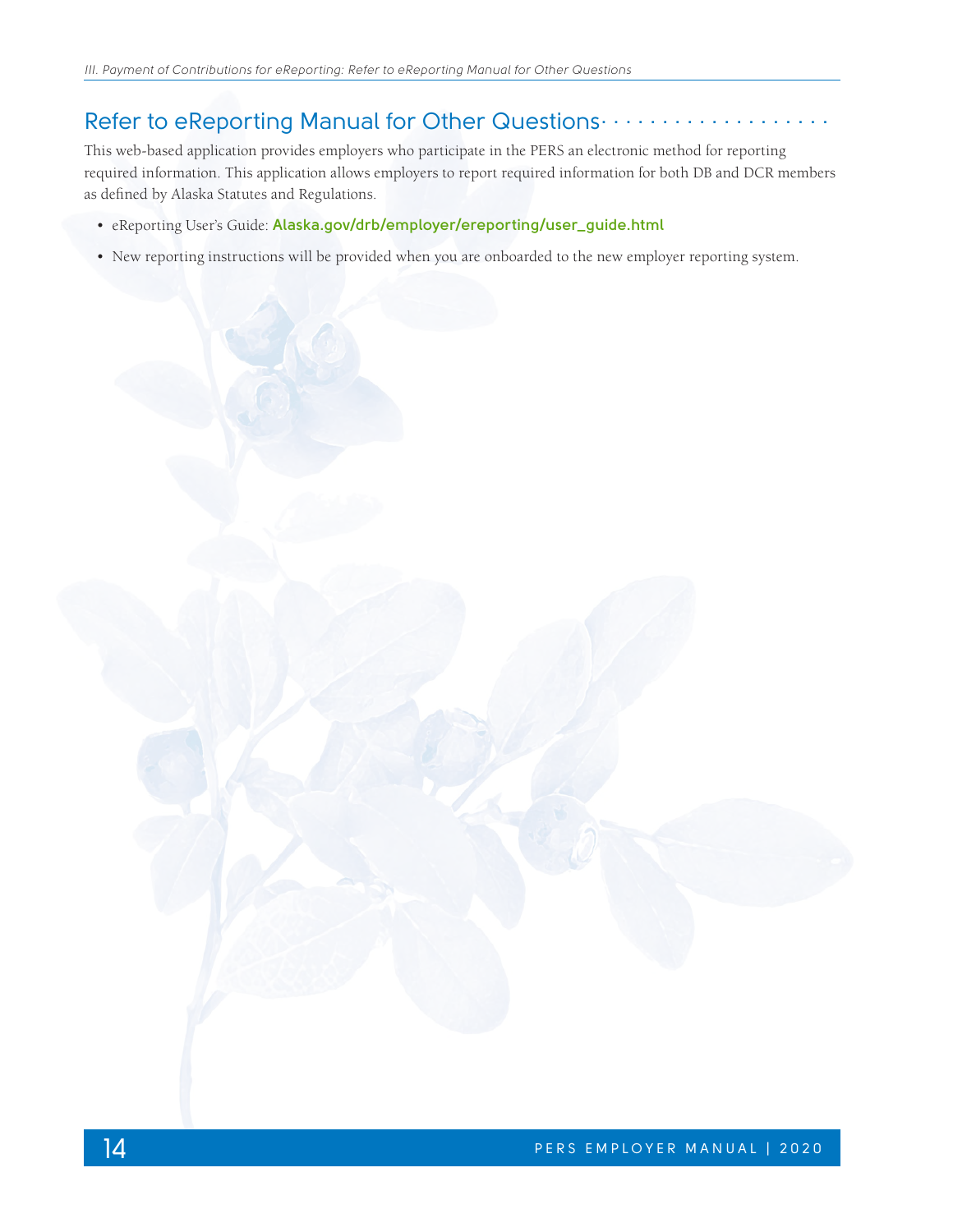# <span id="page-20-0"></span>IV. Employer Responsibility for Member Plan Education

# Paid for Through Employer Contributions  $\dots\dots\dots$

Funding to provide information and education to members of the PERS is included in the employer contribution rate. This includes both DB and DCR members.

It is important that members of the PERS receive education and counseling on their retirement benefits as soon as they enter the plan. This education should continue throughout their employment to ensure they have the tools they need to appropriately prepare for retirement.

Members should be encouraged to take advantage of additional savings plans the employer may offer, such as 401 tax sheltered annuity plans or 457(b) deferred compensation plans.

# Importance of Initial Seminars for DCR Members  $\cdots$

When a DCR member retires, they will pay themselves in retirement based on the money accumulated in their accounts. With this in mind, it is important that plan participants understand the investment options available to them and the suite of services offered through Reality Investing Advisory Services.

Plan members should be encouraged to attend the various retirement seminars presented by both the Division and Empower Retirement Services. These seminars will provide them with valuable information on DCR plan entitlements and financial education on their retirement accounts.

# Importance of Work Release Time for Seminar Attendance  $\cdots$

As an employer, part of the full benefit package that you offer members is a retirement system. The Division strives to educate your members on this valuable benefit you provide.

Employers are encouraged to allow members time off work to attend the various educational seminars presented by the Division and Empower Retirement Services on their retirement accounts. This can be done by implementing a liberal leave policy or allowing a flexed work week when local seminars are offered.

# Importance of Field Visits  $\dots \dots \dots$

Regional Counselors provide regular onsite visits to areas throughout Alaska. The field visit is a valuable tool to provide accurate and complete information to both the employer and the member. In addition, the Division offers benefits fairs in various areas of the state on a regular basis.

Regional Counselors provide the following services to the employers:

- Training in the benefits and entitlements of the PERS
- Interpretation of PERS statutes and regulations
- Classification of members
- Process of amending participation agreements
- Assistance with audit findings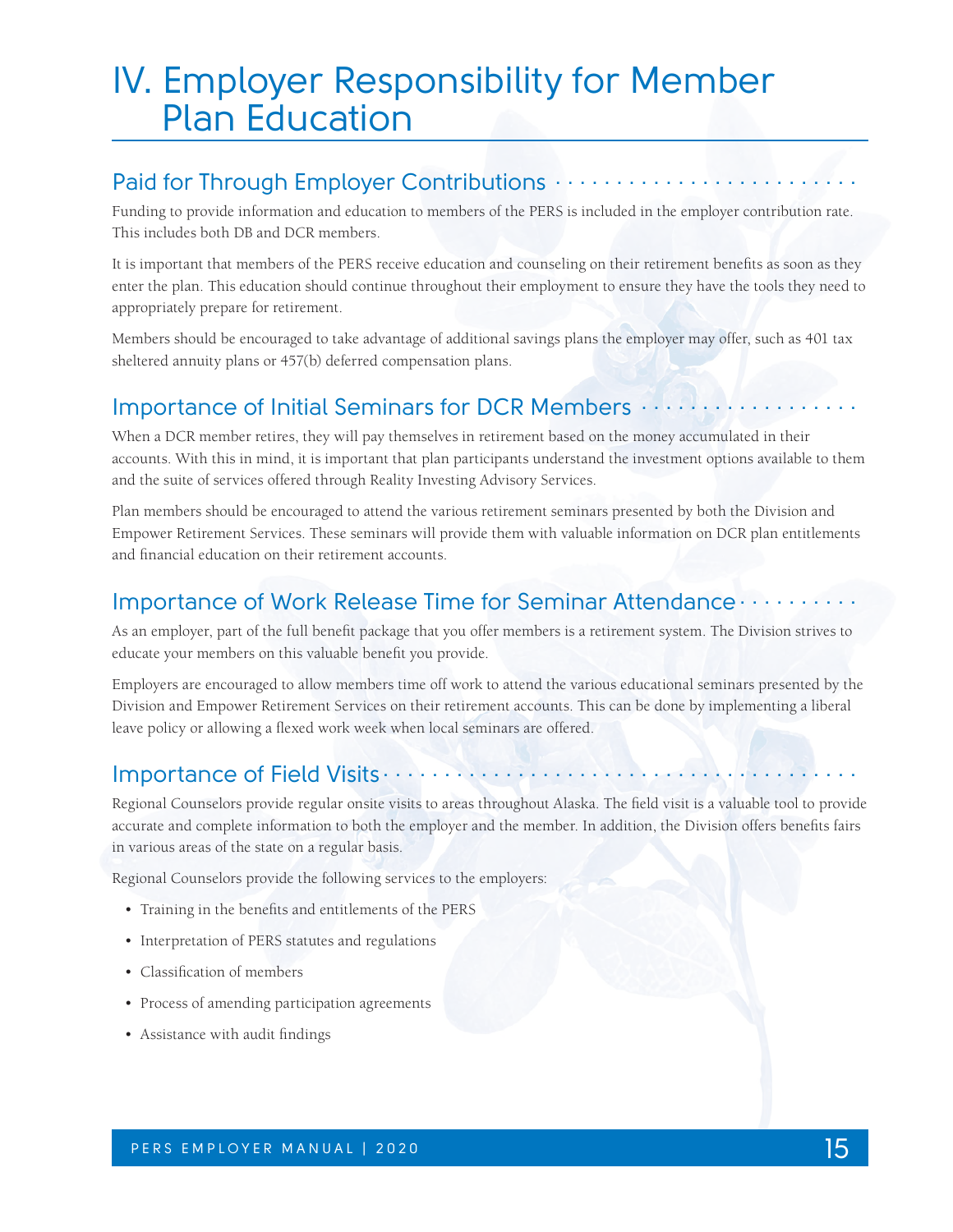<span id="page-21-0"></span>Regional Counselors provide the following services for members:

- Individual counseling appointments
- Seminars for large groups
- Job-site visits and small group meetings

Employers can request and are encouraged to contact their Regional Counselor if they would like an onsite visit to their location. If it is not possible for a Regional Counselor to physically visit a community, they can provide seminars, group meetings, individual counseling via teleconference, and video conferences via the Internet.

### *Assistance for Field Visits – What the Counselor Needs*

When a Regional Counselor is visiting sites in the field, the employer's help is required to make the visit a success. The employer should advertise and encourage their members to attend the seminars and set up individual counseling appointments. Where possible, the employer should allow employees time from work to attend.

It is the employer's responsibility to designate an employer contact that will coordinate the visit with the Regional Counselor by securing a meeting space and scheduling the individual counseling appointments for members. It is important that the employer notify all their members of the date and time of the onsite visit. This will ensure that all members have the opportunity to meet with the retirement representative. This can be done by posting flyers in common areas, sending emails to all members, and announcing the visit in work site publications.

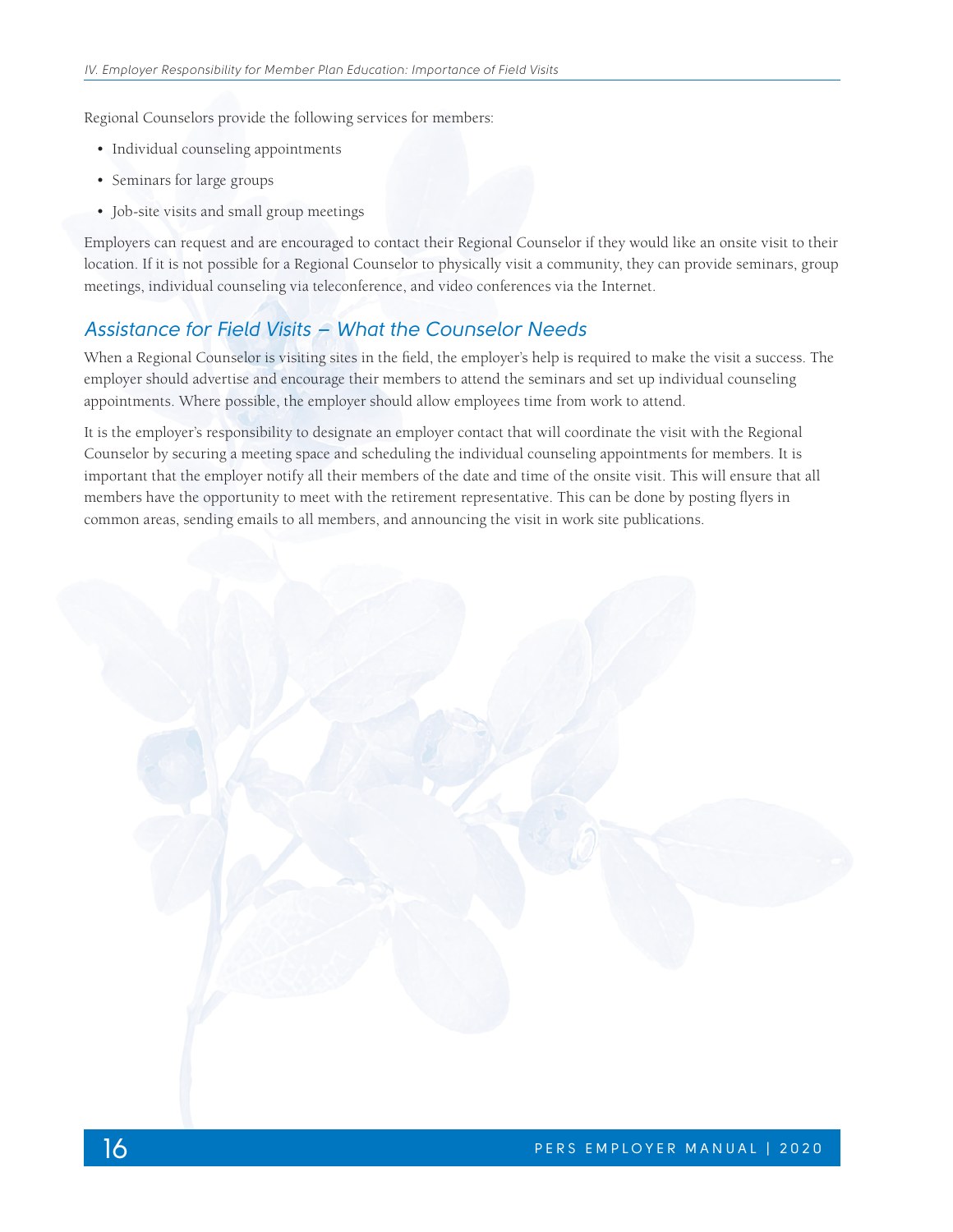# <span id="page-22-0"></span>V. Beneficiary Designations

The employer is required to provide newly hired members with the appropriate beneficiary forms for their applicable accounts. The most current beneficiary forms can be found on the Division website.

• [Beneficiary Forms Packet:](http://doa.alaska.gov/drb/forms/beneficiary-forms.html) **Alaska.gov/drb/forms/beneficiary-forms.html**

There are separate PERS beneficiary forms for DB and DCR members. In addition, there are beneficiary forms for the State of Alaska's SBS-AP and Deferred Compensation (DCP) plans.

It is important that beneficiary forms are submitted timely for new members and updated on a regular basis for existing members. In the event of a death, the member's account will be paid based on their most recent valid beneficiary designation that the Division or its designee, Empower Retirement Services, has on file.

All married members who name someone other than their spouse as the primary beneficiary of their accounts must have the spouse's signature on the Spousal Consent section on the form. Spouses may waive entitlement to benefits by completing and singing the *Spousal Waiver of Death Benefits* form (gen054) located on the Division's website at: **Alaska.gov/drb/pdf/forms/gen054.pdf**.

If more than one beneficiary is named in the primary or contingent beneficiary category, the surviving beneficiaries in that category will share equally unless otherwise indicated.

If the primary and contingent beneficiaries die before the member does, or if no beneficiary is named, the account will be paid based on the terms of the Plan Document or appropriate state law.

If you are married at the time of your death and you were married to the same person during part of your PERS employment, your spouse is automatically your beneficiary, regardless of your written designation, unless:

- Your spouse consents to another beneficiary, or
- Another person (such as a former spouse) is eligible for the benefits under a qualified domestic relations order (QDRO). That person would be entitled to the portion of the benefit that is ordered by the QDRO.

If a member fails to designate a beneficiary, or if no designated beneficiary survives the member, the administrator will pay the death benefit:

- 1. to the surviving spouse or, if there is no surviving spouse,
- 2. to the surviving children in equal parts or, if there is none surviving,
- 3. to the surviving parents in equal parts or, if there is none surviving,
- 4. to the member's estate.

Members should use caution when designating a minor child as a beneficiary. When a minor child is designated as the beneficiary, the death benefit will be paid to the child's parent or legal guardian. Members may want to consider establishing a Trust for their minor child and designate the trust as the beneficiary. They should provide the name and contact information of the Trustee on the form.

Changes to the designated beneficiary can be made by submitting a new beneficiary designation form at any time.

### $DB$  Process  $\dots \dots \dots \dots$

### **Alaska.gov/drb/pdf/forms/gen053.pdf**

The DB member will complete the *Beneficiary Designation* form (gen053) and submit it directly to the Division address listed at the top of the form.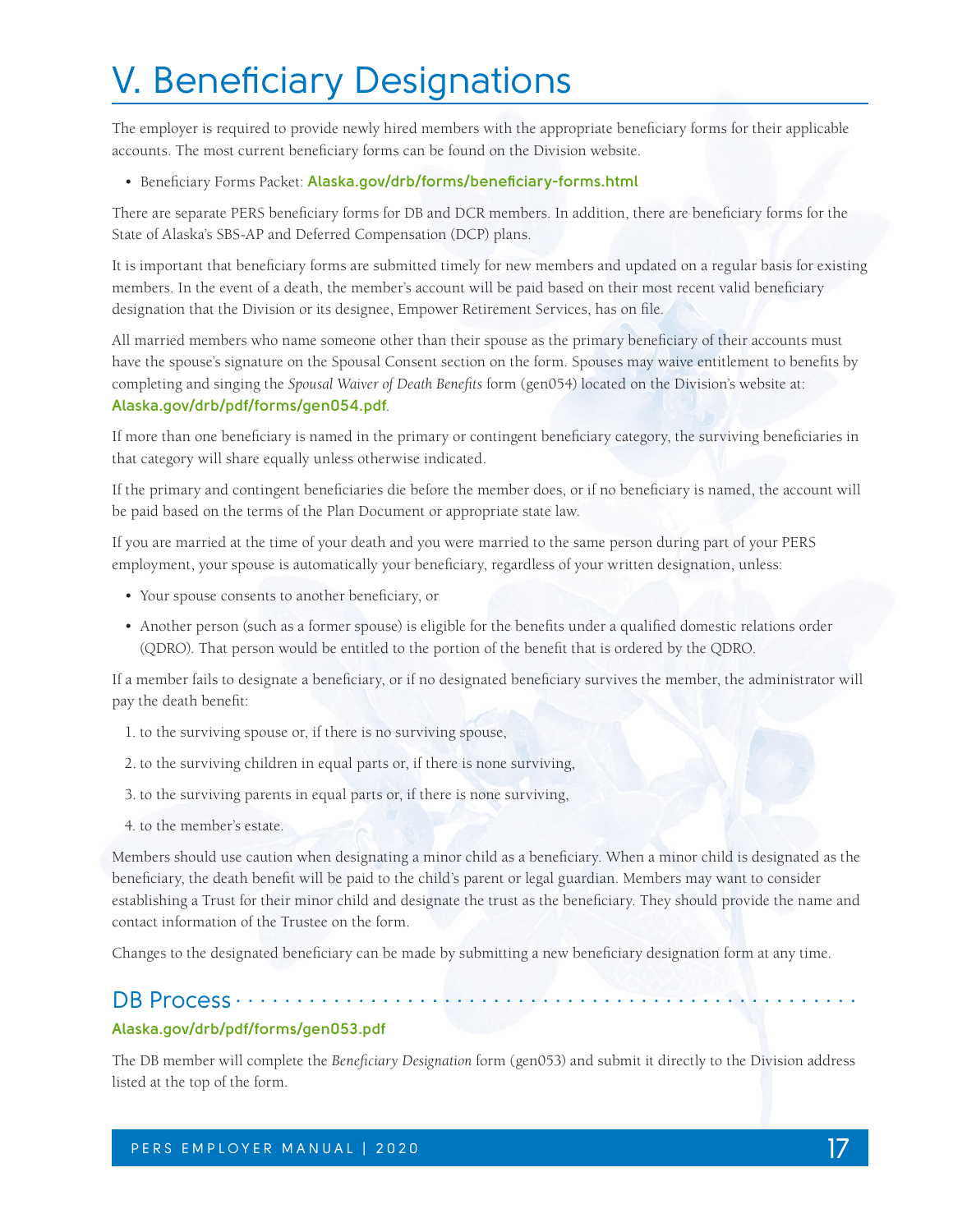# <span id="page-23-0"></span> $DCR$  Process  $\cdots$ ................

### DCprovider.com/PDF/alaska//98214-04/98214-04\_Beneficiary.pdf

The DCR member will complete either the Beneficiary Designation 401(a) Plan State of Alaska Public Employees' Tier IV Defined Contribution Retirement Plan form (PERS Defined Contribution Retirement Plan Beneficiary Designation) and submit it directly to Empower Retirement Services at the address listed in Section D of the form or designate beneficiaries online at Participant.empower-retirement.com. Submitting beneficiary designations online is Empower Retirement's preferred method. The employee must wait until their first payroll has processed with the Division or until they have received their welcome flyer/postcard from Empower Retirement before setting up their beneficiary designations online or submitting a hard copy form to Empower Retirement. Members can update their beneficiaries at any time.

### SBS-AP Process .......

### DCprovider.com/PDF/alaska//98214-03/98214-03\_Beneficiary.pdf

The DB or DCR member will complete the Beneficiary Designation 401(a) Plan State of Alaska Supplemental Annuity Plan form (Supplemental Annuity Plan Beneficiary Designation) and submit it directly to Empower Retirement Services at the address listed in Section D of the form or designate beneficiaries online at **Akdrb.gwrs.com**. Members can update their beneficiaries any time.

### 

### DCprovider.com/PDF/alaska/98214-01/98214-01\_Beneficiary.pdf

If you are a State of Alaska employer or a participating employer in the Deferred Compensation Plan through the State of Alaska, the member will complete the Beneficiary Designation Governmental 457(b) Plan State of Alaska Deferred Compensation Plan form (Deferred Compensation Plan Beneficiary Designation) and submit it directly to Empower Retirement Services at the address listed in Section D of the form or designate beneficiaries online at Participant.empower-retirement.com. Submitting beneficiary designations online is Empower Retirement's preferred method. The employee must wait until their first payroll has processed with the Division or until they have received their welcome flyer/postcard from Empower Retirement before setting up their beneficiary designations online or submitting a hard copy form to Empower Retirement. Members can update their beneficiaries any time.

# Employer is Not the Agent or Designee of the Plan Administrator  $\cdots$

Only beneficiary designation forms filed with the Division or directly with Empower Retirement Services are considered valid. If your members submit forms to you and these forms are not forwarded to either the Division or to Empower Retirement Services, whichever is appropriate, we cannot use the information provided on them. Only forms that have been received by the Division or its designee will be used in the event of a member's death.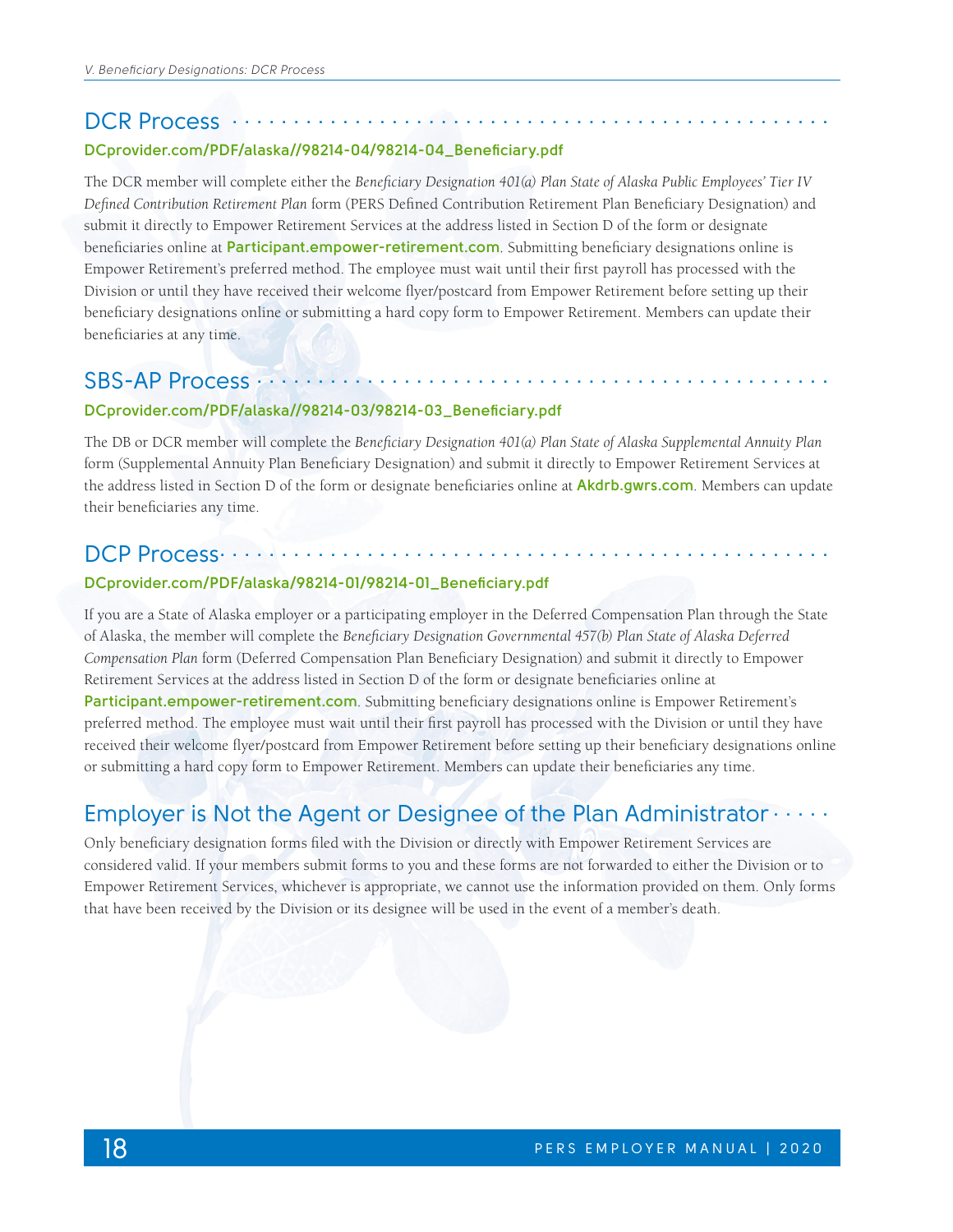# <span id="page-24-0"></span>VI. The Defined Contribution Retirement Plan Member

### Enrollment  $\cdot$

DCR plan members are:

- employees who first entered the PERS on or after July 1, 2006,
- non-vested DB members who elected to convert to the DCR plan,
- DB members working for a DCR plan-only employer, and
- former members as defined in AS Sec.39.35.680 (20).

Membership in either the DB or DCR plans, and tier status for the DB plan, is established when an employee first begins making contributions to the PERS. Your new member may have participated in the PERS prior to their employment with you. Before reporting new members to the system, be sure to confirm the correct plan and tier status for them. This can be done by using the New Employee Tier Look-Up on the Division's Employer Access website at **Myrnb.alaska.gov/EmployerAccess/form/login.html** or by contacting your Regional Counselor.

Those not covered under the PERS DCR Plan are:

- temporary (nonpermanent),
- those who work less than 15 hours per week,
- those who participate in the University of Alaska's Optional Retirement Plan (ORP),
- those who first entered PERS before July 1, 2006 and did not convert to the DCR plan,
- those excluded from the employer's participation agreement, or
- elected officials (if designated as a classification of employees who participate) who are compensated less than \$2,001 per month.

### *Enrollment of New Employees for Human Resource Staff*

Employers must take the following steps for new employees hired into the PERS on or after July 1, 2006.

New employees hired on or after July 1, 2006 and existing employees who have elected to convert to the new plans will be automatically enrolled in an age-based target fund managed by T. Rowe Price. As the employer, you are required to provide the employee with a copy of the *PERS Defined Contribution Retirement Plan Features and Highlights* brochure and the *Empower Retirement Advisory Services* brochure. You will find these brochures at:

- **docs.empower-retirement.com/EE/AlaskaWR/DOCS/98214-04/Plan-Highlights-98214-04.pdf**
- **Alaska.gov/drb/pdf/employer/employerToolkit/AdvisoryServicesFlyer.pdf**, and
- on the Division's Employer Services/Resources/Employer Toolkit web page.

Employees who do not wish to be enrolled into Target Funds may opt out by telephone by contacting Empower Retirement Services at (800) 232-0859 or online at **Akdrb.gwrs.com**.

Employees new to the PERS DCR plan must complete a beneficiary designation and submit the original to the Division's recordkeeper, Empower Retirement Services, or make their designations online once logged into their profile. Upon the death of the employee, payments from the employee account will be paid according to the last beneficiary designation held by the Division's recordkeeper.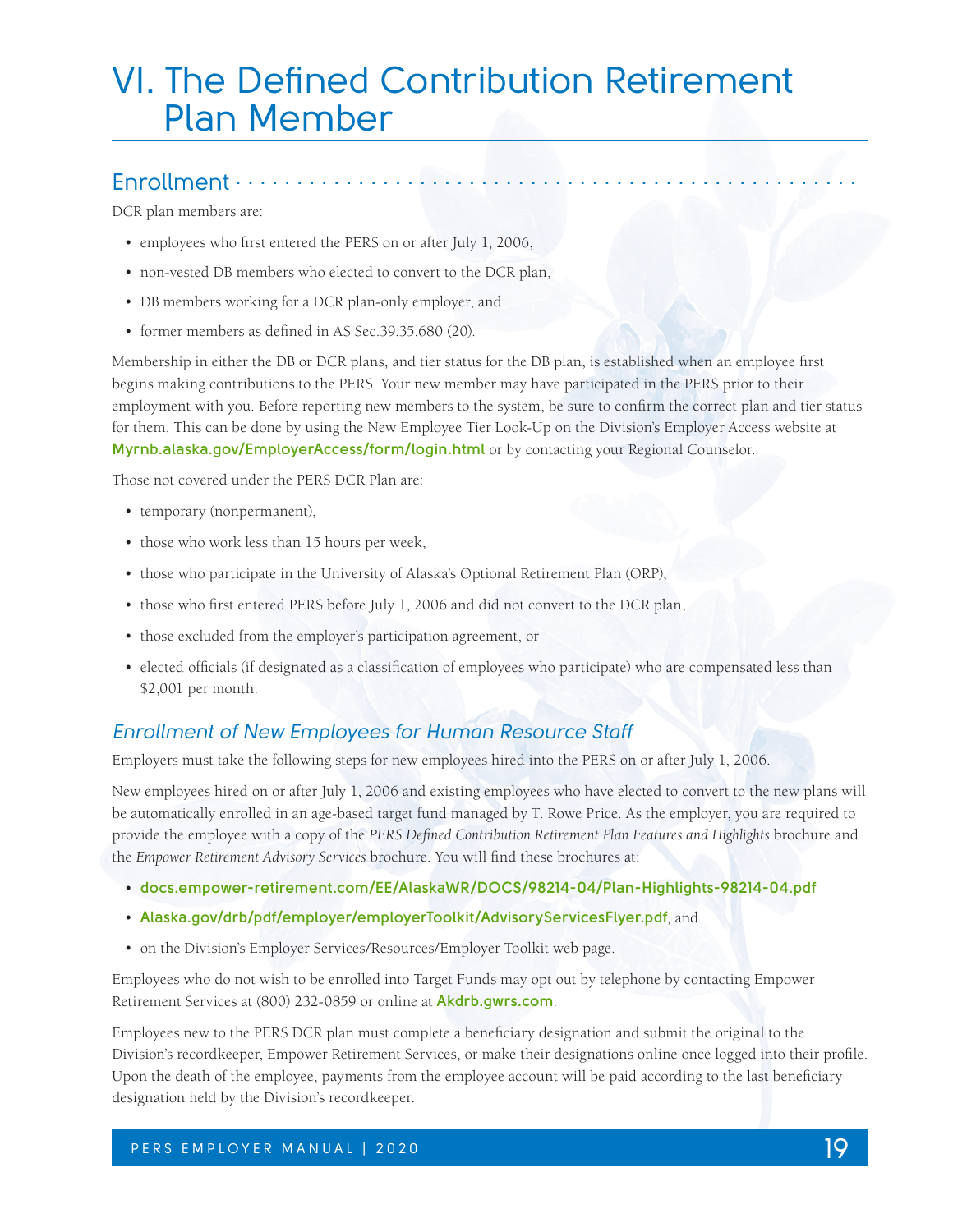# <span id="page-25-0"></span>*Hiring a PERS DCR Retired Member*

There are IRC codes that prohibit a retired member from making "in service" contributions to their retirement account while they are receiving a distribution from that account. Employers should encourage the DCR retired member to seek the advice of a qualified tax consultant for guidance on the IRC codes. **Failure to inform the retired member of this could result in significant financial repercussions for the retired member.** Employers are encouraged to reference the Bona Fide Termination information contained in this section for further information on "in service" distributions.

PERS DCR retired members who come back to PERS-eligible employment retain the amount of service that they had accrued prior to retirement. Upon reemployment in the PERS, the service counts toward vesting in employer contributions, medical eligibility, Health Reimbursement Arrangement (HRA), and for retirement eligibility. The exception is if the retiree has taken distribution from their DCR plan account. In such a case, they will have to complete another five years to become fully vested in the employer's contributions.

# $\mathsf{Classification} \cdot \cdot \cdot \cdot \cdot$

The following members are covered under the PERS and earn membership service in the PERS:

- Permanent full-time or part-time and seasonal members of the State of Alaska, and
- Permanent full-time or part-time and seasonal members of participating political subdivisions or public organizations, unless specific member group or type, or job classifications are excluded by Alaska statutes or participation agreements.

A full-time member is one who is occupying a permanent position that regularly requires working 30 or more hours a week. A part-time member is one who is occupying a permanent position that regularly requires working at least 15 hours but less than 30 hours a week.

# *Elected Officials*

Elected officials who are compensated at a minimum of \$2,001 a month for their services may be covered by the PERS DCR plan if the employer includes elected officials in their participation agreement.

An elected official can waive their participation in the PERS by filing a written waiver of coverage, *PERS Elected Official Participation/Waiver* form (dcr006) within 30 days of the date that the elected official's term of office begins. A waiver is irrevocable for the remainder of the elected official's service as an elected official or other member of the employer.

• PERS Elected Official Waiver Form: **Alaska.gov/drb/pdf/forms/dcr006.pdf**

### *Occupation Code*

The occupation codes identify various member types in the PERS. The employer will be reporting the correct code for members with each payroll processing. The most common ones used are listed below.

| <b>PERS</b> | A         | All Others                                          |
|-------------|-----------|-----------------------------------------------------|
| <b>PERS</b> | $\subset$ | Masters, Mates and Pilots (State of Alaska only)    |
| <b>PERS</b> | F.        | Elected Officials                                   |
| <b>PERS</b> | F         | Fire Fighter                                        |
| <b>PERS</b> | M         | IBU (Inland Boatmen's Union) (State of Alaska only) |
| <b>PERS</b> | P         | Peace Officer                                       |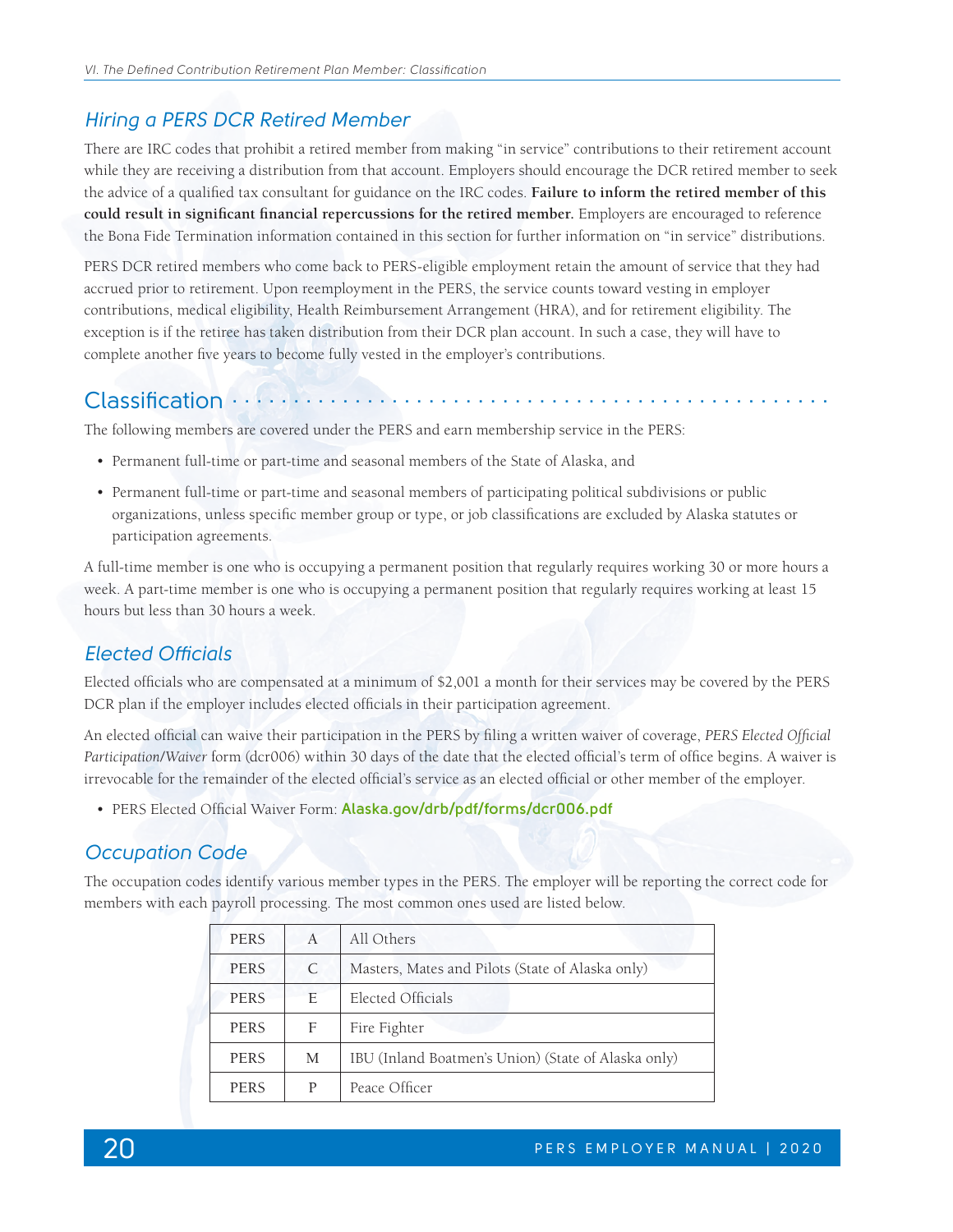<span id="page-26-0"></span>The following definitions will help in determining the correct occupational code for your members.

### **"P" Peace Officer**

A member occupying a position as a peace officer, chief of police, regional public safety officer, probation officer, correctional officer or correctional superintendent. It does not include a village public safety officer.

### **"F" Fire Fighter**

A member occupying a position as a fire fighter or a fire chief. It does not include volunteer fire fighters.

# No Claimed Additional Service  $\dots\dots\dots\dots\dots$

With the exception of a call to active military duty, DCR members may not claim other types of service for credit in the PERS.

# Calls to Active Military Duty While Employed in the PERS  $\dots \dots$

Per the 1994 Uniformed Services Employment and Reemployment Rights Act (USERRA), military personnel who are currently working for a PERS employer and called out to a period of active duty may be entitled to claim the period as regular service credit upon their return to the employer. In most cases, the cumulative period(s) of call to active duty cannot exceed five years. This service may be voluntary or involuntary and members must leave the military in good standing to qualify for reemployment. If a member is called to active duty, they must notify their employer in advance, either verbally or in writing, unless giving notice is impossible, unreasonable, or precluded by military necessity.

The member is to be granted reasonable time off prior to the beginning of the active duty period to take care of personal affairs and to travel to the reporting site. In addition, the member is to be granted a period of rest before returning to work. The period of time the member has to report back to work varies depending upon the length of the active duty period. For example:

- for service of more than 180 days, members must submit an application for reemployment within 90 days of honorable discharge from active duty,
- for service of more than 30 days but less than 181 days, members must submit an application for reemployment within 14 days of release from service, and
- for service of less than 31 days, the time period for submitting an application is very short.

This time frame may be extended due to medical circumstances. If the member suffers a disability upon their return to employment, the employer is required to make reasonable accommodations to return the member to active employment.

USERRA provides that members are reemployed in the job that they would have attained had they not been absent for military service, with the same seniority, status, and pay, as well as other rights and benefits determined by seniority. USERRA also requires that reasonable efforts (such as training or retraining) be made to enable returning service members to refresh or upgrade their skills to help them qualify for reemployment. Administrative order 213 allows state employees to continue health benefits when called to active duty in support of conflicts in Iraq and Afghanistan.

If you have a member who is called to active duty:

- Contact Regional Counselor
- Inform the member of right to claim service upon return to employment
- Report the leave of absence through payroll reporting per eReporting or Employer Services instructions
- Inform the member of the process to claim service upon return to employment

### PERS EMPLOYER MANUAL | 2020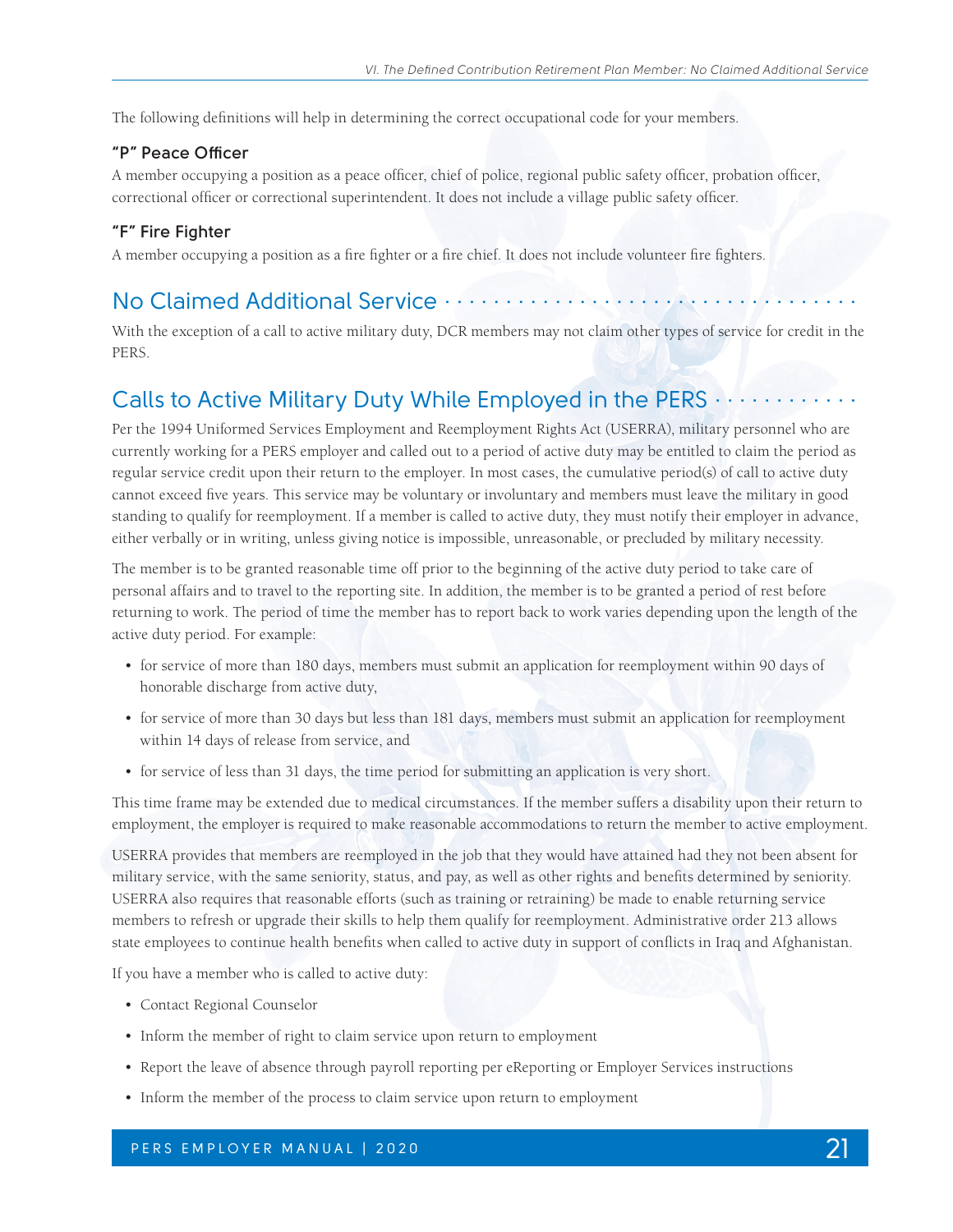<span id="page-27-0"></span>Calls to active duty must be claimed for credit in the PERS by the member once they return to employment. The member is required to write a memo requesting to claim the period of active duty for service credit in the PERS. The memo plus documentation verifying the release from active duty with an honorable discharge, typically a DD214, is sent to the Division for processing.

Once claimed, the entire period of the military leave of absence (prior days and up to 90 days after discharge) is credited as regular service in the PERS. The service counts toward vesting in the employer contributions, medical eligibility, the Health Reimbursement Arrangement (HRA), and for retirement eligibility.

DCR members may elect to make up all or part of their contributions for the period of military leave of absence once they have returned to the employer. The employer will make their contributions to the member's account proportionate to what the member contributes. If the member does not elect to make up their contributions, they will not receive the employer match to their accounts.

DCR members who participate in the State of Alaska's Supplemental Annuity Plan (SBS-AP) and/or the State of Alaska's Deferred Compensation Plan (DCP) may elect to make up all or part of their contributions for the period of active duty once they have returned to the employer.

Members of other tax-sheltered plans offered through their employers should contact their human resource or payroll staff for information on how to make up missed contributions in those plans.

The allowable time frame for making up contributions is up to three times the length of the period of the military leave of absence, not to exceed five years. Missed contributions must be made through direct payroll deductions.

Employers and members are encouraged to contact their Regional Counselor for information on calls to active military service.

For questions about USERRA contact:

- **USERRA:** Federal Register 20 CFR Part 1002 **DOL.gov/vets**
- **ESGR:** Employer Support of the Guard and Reserves is a Department of Defense agency established to gain and maintain active support from all public and private employers. (800) 336-4590 (toll-free) **ESGR.mil**

# Service Accrual  $\dots \dots$

A year of service is the equivalent of 52 weeks of permanent full-time PERS employment, which may consist of a combination of permanent full-time or permanent part-time membership service.

A permanent full-time PERS member earns a day of service credit for each day they are actively employed in a PERS-covered (eligible) position. This includes holidays or regularly scheduled days off (RDO), as long as members are in pay status the day before and the day after the holiday or RDO.

A PERS permanent part-time member, one working at least 15 hours but less than 30 hours a week, receives proportionate credit for the number of hours they work compared to a full-time member. A total of 1,560 hours must be earned to receive a year of service credit. However, service accrued for a stated period of part-time service may not exceed the full-time equivalent.

A permanent full-time or part-time seasonal member earns service credit for the period of time they are actually working. Seasonal leave without pay periods do not earn PERS service credit.

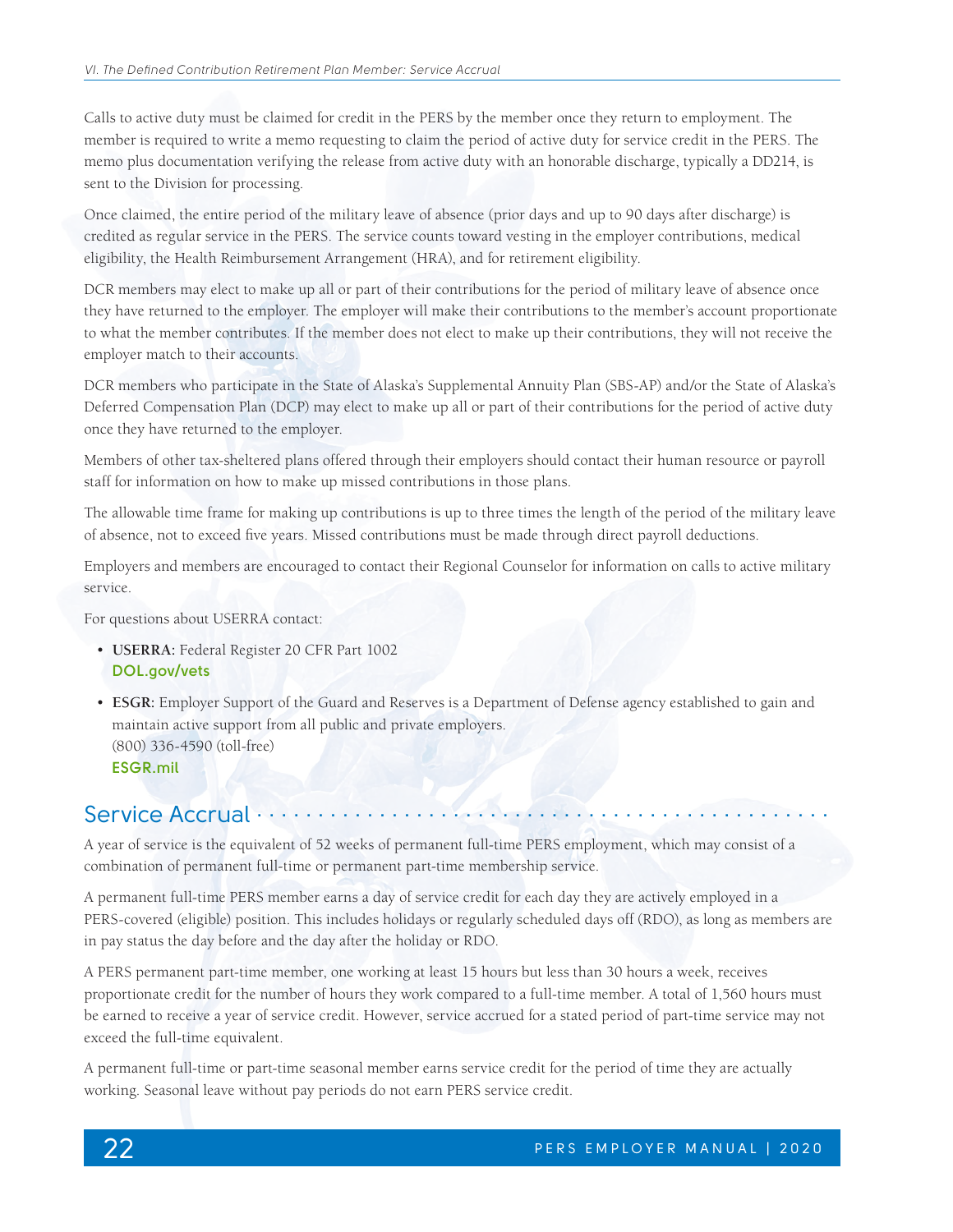### <span id="page-28-0"></span>*Simultaneous PERS and TRS Credit*

Members working in both the PERS DCR plan and the TRS DCR plan at the same time may receive partial service credit under both systems. To be eligible, they must be employed at least half-time in both systems concurrently and making the required contributions.

The total PERS DCR and TRS DCR service credit that a member may earn during a school year (July 1 through June 30 of the following year) may not exceed one year.

### *Vesting*

DCR members are immediately and fully vested in their own contributions and related earnings beginning with their first contribution. They become vested in the employer contributions based on years of service in the PERS.

- After 2 full years of service 25% vested
- After 3 full years of service 50% vested
- After 4 full years of service 75% vested
- After 5 full years of service 100% vested

### *Effects of LWOP and Reporting Process*

For a full-time member, a leave of absence without pay (LWOP) that does not exceed 10 accumulated days in any calendar year is not considered an interruption or break in service. However, if the leave of absence exceeds 10 accumulated days, whether taken consecutively or through intermittent hours scattered throughout the calendar year, their service credit for that year will be reduced by the equivalent number of days they were on leave of absence without pay.

For example, a full-time member scheduled to work a 40-hour work week (8 hours a day) could accumulate up to 80 hours of LWOP each calendar year and still receive a full year of service credit. However, once the accumulated LWOP exceeds 80 hours in the calendar year, the entire period of LWOP will not be credited PERS service, including the 80 hours.

Continuous periods of LWOP for full-time members should be reported to the PERS with each payroll processing. Currently, scattered LWOP for full-time members is not reported to the PERS; however, this reporting option may become available in the future. The employer will be required to verify all hours of LWOP for full-time members when completing the *Verification of Service* form (02-1883). If an employee disagrees with the employer's verification of salaries or service, he/she will be referred to the employer to resolve the discrepancy.

• *Verification of Service* form (02-1883): **Alaska.gov/drb/pdf/forms/02-1883.pdf**

Instructions for completing the *Verification of Service* form (02-1883) are:

- 1. SECTION I. Personal Data (self-explanatory)
- 2. SECTION II. Service Verification
	- a. Verify the type of service rendered: Full-time (FT), part-time (PT) (15-30 hours per week), or leave of absence without pay (LWOP). In cases where workers' compensation and paid leave are combined, only the hours that the employee is on paid leave are creditable; the remainder is LWOP.
	- b. Verify the number of hours worked for PT employees only. PT hours must be reported on a calendar year basis (January 1 through December 31).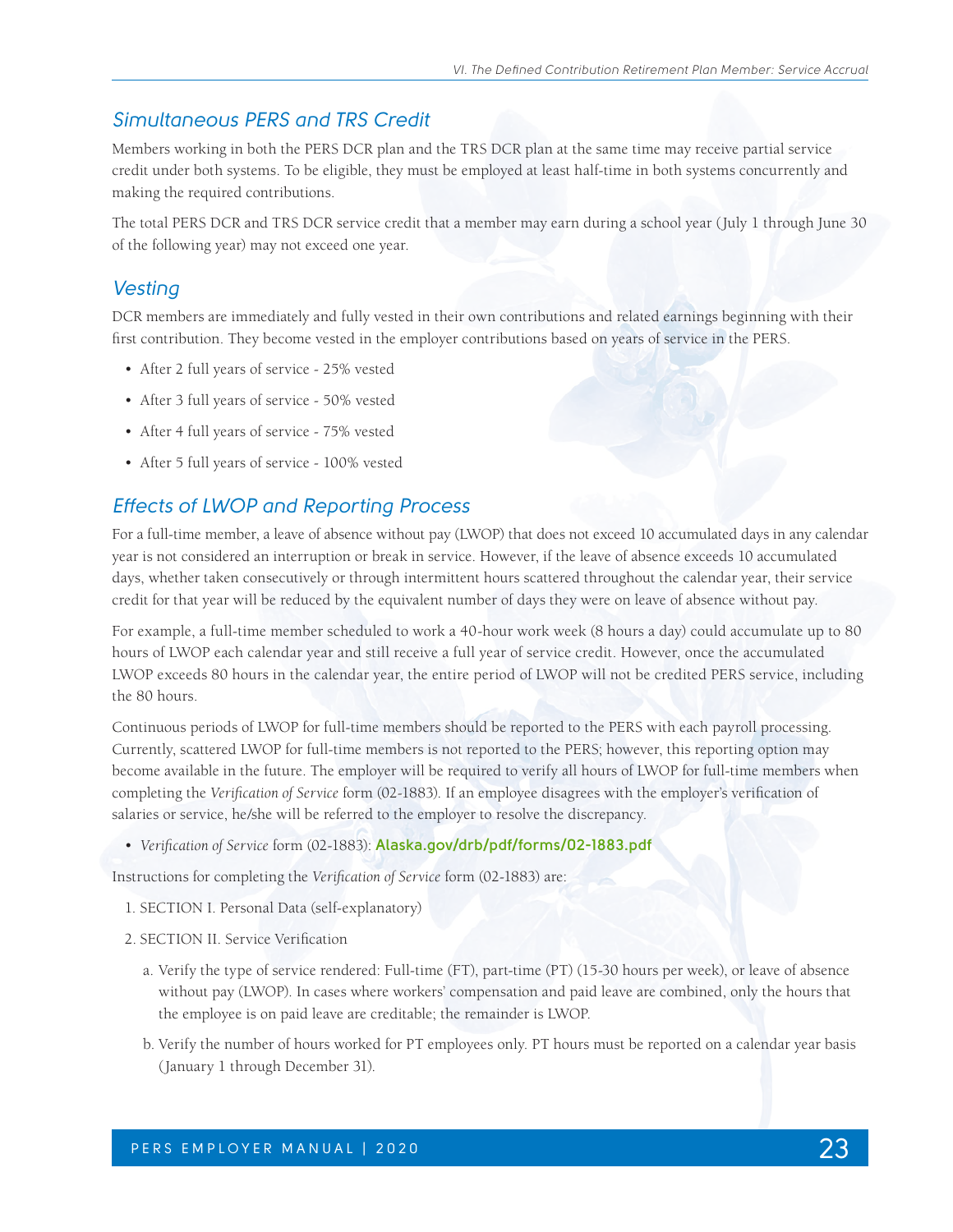- <span id="page-29-0"></span>c. Verify the Occupational Code:  $P = Peace$  Officer,  $F = Firefigure$ ,  $E = Elected$  Official,  $M = Inland$  Boatmen's Union of the Pacific (IBU),  $D = PERS$  Alternate Option,  $C = Master$ , Mates and Pilots (MMP), or  $A = All$  other.
- d. Verify the actual service of LWOP beginning and ending dates. Sequential service of LWOP segments may not begin or end on the day of another segment.

**EXAMPLE:** Correct: FT 8/19/2006 through 5/31/2007; LWOP 6/1/2007 through 8/31/2007 Incorrect: FT 8/19/2006 through 5/31/2007; LWOP 5/31/2007 through 8/31/2007

e. Do not include casual, emergency, nonpermanent employment or temporary employees, contracted employees, part-time employees who work less than 15 hours per week.

#### 3. SECTION III. Leave of Absence Without Pay (LWOP)

LWOP that exceeds 10 days per year is not creditable in the PERS. Often, LWOP is take a few hours or days at a time but adds up to more than 10 days during the year. Please verify the total number of hours of LWOP taken by the employee during each payroll year and enter the number of hours required per day for full-time employment. If a LWOP segment has already been verified in Section II, do not list the total hours under this section.

Part-time members receive credit in the PERS based on the number of hours worked and the 10-day rule is not applicable.

# Workers' Compensation Procedures  $\cdots\cdots\cdots\cdots$

If you have a member on a period of workers' compensation (WKC) LWOP, the LWOP time should be reported through the payroll process.

The period of WKC LWOP cannot be claimed for credit in the Defined Contribution Plan. With the exception of a call to active military duty, DCR members may not claim other types of service for credit in the PERS.

### Occupational Disability  $\dots \dots \dots$

A member that is injured and becomes totally and presumably permanently disabled because of a physical or mental condition caused by an injury or hazard that happens while performing their job may be eligible to receive a monthly occupational disability benefit from the PERS up to the date the member becomes eligible for normal retirement benefits.

The cost for providing occupational disability benefits to members is borne by the employer and is included in the employer contribution rates.

If the member has already met the requirements for a normal retirement based on age or years of service, they are not eligible to receive occupational disability benefit. Those on disability benefits convert to a regular retirement benefit once they meet the age or years of service requirements.

Receiving an occupational disability benefit is not automatic. There is an application process, medical certification requirements, and the disability must be approved by the administrator of the plan.

The member must file an application for the occupational disability benefit with the Division within 90 days after termination of their employment. Members can file the disability application while they are still working.

The monthly occupational disability benefit will be equal to 40% of their gross monthly compensation immediately before they terminated employment due to the disability. Members receiving occupational disability benefits continue to earn PERS service credit while they are receiving the occupational disability benefits. **No medical insurance is provided until the member is eligible for a normal retirement.** 

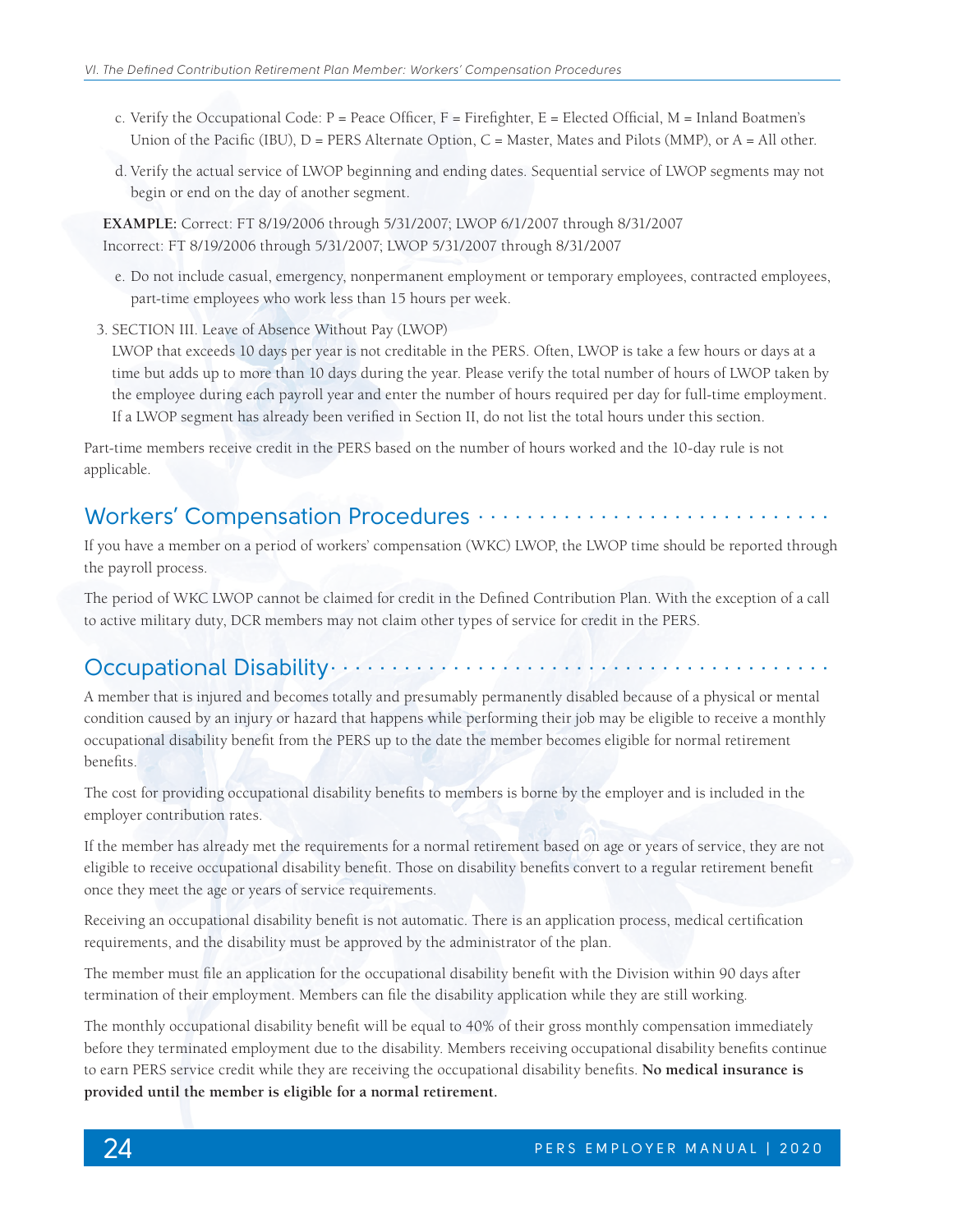<span id="page-30-0"></span>The member is immediately vested in the employer contributions once they are appointed to occupational disability regardless of the total years of service. The employer continues to make all required employer contributions on the member's behalf as if the member were still working. These include HRA contributions and the member's required contributions to an account established for the member in the Occupational Death and Disability Trust. Members cannot elect a refund of their member account balance or elect a distribution option of the account while they are receiving occupational disability benefits.

Disability benefits cease when the member becomes eligible for normal retirement with 10 years of service and Medicare-eligible age, or at any age with 25 years of peace officer or firefighter service, or at any age with 30 years of service for all others.

When a member converts to normal retirement, they have access to their account balance and can elect when and how to take distribution on their DCR account. There are various distribution options available, which include lump-sum payments, annuities, and rollovers to other qualified pre-tax plans.

### *NOTE: When a peace officer or firefighter becomes eligible for a normal retirement, the member may choose between a continuing lifetime pension benefit based on high salaries and years of service, or access to their account balance.*

Medical insurance is available to members who have reached normal retirement eligibility.

# Occupational Death  $\cdots\cdots\cdots$

If a member dies due to an occupational reason, the survivor will receive 40% of the member's gross monthly salary at the time of death as an all other participant at the time of death, or 50% of the member's gross monthly salary as a peace officer or fire fighter. Survivors include spouse and dependent children. Survivors who are receiving monthly benefits are not eligible for medical benefits until the member would have met the eligibility requirements for normal retirement benefits had they lived.

The employer continues to make the employer and member contributions into the Occupational Death and Disability Trust for the survivor and the Health Reimbursement Arrangement (HRA) account until the participant would have reached normal retirement eligibility. Survivors cannot elect a refund of the member's account balance or elect a distribution option of the account while they are receiving occupational death benefits.

Occupational death benefits cease beginning the last day of the month when the member would have become eligible for normal retirement:

- with 10 years of service and Medicare-eligible age,
- at any age with 25 years of peace officer or firefighter service, or
- at any age with 30 years of service for all others.

When the member would have converted to normal retirement, the survivor has access to the member's account balance and the contributions paid to the Occupational Death and Disability Trust account on their behalf. The survivor will elect when and how to take distribution on the DCR account. Various distribution options are available, including lump-sum payments, annuities, and rollovers to other qualified pre-tax plans. The surviving spouse also will be eligible to elect retiree medical benefits at that time. Once eligible for medical benefits, the surviving spouse will receive a premium subsidy based on the member's accrued years of service at the time the member would have been eligible for Medicare, had they lived.

**No medical insurance is provided until the member would have been eligible for retirement and medical benefits.**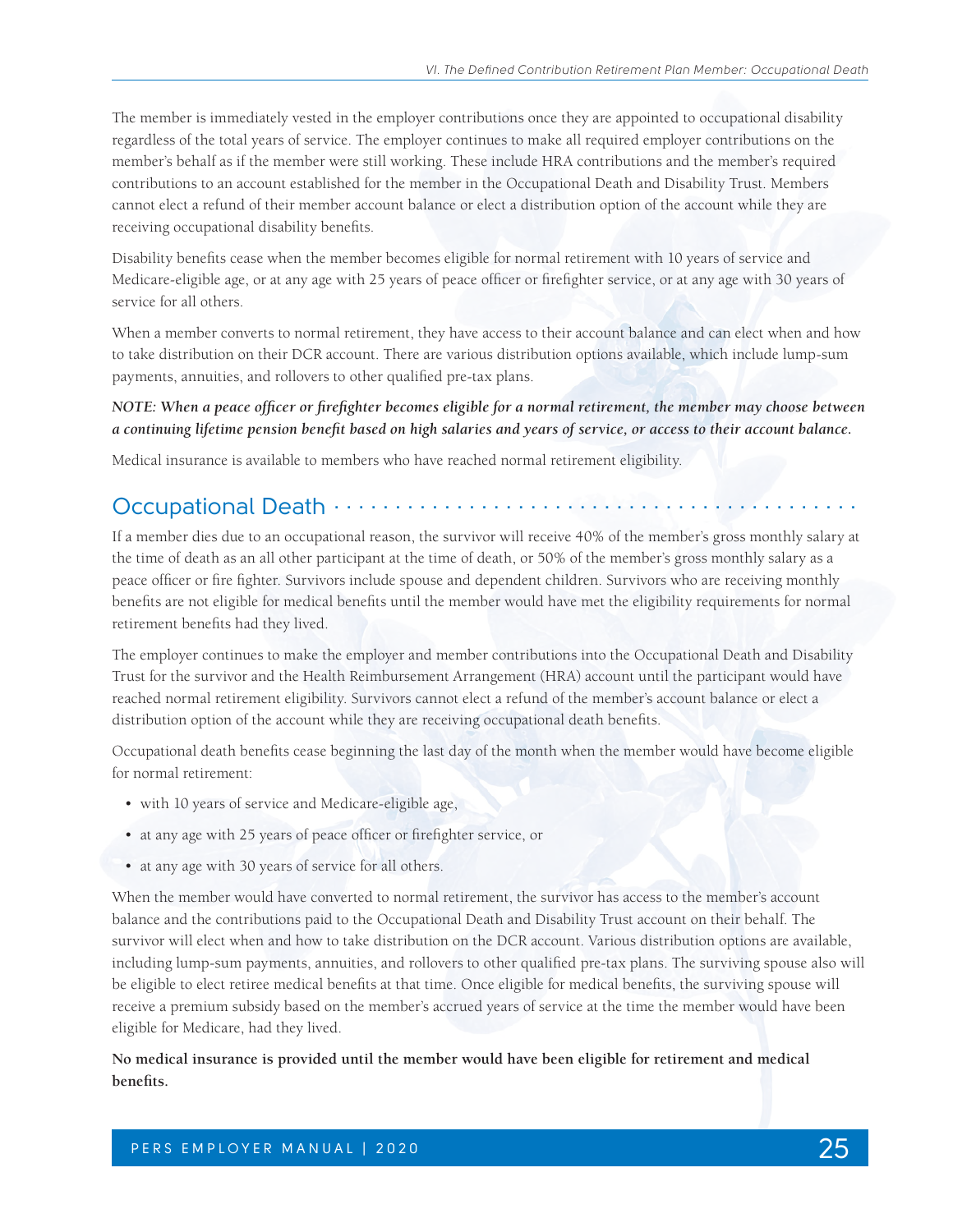# <span id="page-31-0"></span>Non-Occupational Death  $\dots\dots\dots\dots\dots\dots\dots$

When a member dies from non-occupational causes before retiring, the spouse or other eligible beneficiary is entitled to the member's contributions, the vested portion of the employer contributions, plus investment earnings. They elect when and how to take distribution on the DCR account. Various distribution options are available, including lump-sum payments, annuities, and rollovers to other qualified pre-tax plans. Beneficiaries will not be able to elect a joint and survivor annuity.

If the member dies after distribution payments from their retirement account have begun, the beneficiary will receive further payments only to the extent provided with the form of payment chosen at the time the member began annuity payments, if any.

# Divorce or Dissolution  $\dotsb$

Retirement accounts are marital assets and if there is a divorce or dissolution during any period of a member's PERS employment, the member is required to submit court certified copies of the divorce or dissolution documents and the property settlement to the Division. These documents will be placed in their permanent record with the Division.

If the documents stipulate or contain an order by the judge entitling the former spouse to a portion of an account, a Qualified Domestic Relations Order (QDRO) must also be submitted.

If the documents indicate there was an agreement about the division of retirement benefits, but no separate agreement is included in the documents, the member must provide a court-certified copy of the separate agreement or the magistrate or judge's notes from the court hearing.

If the documents are silent on the retirement plans, the account will be considered free from attachment. All DCR member divorce/dissolution documents should be forwarded to Empower Retirement Services for review of attachment.

### *Where To Get Help*

All the legal requirements involving a member's benefits must be resolved before any amount can be paid. No funds will be disbursed from any accounts until all issues have been resolved—even if the responsibility to file the necessary documents rest with the former spouse. The Division has a booklet available containing useful information regarding how a member's benefits may be affected by divorce. The booklet also includes sample language that may help in drafting QDROs. The booklet is available on request.

In Alaska, the court may include the retirement benefits and plans earned by both spouses as marital assets available for division. The Division does not provide valuation calculation services. If calculations are needed, an independent actuary or CPA must be retained. However, the Division can provide benefit information as needed for calculations. If account details are to be sent other than directly to the member, the member must sign a release authorizing another person access to their account.

Different methods of valuation are used to determine the value of a marital asset. When the spouses agree, courts usually accept what they say about the value of an asset. Absent an agreement, third-party experts, including accountants and pension valuators, may be retained by the parties or by the courts to determine the value of marital assets.

Third parties may be authorized to request information regarding a member's retirement accounts and other benefits. Retirement benefits, which vary greatly, may potentially include accumulated employee leave time. In some cases, information regarding an active employee's benefits must be relayed directly through the employer.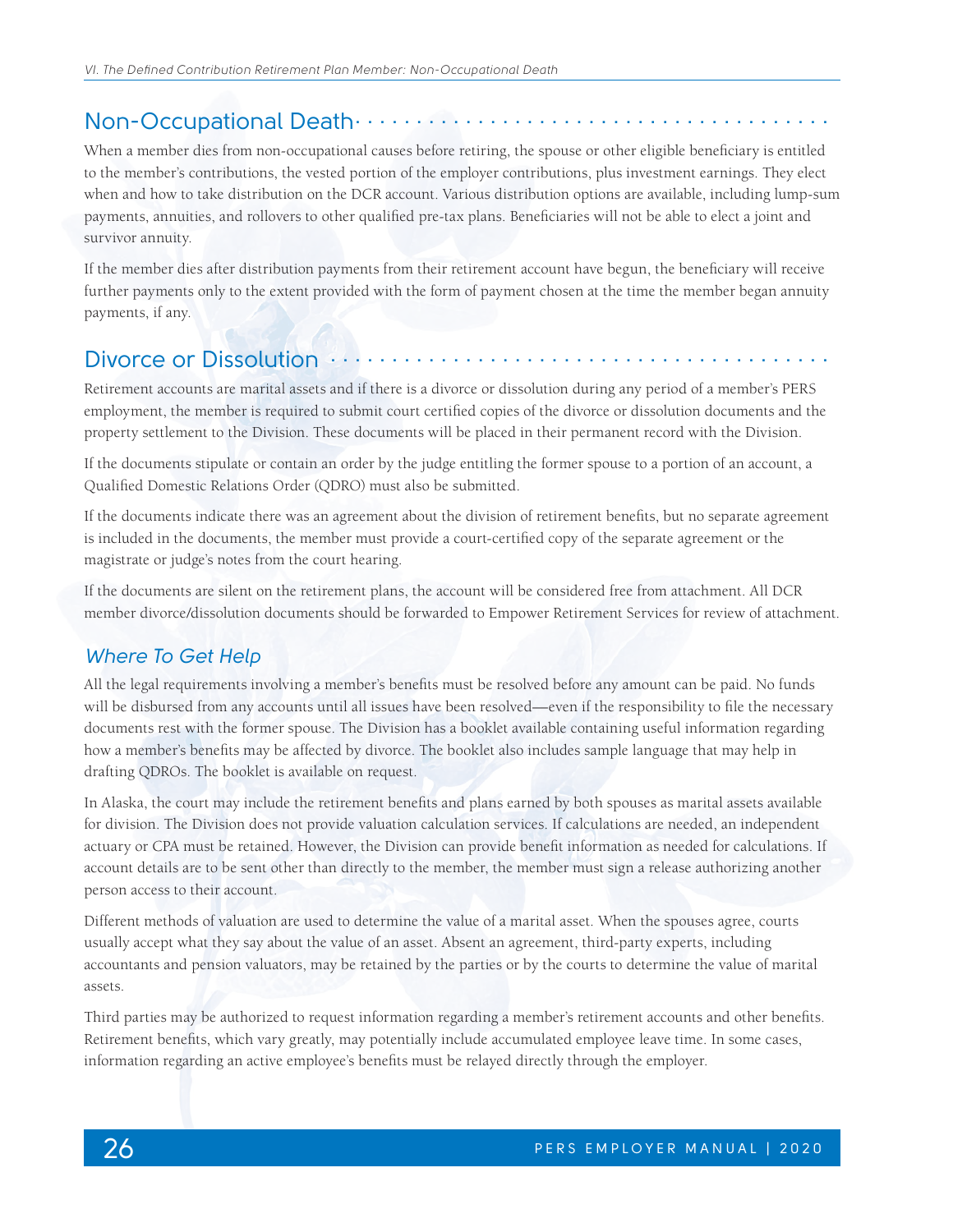<span id="page-32-0"></span>Ending a marriage is considered a "status change" event. A member must contact their human resources office to advise them of:

- a change in marital status,
- any address changes,
- inquire about changing or updating beneficiaries, and
- any necessary changes to their health insurance coverage.

A change in status is reported to the Division through payroll reporting.

Whether the marriage ended in divorce or dissolution distinguishes the types of documents required. In Alaska and other applicable states, the documentation is specific:

- court-certified copies of the Decree of Divorce, Findings of Facts and Conclusions of Law, Property Settlement, and any other attachments or court documents that may address the PERS account, or
- court-certified copies of the Decree of Dissolution, Petition for Dissolution, and any other attachments or court documents that may address the PERS account.

In Alaska, court-certified copies are usually distinguished from photocopies by either a raised, embossed or blue-ink seal of the court. Members should contact the Alaska Trial Court to obtain certified copies of divorce documents: **Courts.alaska.gov**.

Members should note, an agreement regarding the PERS is not effective until the Decree and Order are filed with the Plan Administrator and the parties receive notice it is accepted. If divorce documents are filed with the member's human resource office, please remind them to submit their court documents to the Division if they have not done so already.

A member's divorce documents must be reviewed to determine if any interest in their PERS benefit was awarded to the former spouse, before they may access their account or be appointed to retirement.

If a prior spouse is deceased, the Division requires a copy of the death certificate for the member's file.

### Terminations  $\cdots$

It is the employer's responsibility to report terminations of employment timely to the PERS. The termination action should be reported as soon as possible after the member's last day of work. The termination date is a member's last day on the job.

# Distribution Elections  $\cdots$

When a member terminates employment, they elect when and how to take distribution on their DCR account. There are various distribution options available, including lump-sum payments, annuities, periodic payments, and rollovers to other qualified pre-tax plans.

The refundable amount to a terminated member includes:

- the member's mandatory contributions,
- the vested portion of employer contributions, and
- investment gains and losses.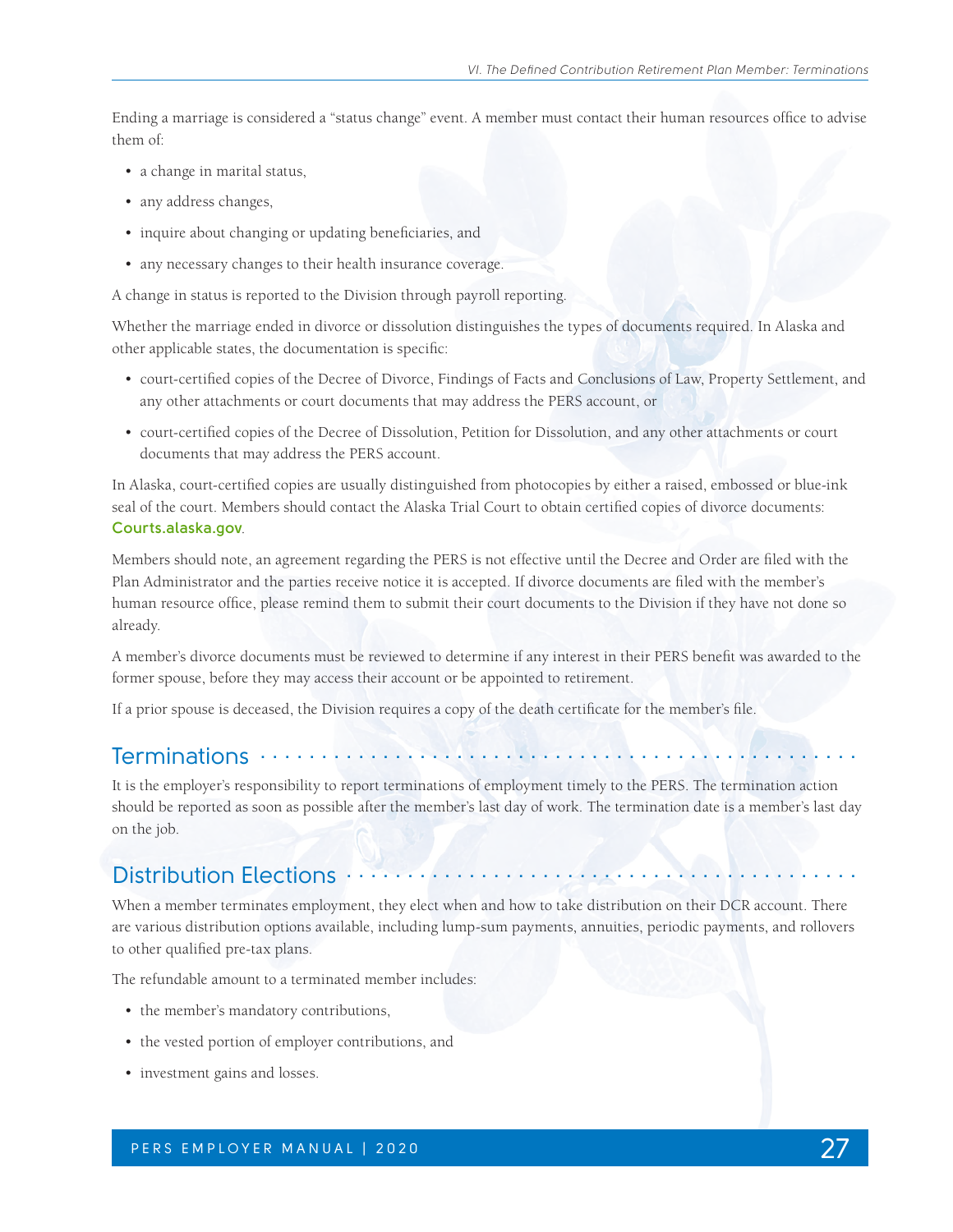<span id="page-33-0"></span>Members must be terminated from employment for at least 60 days before distribution can occur. They must complete and submit the *Empower Retirement Services Transfer/Rollover Contribution 401(a) 98214-05 Plan* form or the *Separation from Employment Withdrawal Request 401(a) 98214-05 Plan* form to commence distribution. The forms are available on the Empower Retirement Services website at **Akdrb.gwrs.com** or by calling toll-free at (800) 232-0859.

Terminated members who are married may not receive a refund of their member contribution account (if balance is greater than \$5,000) unless their spouse gives written consent. Terminated members who are divorced may not receive a refund of their member contribution account unless they can show that their former spouse was not granted an entitlement to the account.

If a QDRO has been filed awarding the former spouse a monthly benefit, the court would have to amend the QDRO to allow for a refund of the member's contribution account as a lump-sum pay out.

All accrued service in the PERS remains in the account and should the member return to work for a PERS employer in the future, the service will be reinstated for eligibility in the retiree major medical plan and the Health Reimbursement Arrangement (HRA). The member's service accrual for vesting in employer contributions will restart at zero.

### *Waiver of 60-day Waiting Period Due to Financial Hardship*

This request form is only available to a terminated employee. The waiver must be accompanied by a Distribution Request form. The amount allowed to be paid earlier than the 60-day period is limited to the amount related to the actual hardship and not the entire account balance.

The eligibility for payment of an account of a terminated employee may take place with the approval of the Plan Administrator earlier than the 60 days subsequent to termination of employment due to an immediate and heavy financial need. Please see the *Waiver of 60-day Waiting Period Due to Financial Hardship* form (sbs005) for valid reasons to waive the 60-day waiting period.

# Alaska Deferred Compensation Plan  $\cdots$

### *Who is eligible to be in the plan?*

Any permanent employee, long-term nonpermanent employee, or elected official of the State of Alaska.

### *What is a Deferred Compensation Plan?*

The State of Alaska 457(b) Deferred Compensation plan (DCP) allows participants to voluntarily set aside a portion of their income before it is taxed. The amount set aside, plus any change in value (interest, gains and losses), is payable to them or their beneficiary at a future date. Upon becoming eligible to participate in the plan, participants can elect to defer their income on a pre-tax basis. By doing so, participants are agreeing to reduce their salary by an agreed upon amount. This amount may not exceed certain requirements. There is also a post-tax Roth 457(b) option.

There is a maximum amount of compensation a participant can defer. The regular contribution limit for those under age 50 is \$19,500 in 2020. Participants are allowed to contribute an additional \$6,500 in the years they turn age 50 or greater for an annual maximum of \$26,000 in 2020. This represents the annual allowable of \$19,500, plus the additional \$6,500.

### *What type of plan is the DCP and when may a person join the plan?*

The DCP is an eligible deferred compensation plan under Internal Revenue Code section 457(b). Participants may join any time after they are eligible and complete the necessary enrollment forms. Participants can also enroll directly online on Empower Retirement Services website at **Akdrb.gwrs.com**.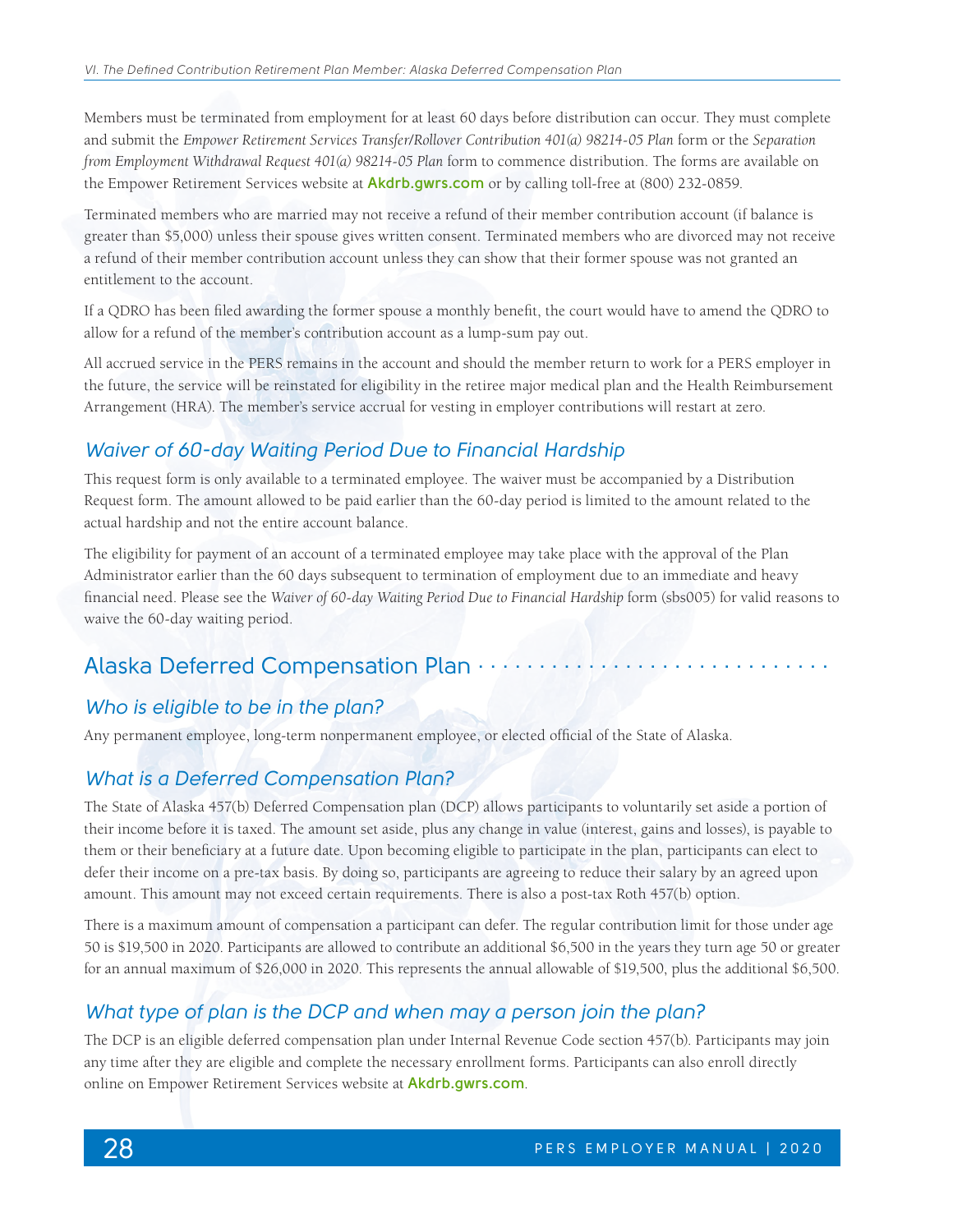# <span id="page-34-0"></span>*What is the Roth 457(b) option?*

The Roth 457(b) option for governmental deferred compensation plans was authorized by Congress effective January 1, 2011. A Roth 457(b) is not a Roth IRA. Neither is a Roth 457(b) a separate plan; it is simply a way for participants to control the taxation of their deferred wages when they are disbursed in the future. This option allows participants to elect after-tax salary deferrals into a Roth option. Roth elective deferrals are accounted for separately from pre-tax contributions made to the plan. Distributions from the Roth 457(b) are tax-free if the contributions have been in the Roth elective deferral account for at least 5 years and the participant is at least 59-1/2 years of age.

Participants can contribute to both the pre-tax and Roth 457(b) post-tax at the same time. However, Roth 457(b) contributions count towards the IRS limitations on deferred compensation contributions. Roth 457(b) contributions can either replace or complement traditional pre-tax contributions subject to the IRS limits of \$19,500 per year (2020) plus an additional \$6,500 in 2020 if the participant is age 50 or older at the end of the year. Contributions to a Roth 457(b) have no effect on contributions to a Roth IRA.

The Division is responsible for the overall administration of this plan. To contact the Division's DCP specialist, call (800) 821-2251 toll-free or (907) 465-4460 in Juneau, or by email at *doa.drb.dcp@alaska.gov*.

# *Special Catch-Up Provisions of the DCP*

The catch-up provision is available to participants no more than three years prior to their eligibility for a normal retirement (either by age or years of service). It allows making up prior deferred compensation contributions that were less than their allowable maximum in years since January 1, 1979.

If members are interested in knowing their total available catch-up balance or have any other questions regarding the catch-up provision, please email Empower Retirement Services at *anchorage\_empower\_office@empower-retirement.com* or call Empower at (800) 526-0560 outside the Anchorage area or (907) 276-1500 in Anchorage.

# *Leave Cash-Ins or Taking DCP from Final Check*

Employees can request a leave cash-in to their DCP account or, if leaving state service, can request to have a final deferred compensation contribution taken on their final payroll check. Please direct all State of Alaska employees interested in leave cash-ins or making a final contribution at termination to the Division's DCP Specialist at *doa.drb.dcp@alaska.gov* or call (800) 821-2251 toll-free or (907) 465-4460 in Juneau.

Employees with a participating political subdivision in the State's DCP should contact Empower Retirement Services in the Anchorage office at *anchorage\_empower\_office@empower-retirement.com* or call Empower at (800) 526-0560 outside the Anchorage area or (907) 276-1500 in Anchorage.

# *DCP Hardship Withdrawals*

There are strict provisions for hardship withdrawals. They can be requested from Empower Retirement Services, but members must prove they are experiencing an unforeseen and extreme financial emergency and provide evidence demonstrating that they have exhausted all other reasonable alternatives. This includes stopping their deferrals and cashing out the maximum allowable annual/personal leave.

An unforeseeable emergency which results in a severe financial hardship can result from any of the following developments:

• an illness or accident of the participant, the participant's spouse, or the participants dependent,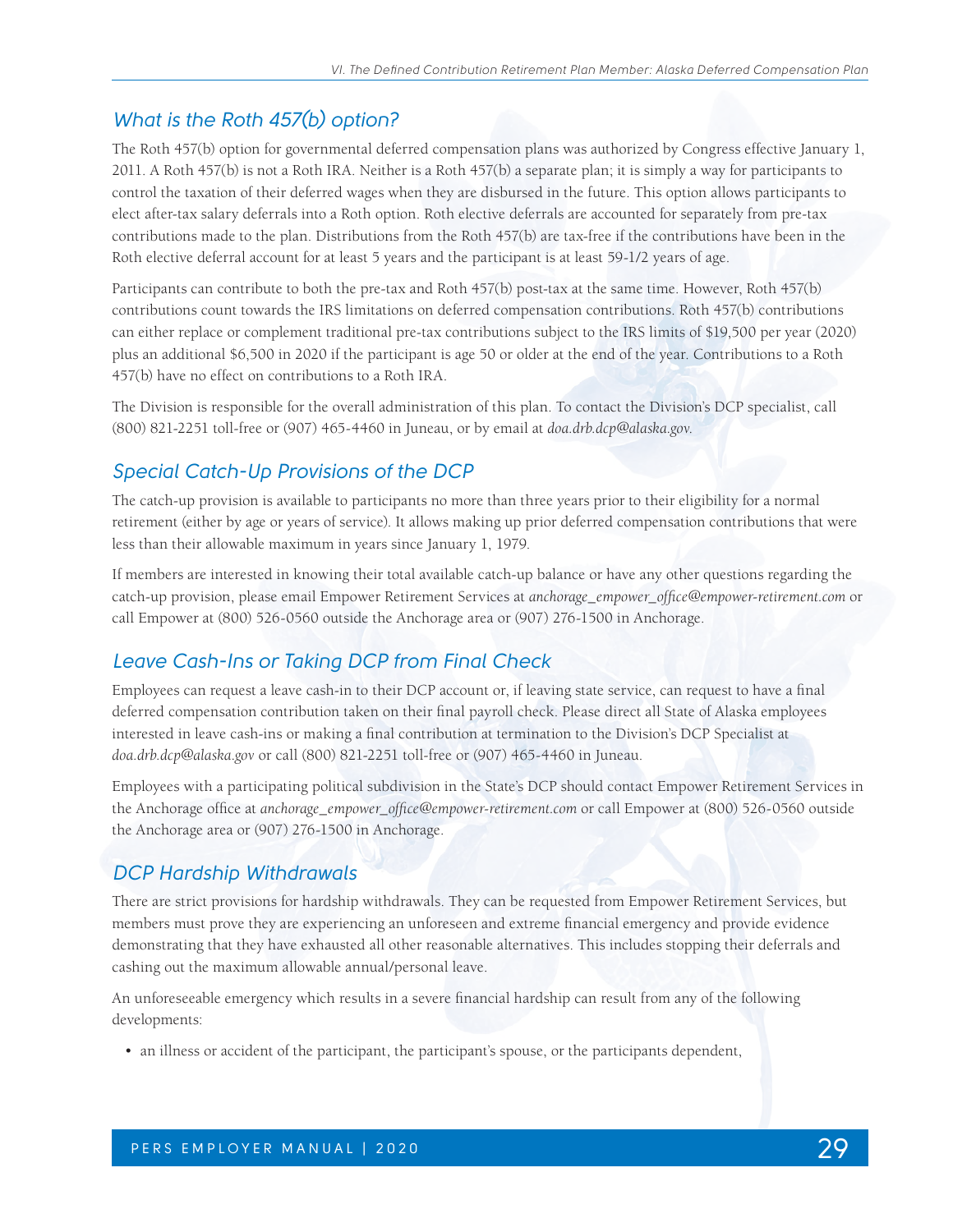- <span id="page-35-0"></span>• the loss of the participant's property due to a casualty, including the need to rebuild a home following damage to a home not otherwise covered by homeowner's insurance (such as a natural disaster), or
- similar extraordinary and unforeseeable circumstances arising as a result of events beyond the participant's or beneficiary's control.

All hardship withdrawals are subject to the applicable requirement of the Internal Revenue Code and regulations.

It takes an average of one to two months to obtain all the necessary information for a hardship withdrawal. Payments are usually issued within two weeks from the date the withdrawal is approved by the plan.

In the event of an unforeseeable emergency which is beyond the control of the participant and which causes extreme financial hardship, a participant may request Empower Retirement Services to distribute all or a portion of the participant's DCP account. Such requests shall be made by completing and submitting all required forms for this purpose. The participant must, prior to his/her application, cease deferring compensation in accordance with Paragraph F Article III. If the application for the payment is approved by Empower Retirement Services, payments shall be effective as soon as possible after the date specified in the participant's application or the date of approval by Empower Retirements Services, if later.

The withdrawal shall be limited to an amount sufficient only to meet the emergency and shall in no event exceed the value of the participant's DCP account. Any money remaining in the account shall be distributed in accordance with the provisions of this plan.

The method of distribution of any allowed withdrawal shall be determined by Empower Retirement Services. For more information, contact Empower Retirement Services at (800) 232-0859.

### *Required Minimum Distribution*

Required minimum distribution is the minimum amount participants must withdraw from their account each year after they are no longer employed. Participants usually must start taking withdrawals from their Deferred Compensation 457 (b) account when they reach age 72 (70-1/2 if they reached that age before January 1, 2020). Withdrawals will be included as taxable income, except any part that was previously taxed (the basis) or that can be received tax-free (such as qualified distributions from designated Roth accounts).

Rules for participants are as follows:

- Participants must begin taking minimum distributions by their required beginning date. The required beginning date is April 1 of the calendar year following the later of:
	- $\sim$  the calendar year in which the participant reaches age 72, or
	- $\sim$  the calendar year in which the participant retires from the employer sponsoring their plan, unless the plan specifies otherwise.
- If the participant elects to defer their first distribution to April 1 of the calendar year following the calendar year in which they turn age 72 or retire, they will be required to take two payments that year: one by April 1 following the year in which they turned age 72 or retired and one by December 31 of that same year. The participant must take a minimum distribution by December 31 of every calendar year thereafter.

Participants should be directed to contact Empower Retirement Services at **Akdrb.gwrs.com** or toll-free at (800) 232-0859 for assistance with their required minimum distributions.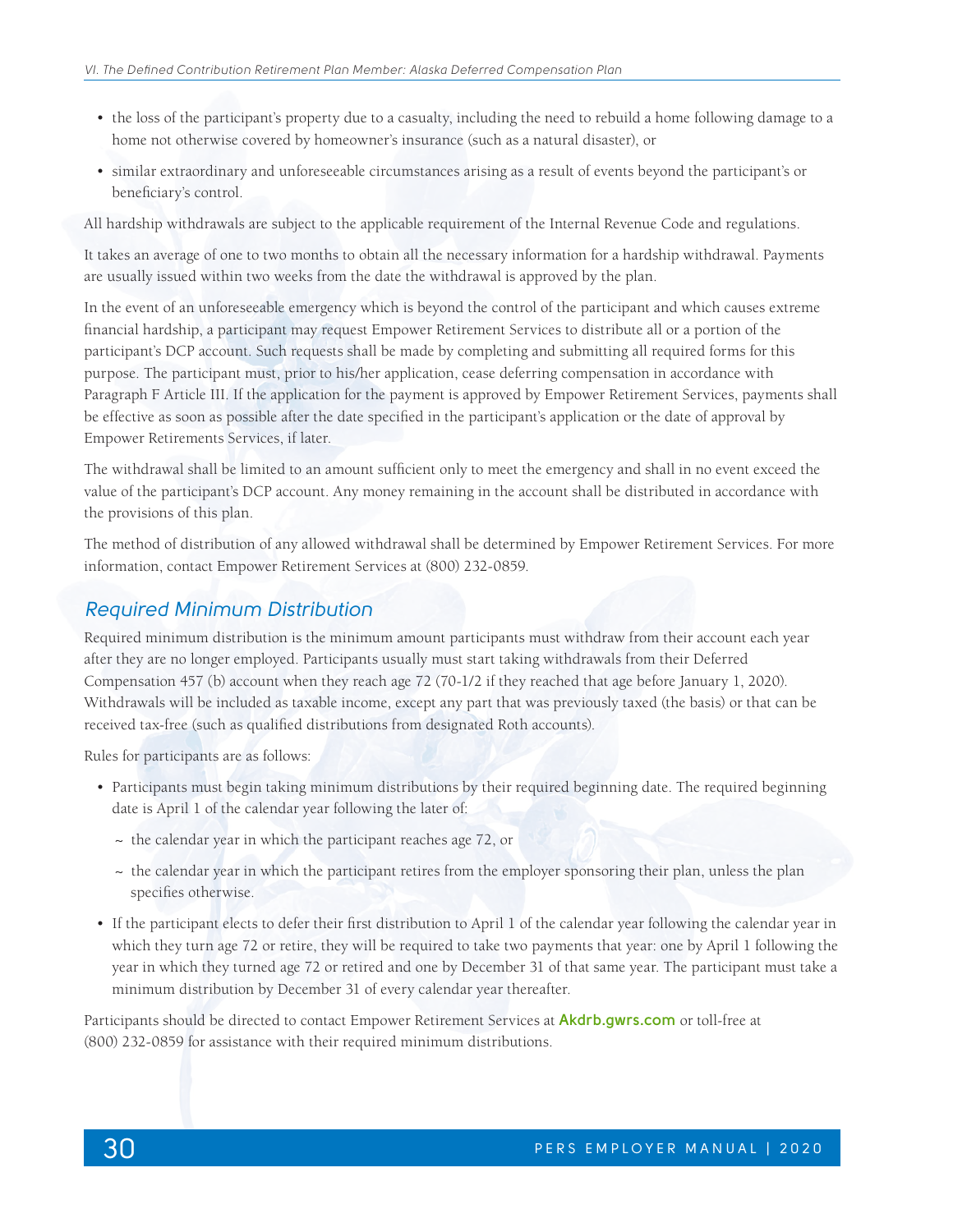## $Retirement \cdot \cdot \cdot \cdot \cdot \cdot \cdot \cdot \cdot$

Normal retirement is the age set for Medicare eligibility at the time the member retires. A retired member in the DCR plan is a person who has elected to participate in the retiree major medical insurance plan.

## Bona Fide Termination  $\dots \dots \dots \dots \dots$

**Separation of employment is a requirement of eligibility to receive retirement benefits.** Both the Alaska statutes governing the retirement plans and the Internal Revenue Service (IRS)—which allows contributions to the retirement plans to be made on a pre-tax basis—require a bona fide separation of employment before any disbursement of retirement funds can occur.

A bona fide separation of employment is a total separation of the employer-employee relationship. Reduction of hours worked, a change in status from full-time to part-time, from permanent to non-permanent, or to a fee-for-service arrangement do not meet the separation requirement.

#### **Members and their employers cannot have a prearrangement to return to work prior to separating from service to retire.**

The retirement systems require a break in service before a member can return to work with the same employer. If a member reemploys with the same employer before the required break period has elapsed, the member's retirement will be reviewed to determine if a valid separation occurred. **If a prearrangement for reemployment is discovered, the member's separation of employment will be invalid and all retirement benefits, including retiree medical claims, must be repaid to the retirement system.** 

The requirements for bona fide termination apply to both PERS/TRS DB and DCR plans. If a member intends to withdraw retirement funds or participate in the DCR retiree medical plan, there can be no prearrangement for reemployment with the same employer prior to termination of employment. If a PERS/TRS DCR member terminates employment and withdraws their funds or participates in the medical plan, they must fulfill the required break in service before reemploying with the same employer.

If no prearrangement is evident, but the member returns to the same employer without fulfilling the required break in service period, the member's benefit will be coded as an early distribution and an additional 10% tax penalty will be applied by the IRS on benefits received.

- **If a member is under age 62 at retirement,** they are required to have a 6-month break in service before returning to work for the same employer.
- **If a member is age 62 or older at retirement,** they are required to have a 60-day break in service before returning to work for the same employer.

*Again, no prearrangement for reemployment can occur prior to the member's retirement. Please see* **Alaska.gov/drb** *for consequences for violations.*

## Effects of PERS on Social Security Benefits  $\cdots$

Not all PERS employers participate in Social Security. If you need information on whether you participate in Social Security, contact the State Social Security Administrator in the Division's Audit Unit.

Employees of employers who do not participate in Social Security may have their Social Security benefit reduced. Two laws affect Social Security benefit entitlement: the Windfall Elimination Provision and the Government Pension Offset.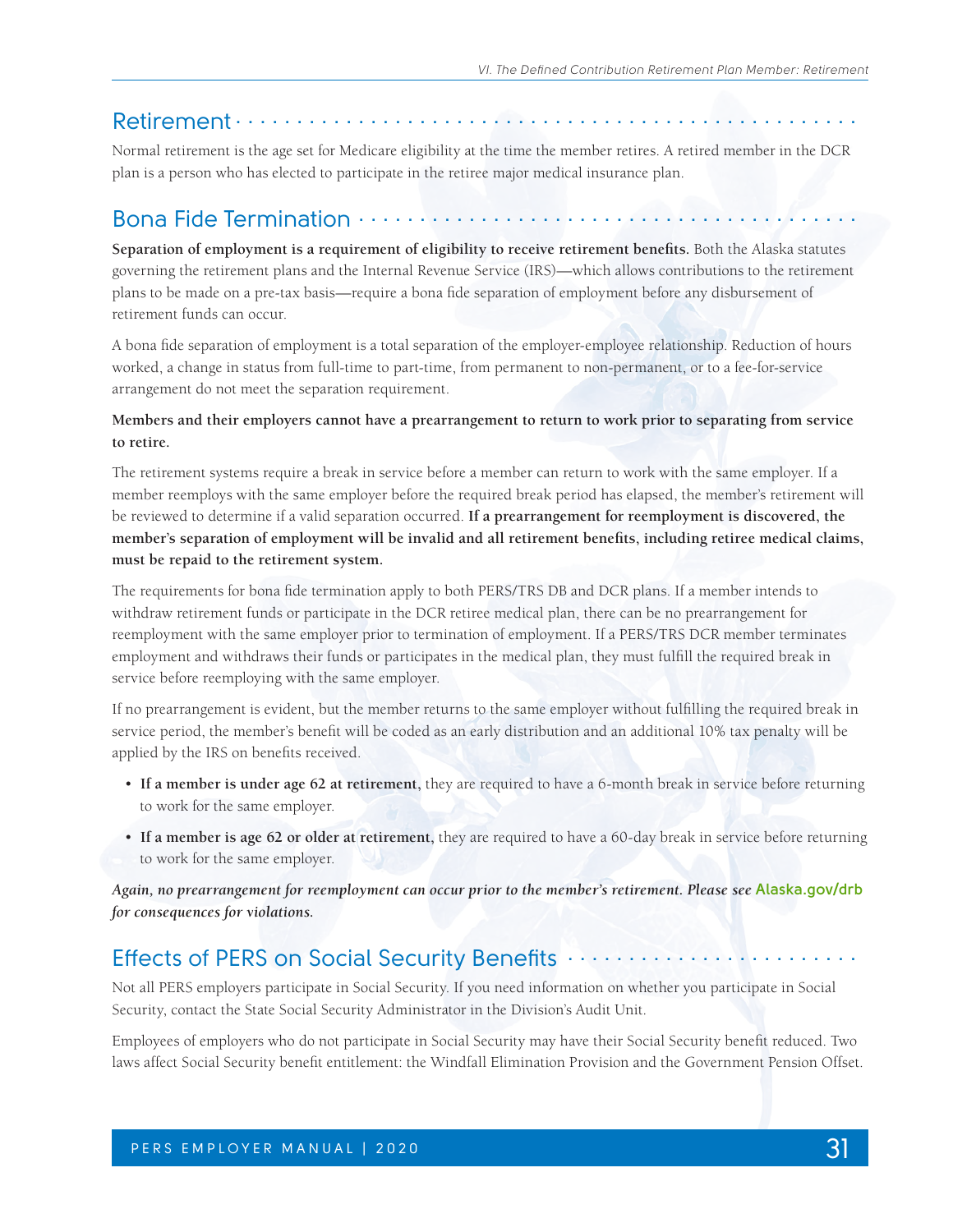## *Windfall Elimination Provision*

The Windfall Elimination Provision affects people who have earned a pension from the PERS and did not pay Social Security taxes during their PERS employment, but who also worked at other jobs where they paid Social Security taxes long enough to qualify for retirement benefits. If a member is subject to the Windfall Elimination Provision, a different formula is used to calculate their Social Security retirement benefits to prevent a windfall in benefits.

The Windfall Elimination Provision does not apply if the member first became eligible to retire prior to 1985, or if they have 30 years of "substantial" earnings during their Social Security-covered employment.

## *Governmental Pension Offset*

The Governmental Pension Offset affects the Social Security benefits members may be eligible to receive as a spouse or widow(er). Under the offset provisions, some or all of the Social Security spouse's or widow(er)'s benefit may be offset by the member's PERS pension if they did not pay Social Security taxes during their PERS employment.

For information on these federal provisions, employers and members are encouraged to contact the Social Security Administration toll-free at (800) 772-1213 or visit the Social Security Administration website at **SSA.gov** and request Publication No. 05-10045 for the Windfall Elimination Provision or Publication No. 05-10007 for the Governmental Pension Offset.

## Retired Member Medical Benefits  $\dots\dots\dots\dots\dots\dots\dots\dots\dots\dots$

DCR members may have access to a retiree medical plan when they retire. To access their medical benefits plan, the member must:

- retire directly from the plan, and
- have been active at least 12 months prior to separation, and
- have at least 30 years of service as a teacher or "all other" member, or
- have at least 25 years as a peace officer or firefighter, or
- have at least 10 years of service and be eligible for Medicare.

If the DCR retired member has not yet reached Medicare-eligible age, they must pay the full premium for the medical benefits plan to receive coverage. Once the retired member reaches Medicare-eligible age, they will pay a percentage of the monthly premium based on years of service, as follows:

- 10 percent with 30 or more years of service
- 15 percent with 25 to 29 years of service
- 20 percent with 20 to 24 years of service
- 25 percent with 15 to 19 years of service
- 30 percent with 10 to 14 years of service

The Defined Contribution Retiree AlaskaCare Health Plan is supplemental to Medicare. Eligible members are not required to enroll in the medical plan. However, they must make an election to participate or not by age 70-1/2 years old, either during an annual open enrollment period or upon application for retirement benefits, whichever is later.

Members should be directed to contact the Division for assistance with enrolling in the Medical plan.

The DCR retired member medical benefits plan is available to employers and members online at the Division website.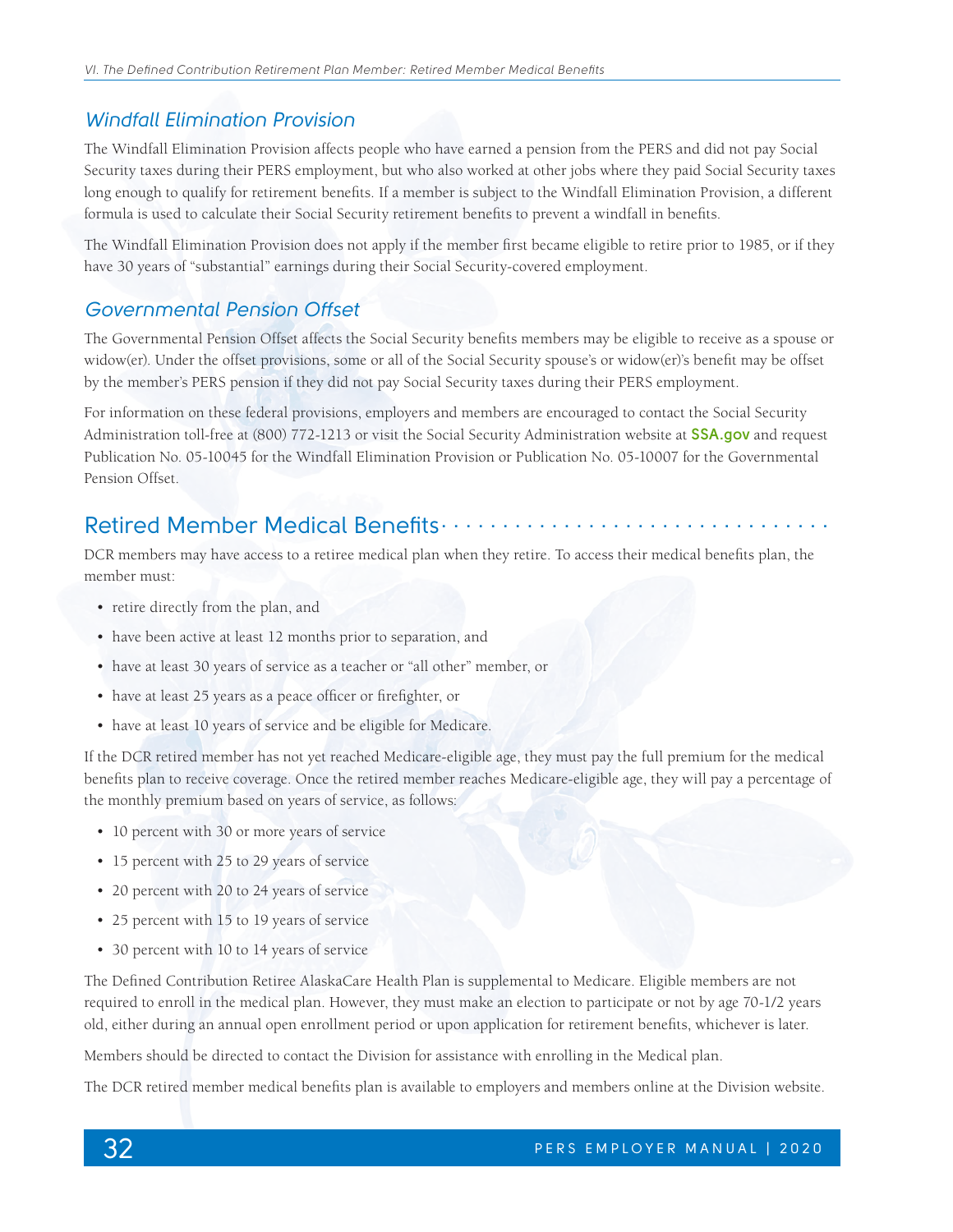## *Health Reimbursement Arrangement*

The employer is responsible for making contributions to the Health Reimbursement Arrangement (HRA). The contribution amount is based on the average salary of all PERS and TRS members in the DCR plans and is calculated as a flat monthly dollar amount. This amount is deposited into a separate account for each member while they are employed in the PERS.

The balance in the HRA account consists of the employer contributions and any interest that has accrued.

DCR retired members will have access to this account when they meet one of the following requirements:

- 30 years of service as a teacher or all-other employee, or
- 25 years of service as a peace officer or firefighter, or
- at least 10 years of service and are eligible for Medicare.

Members do not have to retire directly from the system to access their HRA.

The money in the HRA can be used to pay for medical expenses for the retired member and their eligible dependents, or it can be used to pay premiums for supplemental medical coverage plans.

If the member terminates employment prior to accruing at least 10 years of service, they will not have access to the HRA. Should they come back to employment with a PERS employer, the HRA is reinstated, with interest added for the period of time they were not contributing to the PERS.

#### *Optional Health and Life Plans*

DCR retired members may elect to pay a premium for additional health and life coverage as follows:

- Dental-Vision-Audio (DVA) coverage for self, spouse, and eligible dependent children,
- Long-Term Care (LTC) coverage for self and spouse, and
- Select Life Insurance (if participating in the state-sponsored Select Life Insurance Plan at retirement).

Retired members must pay the monthly premiums for as long as they desire coverage.

Members seeking more information regarding the optional health plans should contact the Division's health plan administration section or refer to the *Defined Contribution Retiree AlaskaCare Health Plan Booklet*.

• *Defined Contribution Retiree AlaskaCare Health Plan Booklet*: **AlaskaCare.gov/retiree2/**

For more information regarding the optional LTC plans, including enrollment restrictions, refer to the *State of Alaska Long-Term Care Booklet*.

- *[State of Alaska Long-Term Care Booklet](http://doa.alaska.gov/drb/ghlb/retiree/pdf/bronzebw.pdf)*: **AlaskaCare.gov/retiree/publications/booklets.html**
- Retiree Health Care Premiums: **AlaskaCare.gov/retiree/information/premiums.html**

Members should contact their Regional Counselor for more information on the retired member's medical coverage, DVA, and LTC, and the requirements to continue Select Life Insurance.

#### *Medicare*

Members should contact Medicare about three months before their 65th birthday to sign up for Medicare. They can sign up with Medicare even if they do not plan to retire at age 65. Members who are still working and covered by an employer-sponsored health insurance plan may be able to defer enrollment in Medicare. However, if members do not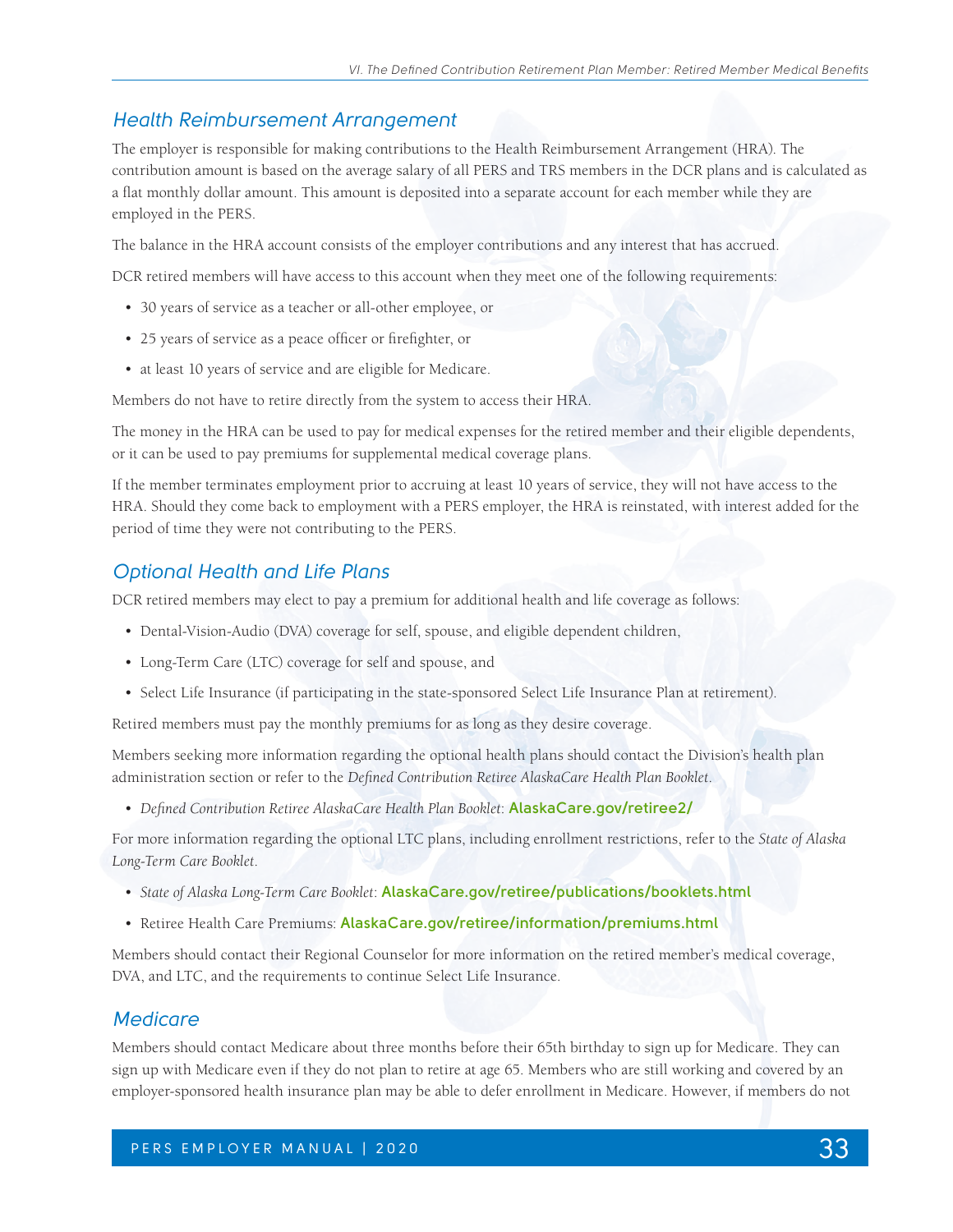enroll in Medicare, the estimated amount Medicare would have paid will be deducted from the claim before any benefits available under the DCR Health Plan are processed by the Plan. Employers should encourage their members to contact Medicare to ensure they comply with the current requirements. The State of Alaska Medicare Information Office can also offer one-on-one counseling to Medicare beneficiaries and their families, seminars for those new to Medicare, and other resources at (800) 478-6065 in Alaska or (907) 269-3680 in Anchorage.

There are several parts to Medicare and there are time limit requirements to enroll timely to avoid penalty at a later date.

For more information regarding Medicare benefits, employers and members should contact the local Medicare office, call the toll-free number at (800) 772-1213, or visit the Medicare website at **Medicare.gov**.

#### **Retired Member AlaskaCare Benefits Are Supplemental to Medicare**

When a retired member turns 65, Medicare becomes the primary health plan and the retired member's AlaskaCare plan becomes a supplemental plan. For services covered by both plans, the claims are paid first by Medicare and then by AlaskaCare.

When the DCR plan is secondary, the medical plan shall apply the allowable expense, reduced by the amount paid by the primary plan for those expenses. This will be done before benefits, such as deductible and coinsurance, under the medical plan are determined. When the medical plan is secondary the combined payment calculated after coordination of benefits, may be less than 100% of the allowable expenses. For retired members who have not enrolled in Medicare at age 65, the AlaskaCare Plan will estimate what Medicare would have paid.

Members seeking more information on coordination between Medicare and the AlaskaCare Retiree Health Plan please contact the Division's third-party claims administrator (TPA), Aetna, toll-free at (855) 784-8646.

Additional information is available from the federal Medicare website at **Medicare.gov**. If members have questions about Medicare, have them contact the nearest Social Security office, call toll-free at (800) 772-1213 or visit the Social Security website at **SSA.gov**.

The State of Alaska Medicare Information Office can also offer one-on-one counseling to Medicare beneficiaries and their families, seminars for those new to Medicare, and other resources. Call toll-free at (800) 478-6065 in Alaska or (907) 269-3680 in Anchorage.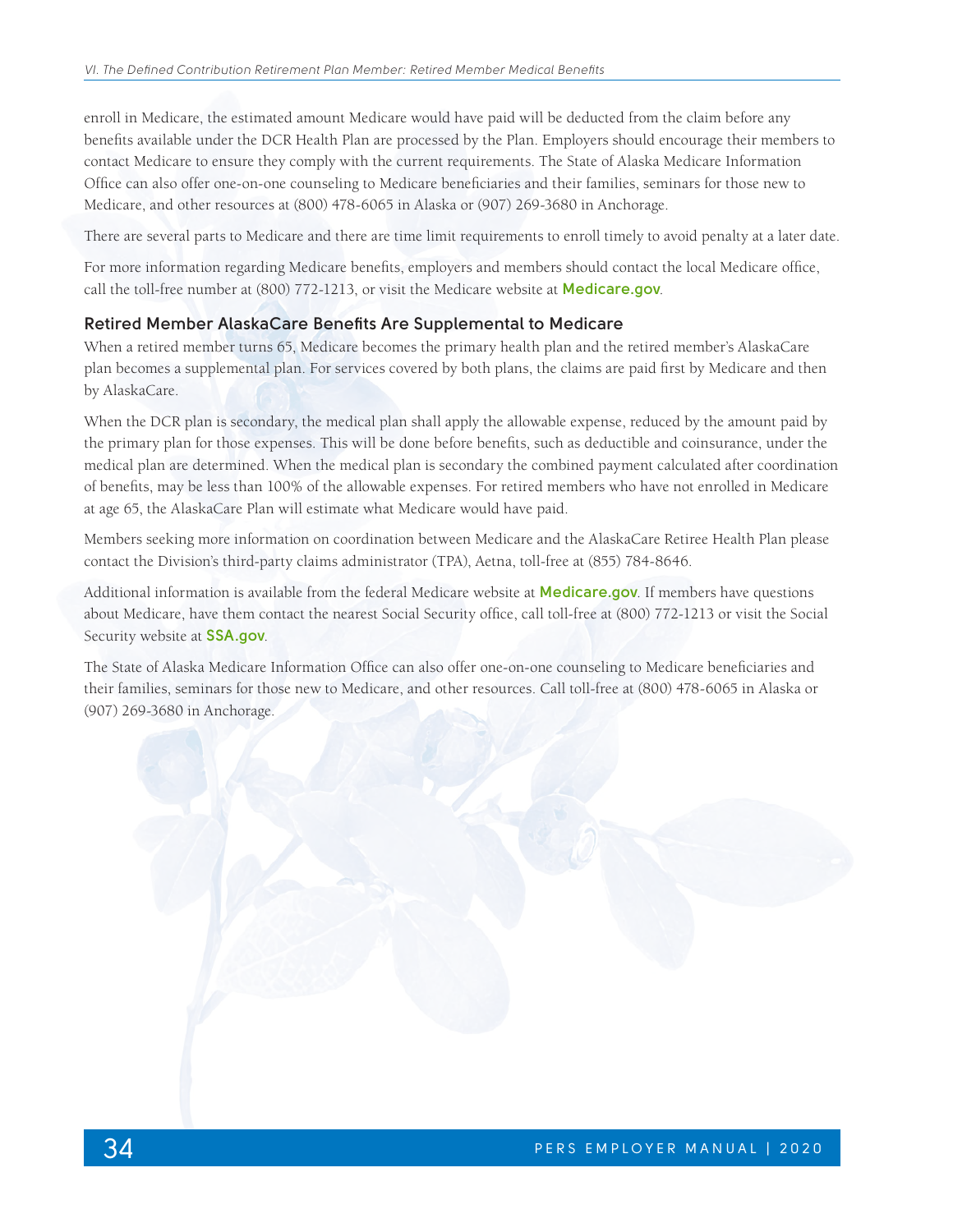# VII. The Defined Benefit Retirement Plan Member (Tiers I, II, and III)

## Enrollment  $\cdots$

Members who first entered the PERS:

- before July 1, 1986, are in Tier I,
- on or after July 1, 1986, but before July 1, 1996, are in Tier II,
- on or after July 1, 1996, but before July 1, 2006 are in Tier III.

Membership in either the DB or DCR plans, and tier status for the DB plan, is established when an employee first begins making contributions to the PERS. Your new member may have participated in the PERS prior to their employment with you. Before reporting new members to the system, be sure to confirm the correct plan and tier status for them. This can be done by using the New Employee Tier Look-Up on the Division's Employer Access website at **Myrnb.alaska.gov/EmployerAccess/form/login.html** or by contacting your Regional Counselor.

## *Employees Not Covered Under the PERS DB Plan*

- Temporary (nonpermanent)
- Those who work less than 15 hours per week
- Those who participate in the University of Alaska's Optional Retirement Plan (ORP)
- Those who first entered PERS on or after July 1, 2006
- Former members
- Persons compensated on a contractual or fee basis
- Casual or emergency workers
- Those excluded from the employer's participation agreement

Please contact your Regional Counselor if you have further questions on excluded or non-covered positions.

## *Hiring a PERS DB Retired Member*

Retired members may come back to work in the PERS under the Standard Option, however, their retirement benefit must be stopped. To avoid an overpayment of benefits it is important to:

- contact a Regional Counselor,
- provide the member with appropriate form, and
- provide the member with COBRA information, if applicable.

Alaska Statute 39.35.150 prohibits a member from working in a PERS-covered position while receiving PERS retirement benefits. If a member returns to work in a PERS-covered position, their retirement benefit will be suspended until they terminate employment. PERS contributions will be deducted from their paycheck and they will accrue PERS service.

It is important that retirees who have returned to work in a PERS-covered position be reported as back to work to avoid benefit overpayment. Members are required to pay back any retirement benefits they receive while simultaneously earning PERS credit. This amount must be paid in full before they retire again.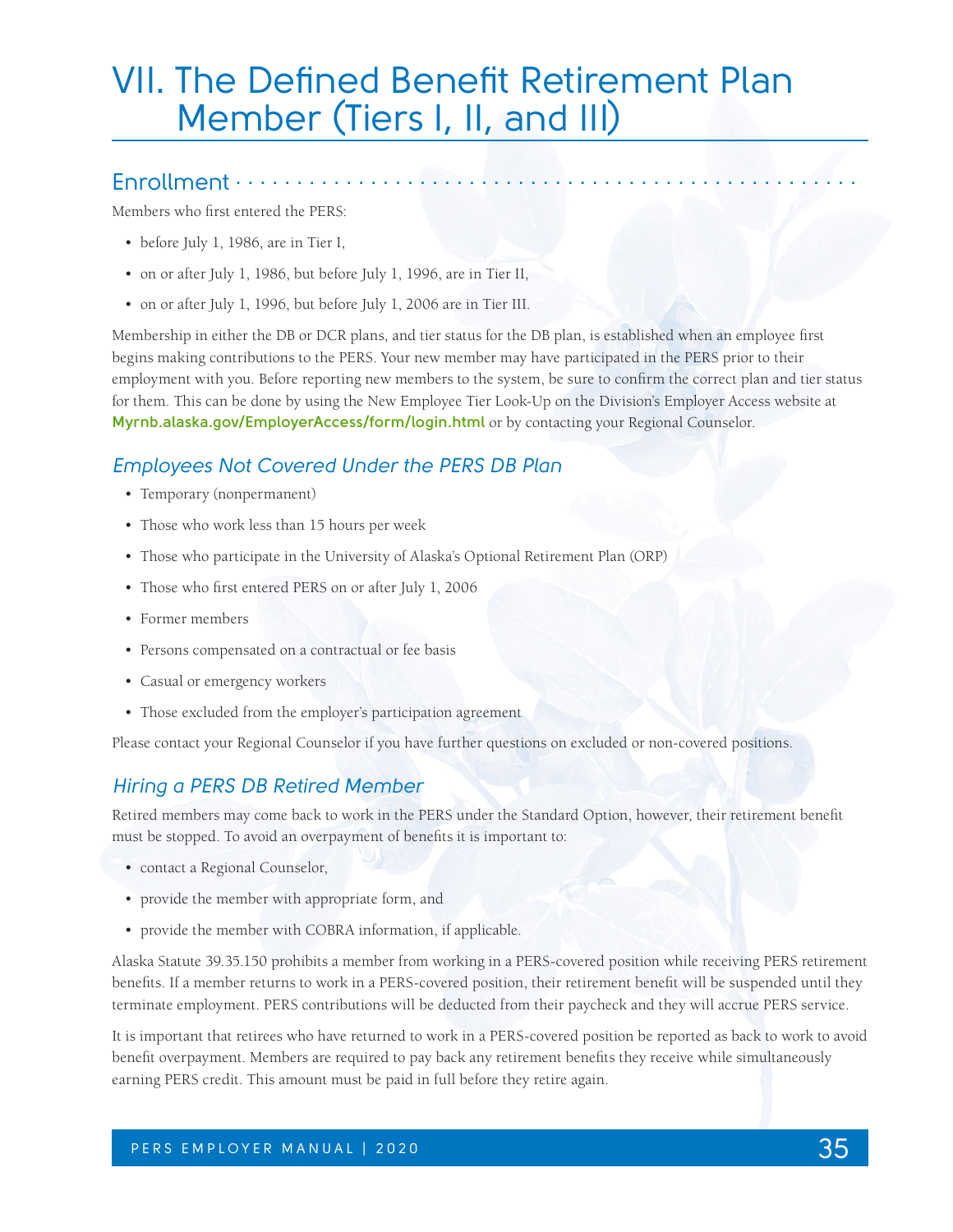A PERS retired member who comes back to PERS-eligible employment must complete the *PERS Standard Option – Reemployed Retiree* form (pers018). It is the member's responsibility to submit this form to the Division.

• *PERS Standard Option – Reemployed Retiree* form: **[Alaska.gov/drb/pdf/forms/pers018.pdf](http://doa.alaska.gov/drb/forms/pdf/pers018.pdf)**

When a retired member becomes reemployed in a PERS position, their pension check is suspended for the period of reemployment. If medical coverage with the employer is not available, the retired member may continue the AlaskaCare Retiree Health Plan using COBRA coverage. If medical coverage with the employer is available, the AlaskaCare Retiree Health Plan is suspended during the period of reemployment. If the employer medical coverage is not effective immediately upon reemployment, the member may need to be advised of COBRA coverage. The Division will provide the member with the form and information when we are notified of the member's return to work.

If the retired member participated in the AlaskaCare Dental-Vision-Audio (DVA) program while retired, they have a choice to suspend the coverage during the period of reemployment, or to self-pay the premiums of the plan while they are reemployed.

If the retired member participated in the Long-Term Care (LTC) program while retired, they must self-pay the premiums of the plan during the period of reemployment to continue the coverage. Failure to self-pay the premiums will result in permanent loss of coverage.

**Failure to inform the Division of a return to work could result in significant financial repercussions for a retired member.**

#### $\Box$  assification  $\cdots$   $\cdots$   $\cdots$   $\cdots$   $\cdots$   $\cdots$   $\cdots$   $\cdots$   $\cdots$   $\cdots$   $\cdots$   $\cdots$   $\cdots$   $\cdots$

The following members are covered under the PERS and earn membership service in the PERS:

- permanent full-time or part-time and seasonal members of the State of Alaska, and
- permanent full-time or part-time and seasonal members of participating political subdivisions or public organizations, unless specific member group or type, or job classifications are excluded by Alaska Statutes or participation agreements.

A full-time member is one who is occupying a permanent position that regularly requires working 30 or more hours a week. A part-time member is one who is occupying a permanent position that regularly requires working at least 15 hours but less than 30 hours a week. When reporting an employee's status to the PERS, PERS statutes apply regardless of any contrary designation by employers.

## *Elected Officials*

Elected officials who are compensated for their services may be covered by the PERS DB plan providing the employer includes elected officials in their participation agreement. Please see *Section II, Elected Officials Hired After June 7, 2007,* for more details.

A compensated elected official of a PERS-covered employer has the opportunity to participate in the PERS. After they are elected, they must decide to either waive membership rights or become a contributing member of the PERS. Under Alaska Statute 39.35.125, *Participation of Elected Officials*, the employer must enroll elected officials in the PERS unless they waive PERS membership by signing a written waiver filed with the Division. If the elected official is currently employed as a full-time PERS or TRS member, or is retired, please direct them to contact the Division to find out if this participation will benefit them.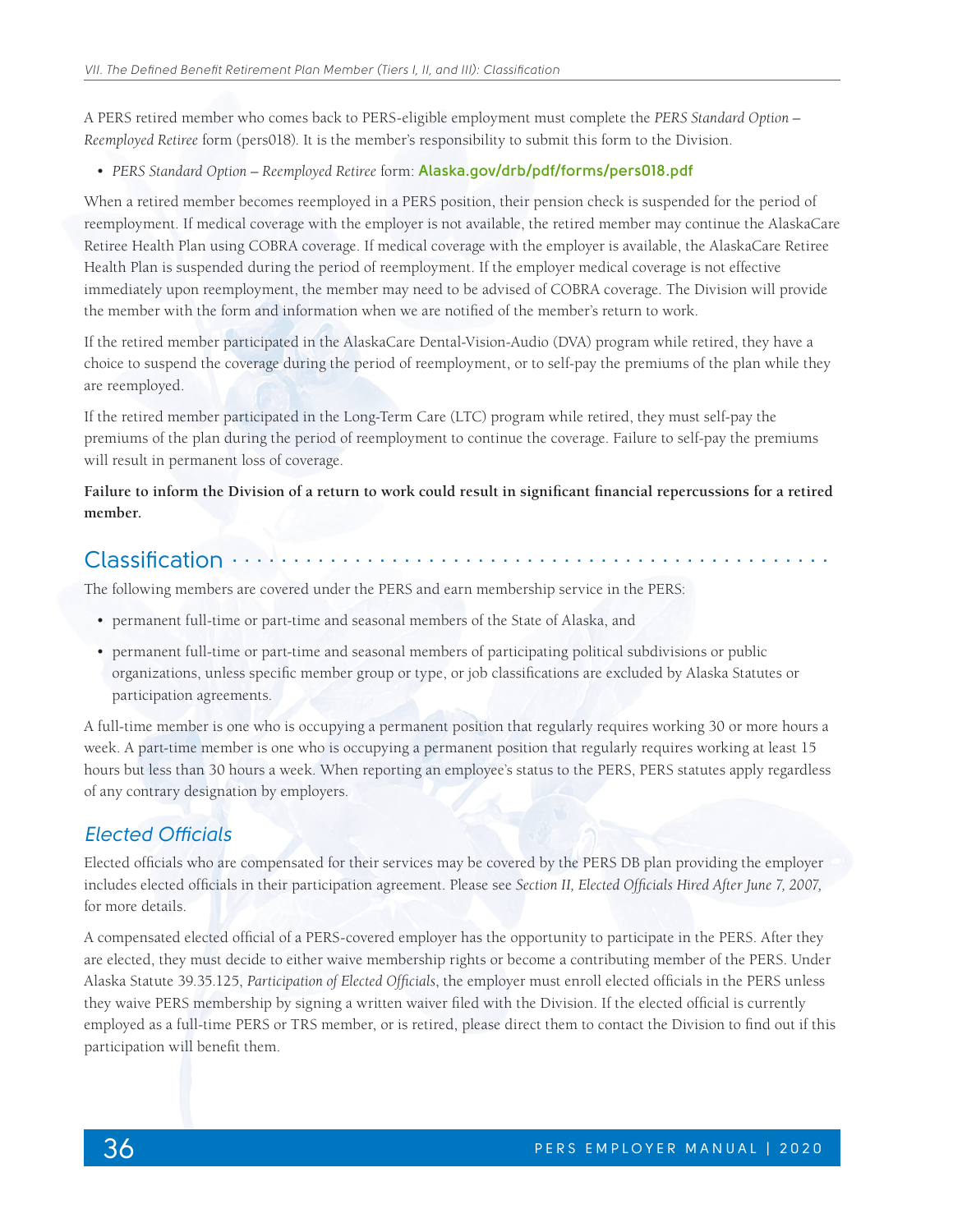An elected official can waive participation in the PERS by filing a written waiver of coverage, *PERS Elected Official Participation/Waiver* form (02-1832). An elected official cannot receive credited service while the waiver is in effect.

• PERS Elected Official Waiver Form: **[Alaska.gov/drb/pdf/forms/02-1832.pdf](http://doa.alaska.gov/drb/forms/pdf/02-1832.pdf)**

An elected official who has waived coverage can choose to have future service covered by revoking the waiver.

*IMPORTANT NOTE: There are special provisions for elected public officials who are concurrently employed in the TRS DB plan. Please contact your Regional Counselor for more information on this provision.* 

## *Occupation Code*

The occupation code identifies the various member types in the PERS. The employer is to report the correct code for members with each payroll processing. The occupation code for each individual identifies to our system what contribution rate is to be used—both the employee mandatory rate and the employer matching rate. The most common codes used are listed below:

| <b>PERS</b> | A | All Others                                                                                          |
|-------------|---|-----------------------------------------------------------------------------------------------------|
| PERS        | C | Masters, Mates and Pilots (State of Alaska only)                                                    |
| <b>PERS</b> | D | Special School District                                                                             |
| <b>PERS</b> | E | Elected Officials                                                                                   |
| PERS        | F | Fire Fighter                                                                                        |
| <b>PERS</b> | M | IBU (Inland Boatmen's Union) (State of Alaska only)                                                 |
| <b>PERS</b> | P | Peace Officer                                                                                       |
| <b>PERS</b> | W | Rehired Retirees (All except hired in a police/fire position) (not State of Alaska or Municipality) |
| PERS        | X | Alternate Elected Officials                                                                         |
| PERS        | Y | Retired Retirees in "P" or "F" positions (ONLY for State of Alaska or Municipality)                 |

The following definitions will help in determining the correct occupational code for your members.

#### **Employee Status Codes**

The following status codes are now available:

- F = Full-time (normally scheduled to work 30 or more hours a week)
- P = Part-time (normally scheduled to work 15 hours a week, but less than 30 hours a week) part-time payroll records must have hours reported on each payroll submitted
- W = Workers' compensation (must have hours for what the employer pays employee on each payroll)

Always remember, if in doubt, contact your PERS payroll contact.

The following definitions will help in determining the correct occupational code for your members.

#### **"D" Special School District Alternate Option (SB9)**

A non-certified member of a school district first hired after July 1, 1999 may elect to pay a higher contribution rate to receive a full year of service credit in the PERS. Service is credited using the teacher's definition of a school year. This option is available for full-time and part-time members who are scheduled to work less than a full year, typically 10-month members. Eligible employees are those who are employed by a school district, regional educational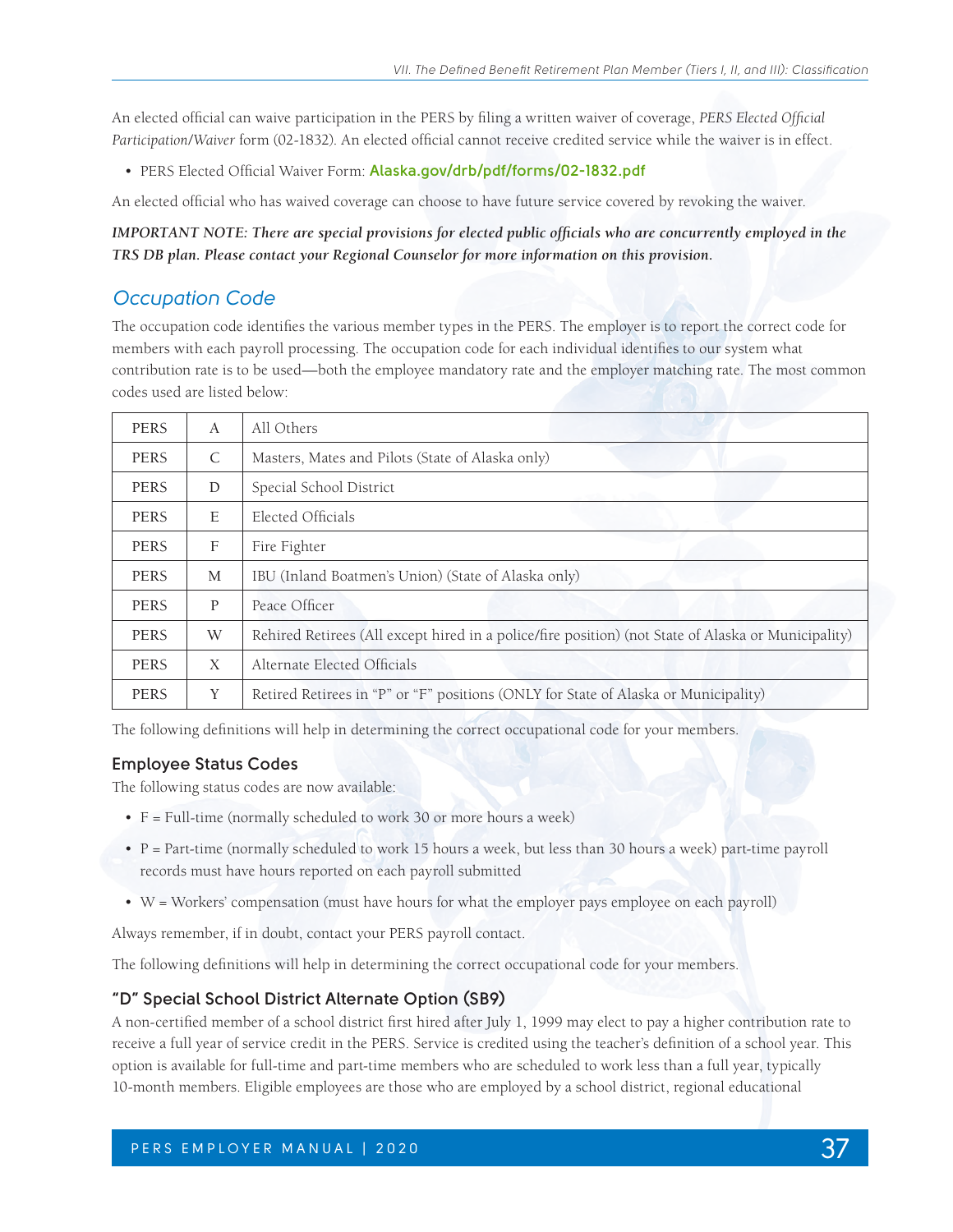attendance area, special education service agency, Alaska vocational technical center, or a state boarding school covered under the PERS. If a timely election is not received, noncertificated service will be entered based on the actual dates of service.

To receive a full year of service credit, the full-time member must work a minimum of 172 days each school year. To receive .5 years of service credit, the part-time member must work a minimum of 172 days each school year. This option may or may not benefit part-time members depending upon the number of scheduled work hours each day. Part-time members cannot receive more than .5 of a day of credit for each day worked.

To be eligible to participate in the alternate option, the 10-month member must elect it within 90 days of entering the plan. Once enrolled, the member will continue to participate in the alternate option, even if they change school districts.

If the member's work schedule changes from 10 months to 12 months, they can revoke the election of the alternate option only between July 1 and September 30 of the following school year. Likewise, if the member changes from 12 months to 10 months, they can elect the alternate option only between July 1 and September 30 of the following school year. Changing from part-time to full-time or vice versa does not allow the opportunity to revoke or enroll in the alternate option. Contact your Regional Counselor for more information on the alternate option.

#### **"P" Peace Officer**

A member occupying a position as a peace officer, chief of police, regional public safety officer, probation officer, correctional officer or correctional superintendent. It does not include a village safety officer.

#### **"F" Fire Fighter**

A member occupying a position as a fire fighter or a fire chief. It does not include volunteer fire fighters.

#### **"X" Alternate Elected Officials**

An elected public official that is retired under the TRS and working in the PERS.

## Claimed Additional Service  $\dots\dots\dots$

Members of the PERS may be eligible to claim other types of service for credit in the system. Claimed service may serve to increase the amount of the member's pension check upon the final calculation of their retirement benefit but is rarely used to determine vesting or retirement eligibility.

The process to claim the service and the cost for the service differs depending on the type of service the member is claiming. Typically, the member completes a claim form and submits that form to the employer where the service was performed. The employer will verify the type of service and the specific dates of the service.

The most common types of service claimed for credit include:

- Full-time temporary service with a PERS employer
- Active military service prior to PERS entry
- Active military service served while an active PERS member
- Leave without pay due to Workers' Compensation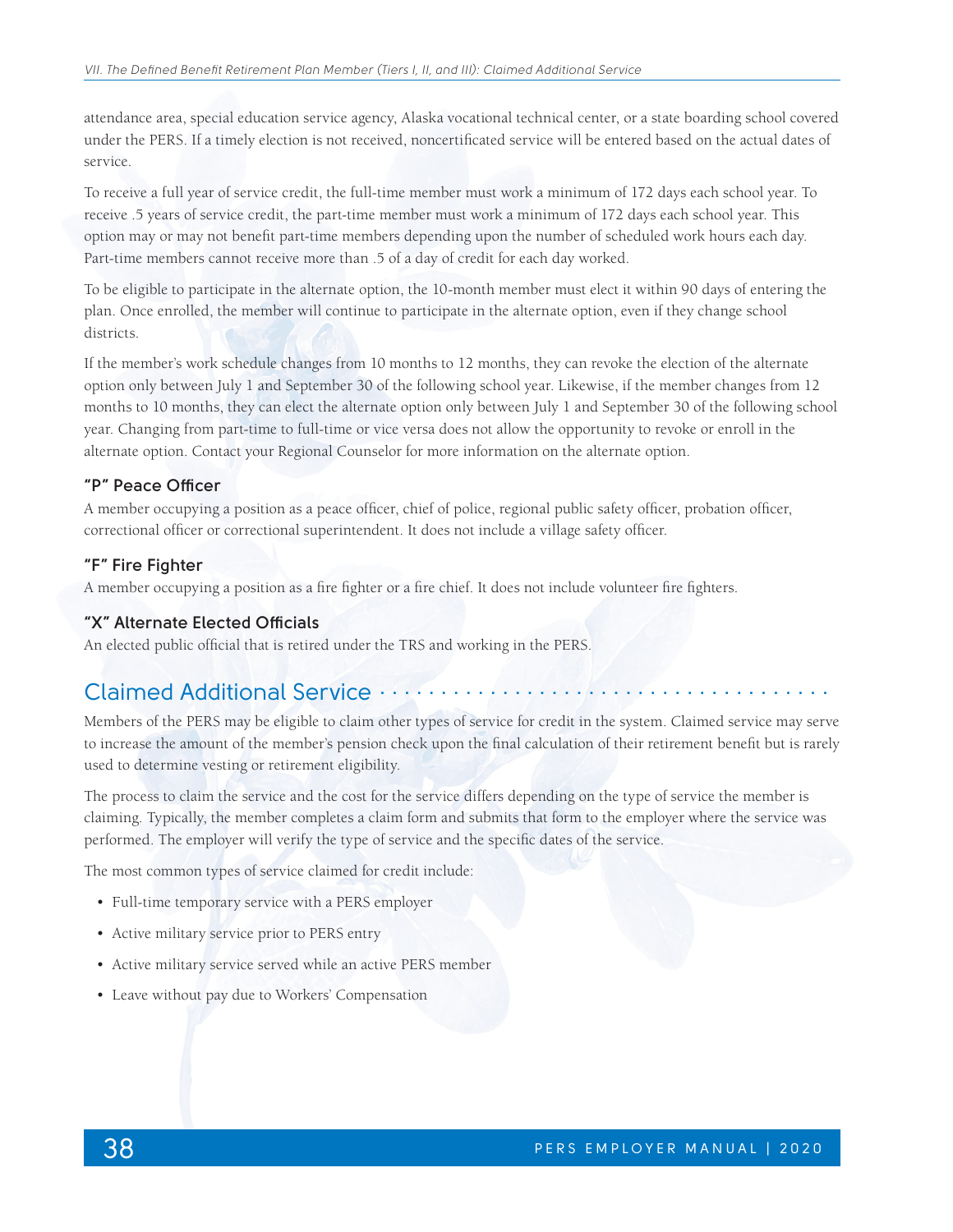## *Temporary Service*

#### **What is Temporary Service Credit?**

PERS members may receive additional service credit for full-time temporary work with a PERS employer. Temporary service may be used to:

- increase the amount of your final retirement benefit, and/or,
- meet either the 20 or 30-year service retirement requirement.

The cost of each of these options is a different and separate amount. Electing to purchase temporary service, however, does not change a member's retirement tier. The membership date remains the same.

Members may receive PERS credit for their full-time temporary service with a PERS employer, however, temporary employment with the State of Alaska before January 1, 1961 or a political subdivision before it joined the PERS is not creditable. Since retirement benefits calculations are based on total service and salaries, this may potentially increase benefits by claiming this additional service.

The cost to claim temporary service is based on a member's age when they become vested and their vesting year salary (annualized). When members file their temporary service claim, the cost will be calculated and they will become indebted to the system.

If the cost of their temporary service exceeds the value of the additional benefit, the service will not be used in the calculation of the benefit.

Seven percent interest will begin accruing on the indebtedness balance on:

- July 1, 1981, or one year after the member's initial vesting date, whichever is later, if the service is claimed no more than one year after vesting,
- the member's vesting date if they vested after June 30, 1980 and the service occurred before they vested and it is claimed more than one year after vesting,
- one year after completing the service, if the member were vested on the last day of their temporary employment and the service is claimed no more than one year after it was completed, or
- on the date the member completed the temporary service, if they were vested on the last day of their temporary employment and the service is claimed more than one year after it was completed.

Members may decide to make payments on their indebtedness balance, or they may decide to pay the indebtedness by taking a lifetime reduction to their retirement benefit. Seven percent interest compounded semi-annually will continue to accrue on the balance until it is completely paid, or they retire, whichever occurs first.

If at retirement there is an outstanding balance due, members can:

- elect a lifetime actuarial reduction which will reduce their retirement benefit, or
- receive a refund of the principal and interest paid on the indebtedness, if any, and forfeit the claimed service if the related temporary service does not result in an increased retirement benefit.

To claim full-time temporary service, members need to complete the *PERS Temporary Service Verification/Claim* form (02-1882) and submit it to their employer for verification. When the verification is completed, the form can be filed with the PERS. Claims will then be processed in 30-60 days.

The verification/claim and other forms are available at **Alaska.gov/drb**, by calling the Member Service Center at (800) 821-2251 toll-free or (907) 465-4460 in Juneau, or by email at *doa.drb.mscc@alaska.gov*.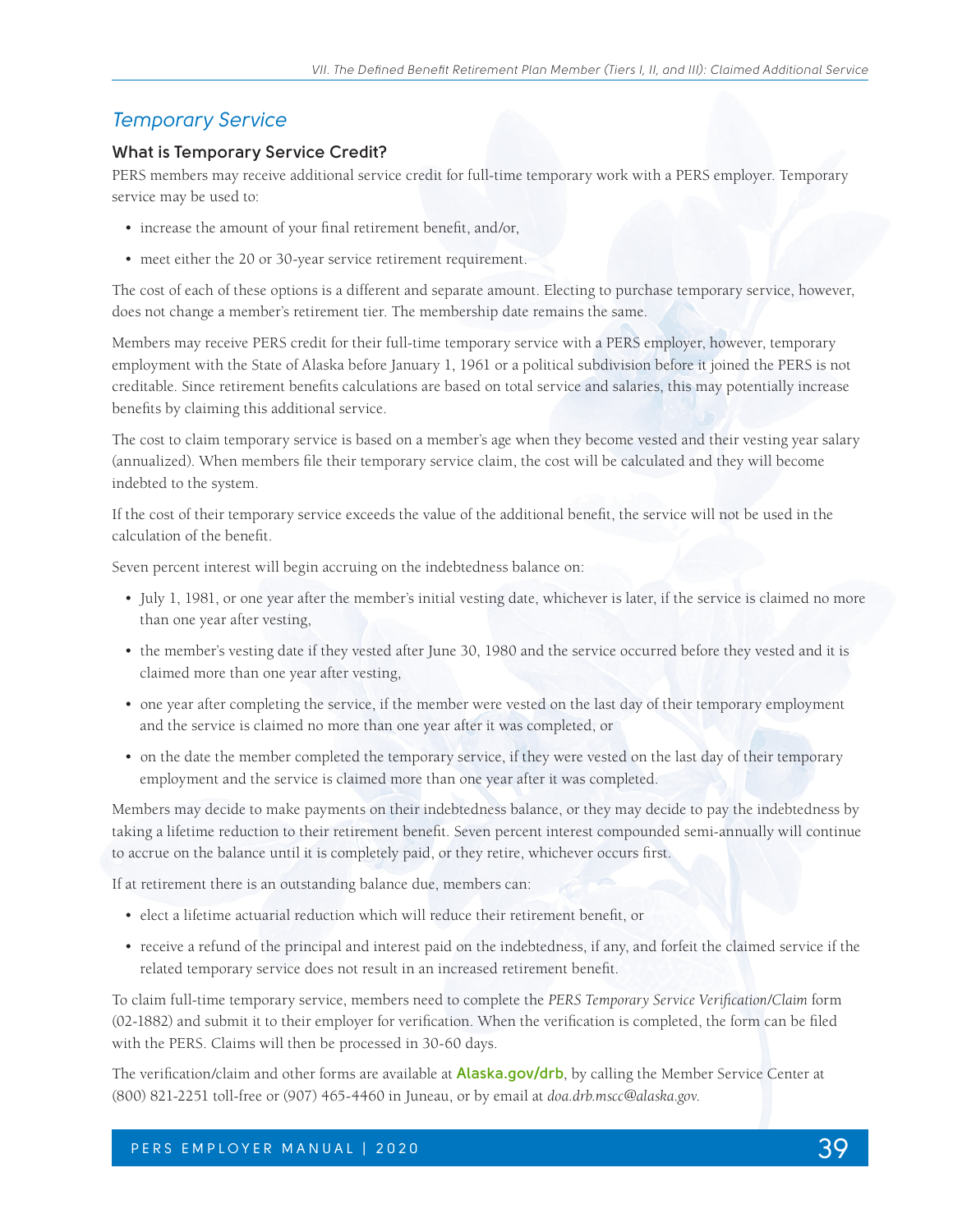#### **Retiring Earlier**

If members are planning or retiring at any age with 30 years of service or 20 years with police/fire service, temporary service may also be claimed to be used towards retirement eligibility.

Temporary service used to meet the service requirements for retirement can only be claimed at the time you retire. The cost for the service is based on the present value, including health insurance cost, of the additional benefits you will receive by retiring early. Estimates of the cost can be obtained from your regional counselor approximately 12 months prior to the member's desired retirement date.

The cost to claim temporary service for retirement eligibility must be paid in full prior to retirement.

#### *Prior Active Military Service*

#### **How to Receive Credit for Your Military Service When You Are Vested**

Members must be vested in the PERS and can claim up to five years of active military service served prior to PERS entry for credit in the system. The cost is based on the vesting year salary times a percentage for each year claimed. Interest begins to accrue one year after vesting date and accrues until the indebtedness is paid in full, or the date of retirement, whichever comes first. This claimed service will not count toward vesting and retirement eligibility.

Members may be eligible to receive up to five years of PERS credit for active military service in the U.S. Armed Forces, if they are vested and were honorably discharged. PERS retirees, deferred vested members, and surviving spouses of members who had served in the armed forces may also be eligible to receive this credit.

Members first hired under the PERS after June 30, 1986, are not eligible for PERS military credit if they are retired from regular military service and eligible for a federal benefit for the same service. Retired National Guard and Reserve Unit members may be eligible to claim active military service even though they are eligible to receive a federal retirement benefit for the same service.

Military credit does not count towards retirement eligibility, however, it is used in the calculation of your monthly benefits.

Military service also includes active service as:

- 1. a foreign service officer, foreign service reserve officer, or limited foreign service reserve officer with the U.S. Department of State in Vietnam, Cambodia or Laos from August 4, 1964, through November 7, 1975, and
- 2. a member of the U.S. Merchant Marines from December 1941, through September 30, 1945.

Members may claim their military service by:

- completing side one of the *Application for Military Service Credit* form (02-1895), and
- attaching the required military documentation.

The application and other forms are available on the Division website at **Alaska.gov/drb**, by calling the Member Service Center at (800) 821-2251 toll-free or (907) 465-4460 in Juneau, or by email at *doa.drb.mscc@alaska.gov*.

After an application is received and accepted, an indebtedness will be established and members may begin making payment.

#### **The Cost**

The cost for claiming military service (indebtedness) will depend on when members are first eligible (date first vested) to claim it.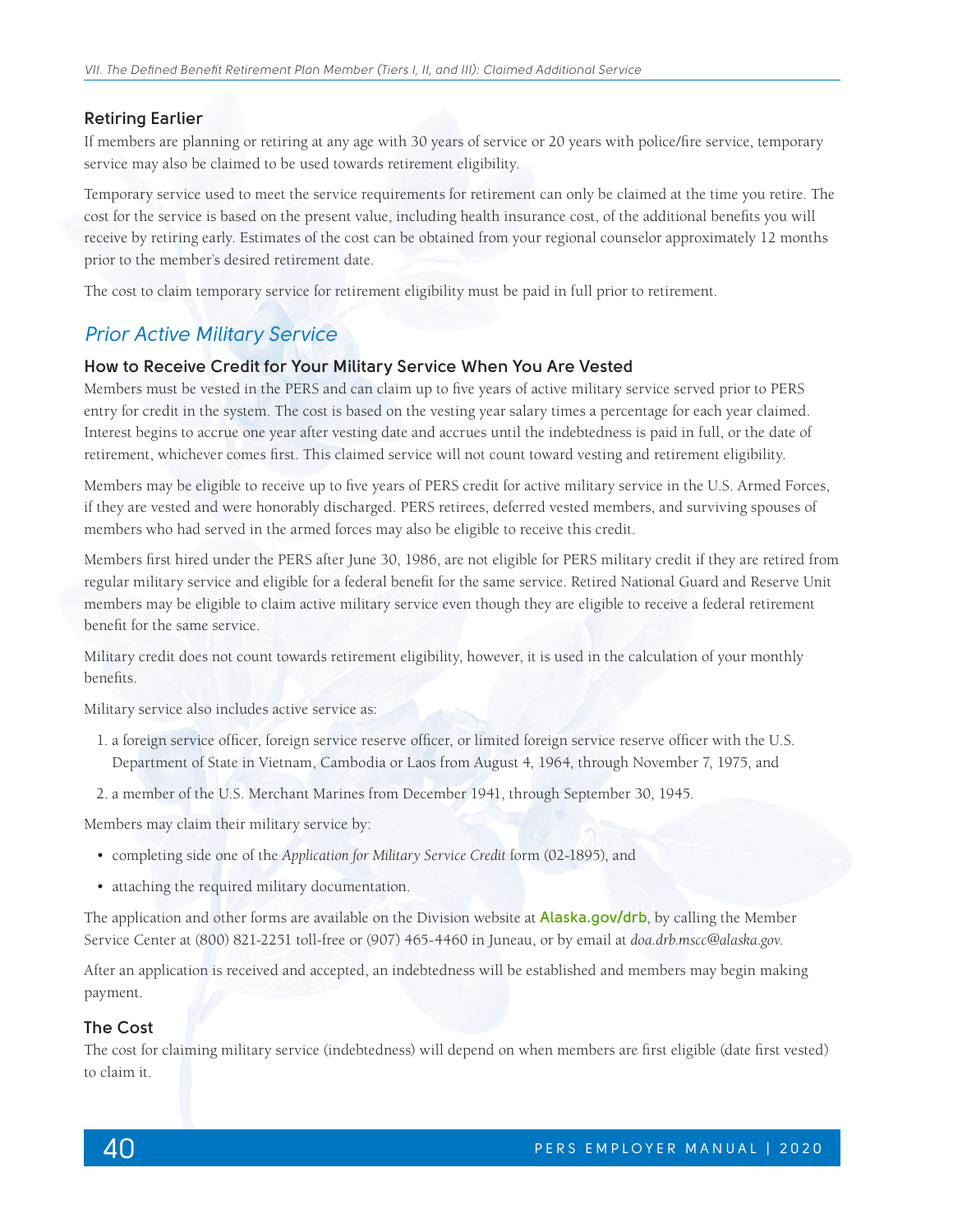- Members first eligible after December 31, 1986, will be charged 8.5% of their annualized vesting year salary for each year claimed.
- Members first eligible before January 1, 1987, will be charged 6% of their 1976 salary or their annualized vesting year salary, whichever is later, for each year claimed.

Interest on an indebtedness for the previously mentioned active military service under (1) and (2) begins accruing on July 1, 1987 or one year following the member's vesting date, whichever is later. For other military service, interest begins accruing on July 1, 1997 or one year following vesting, whichever is later. Seven percent interest will continue to accrue until the indebtedness is completely paid or you retire, whichever occurs first.

The total military credit that may be claimed in the PERS and TRS is five years for those persons who have served in both systems.

If a member is employed by a PERS employer on the date that they are called to active military duty and they return to a PERS employment within 90-days following discharge, the member is not required to pay contributions for that period of military service. Members are required to contact the Division to claim this time.

#### *PLEASE NOTE: Call to active duty does not count towards the five-year limit of claimed military service.*

#### **Military Service Credit for Medical Benefit Eligibility**

House Bill 116 (HB116) was passed by the Alaska Legislature on April 18, 2014 and signed into law by Governor Parnell on July 11, 2014. This bill provides additional benefits under AS 39.35.340 to peace officers and firefighters who previously served in the military and are members of the PERS DB plan.

Prior to HB 116, qualifying members could purchase up to 5 years of military service credit only to increase their retirement benefit. However, under HB 116, qualifying members may now also claim up to 5 years of military service in order to qualify for premium free retiree medical benefits. Claimed military service may not be used to satisfy the credited service requirements for normal retirement.

Members eligible to claim military service for purposes of receiving premium-free retiree medical benefits must:

- be a member of the PERS DB,
- occupy a position as a peace officer, chief of police, regional public safety officer, correctional officer, correctional superintendent, firefighter, fire chief or probation officer, and
- not be receiving, or eligible to receive, a federal retirement benefit for the same military service being claimed.

HB 116 allows peace officers and firefighters in the PERS DB to use claimed service to meet the 25-year service requirement necessary to obtain premium-free retiree medical benefits. Claimed military service must be active duty service in the armed forces of the United States for which the member received an honorable discharge. (Members called to active duty directly from PERS employment who return to employment within 90 days of discharge receive PERS service credit. This is not considered "claimed military service" but actual PERS membership service.)

The cost to claim military service to meet the 25-year service credit requirement to obtain premium free retiree medical benefits is separate from the cost to claim military service to increase a retirement benefit. Members must file a separate request to claim military service for purposes of obtaining premium free retiree medical coverage. Total claimed military service may not exceed 5 years. The cost for the claim will be calculated at the time the member retires. Members may pay all or part of the cost prior to appointment to retirement. Any balance due can be paid for in the form of an actuarially determined reduction to the member's retirement benefit thereby allowing the member to pay to cost over his/her lifetime after retirement.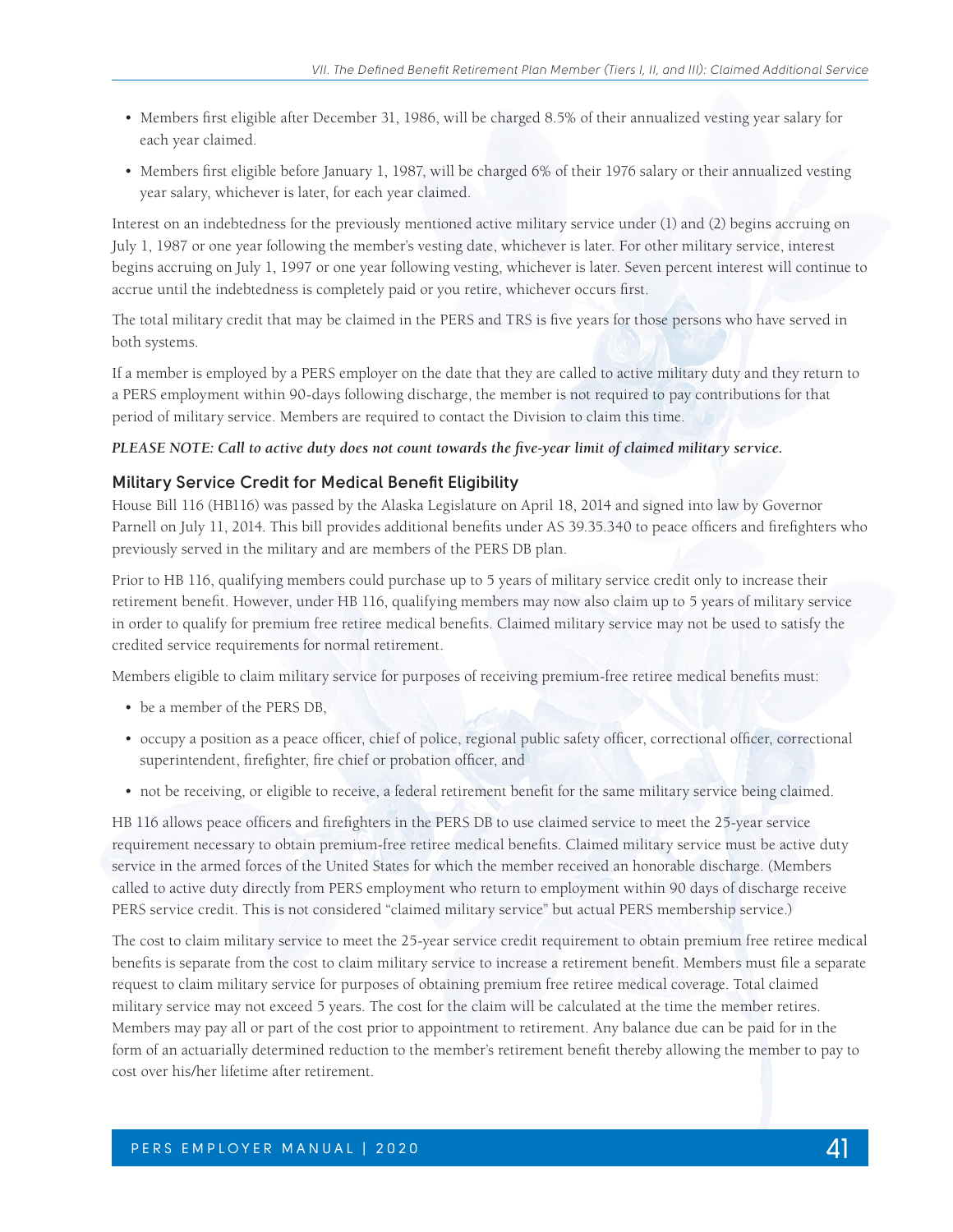While the legislation was effective immediately upon signature by the Governor, there is no provision for retroactive application. An employee cannot claim military service for either an increased pension benefit or for premium free retiree medical benefits if the employee is entitled to receive retirement form the United States government for the same service.

Members can claim only that amount of military service needed to meet the 25-year eligibility for obtaining premium free retiree medical benefits. The maximum number of years that may be claimed is 5. Eligible members will apply on the *Application for Peace Officer/Firefighter Military Service Credit for Medical Benefit Eligibility* form (02-1897), available on the PERS Purchasing Service Credit webpage at **Alaska.gov/drb/pers/employee/service/purchasingcredit.html**. Estimates of the cost can be obtained in the year the member is retiring. Estimates will typically be provided within 10 days of the member requesting the cost estimate. Members must complete an application form and must provide a copy of their DD214 showing the dates of military service being claimed and an honorable discharge.

## *Workers' Compensation and Leave Without Pay*

Periods of Workers' Compensation (WKC) leave without pay (LWOP) occurring after June 12, 1987 are eligible to be claimed for credit in the PERS. If a member had a leave of absence that exceeded 10 days while they were receiving WKC benefits, they may claim the service by completing a *Workers' Compensation and LWOP Claim and Verification* form (pers008) available on the Division website at **Alaska.gov/drb**, by calling the Member Service Center at (800) 821-2251 toll-free or (907) 465-4460 in Juneau, or by email at *doa.drb.mscc@alaska.gov*.

An indebtedness will be established for the contributions that the member would have made had they remained an active employee during the period of LWOP for WKC, less an amount equal to contributions that would have been made for the first 10 days of LWOP. Interest will begin to accrue on the day they return to work or terminate employment.

Other types of claimed service include:

- Alaska Bureau of Indian Affairs
- Territorial service
- Village Public Safety Officer service
- Rural Public Safety Officer service
- Temporary Legislative service prior to July 1, 1979

Contact your Regional Counselor for information on these types of service and for specific instructions on how to claim service for credit in the system.

## Calls to Active Military Duty While Employed in PERS  $\dots$

Per the 1994 Uniformed Services Employment and Reemployment Rights Act (USERRA), military personnel who are currently working for a PERS employer and called out to a period of active duty may be entitled to claim the period as regular service credit upon their return to the employer. This service may be voluntary or involuntary and you must leave the military in good standing to qualify for reemployment. If you are called to active duty, you must notify your employer in advance, either verbally or in writing unless giving notice is impossible, unreasonable, or precluded by military necessity.

The member is to be granted reasonable time off prior to the beginning of the active duty period to take care of personal affairs and to travel to the reporting site. In addition, the member is to be granted a period of rest before returning to work. The period of time the member has to report back to work varies depending upon the length of the active duty period.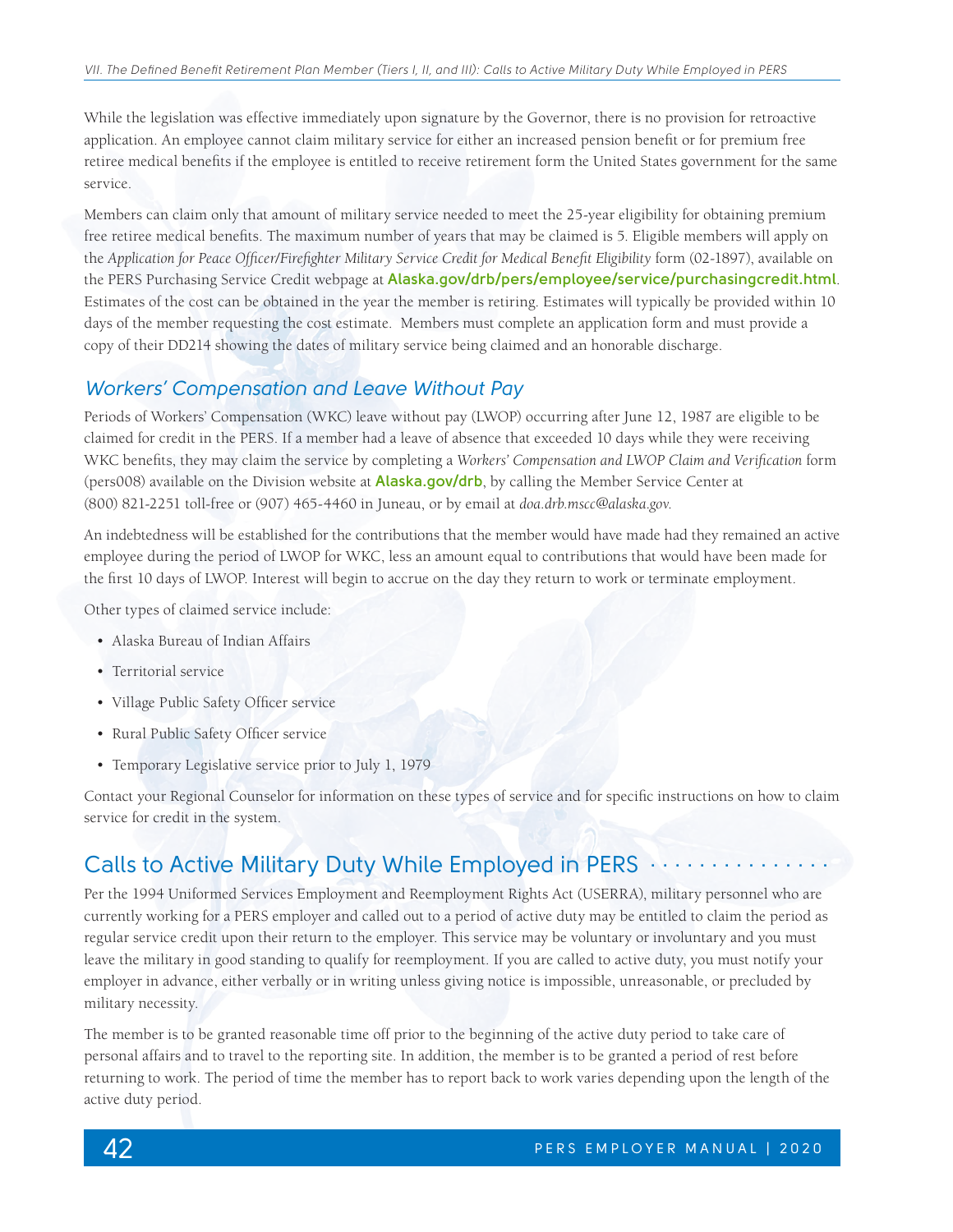For example:

- for service of more than 180 days, members must submit an application for reemployment within 90 days of honorable discharge from active duty,
- for service of more than 30 days but less than 181 days, members must submit an application for reemployment within 14 days of release from service, and
- for service of less than 31 days, the time period for submitting an application is very short.

USERRA provides that members are reemployed in the job that they would have attained had they not been absent for military service, with the same seniority, status, and pay, as well as other rights and benefits determined by seniority. USERRA also requires that reasonable efforts (such as training or retraining) be made to enable returning service members to refresh or upgrade their skills to help them qualify for reemployment. Administrative order 213 allows state employees to continue health benefits when called to active duty in support of conflicts in Iraq and Afghanistan.

This time frame may be extended due to medical circumstances. If the member suffers a disability upon their return to employment, the employer is required to make reasonable accommodations to return the member to active employment.

If you have a member who is called to active duty, you should:

- Contact your Regional Counselor
- Inform the member of their right to claim service upon return to employment
- Report the leave of absence through payroll reporting per eReporting or Employer Services instructions
- Inform the member of the process to claim service upon return to employment

Calls to active duty must be claimed for credit in the PERS by the member once they return to employment. The member is required to write a memo requesting to claim the period of active duty for service credit in PERS. The memo plus documentation verifying the release from active duty with an honorable discharge, typically a DD214, is sent to Retirement and Benefits for processing.

#### *PLEASE NOTE: A call to active duty does not count towards the five-year limit of claimed military service.*

Once claimed, the entire period of the military leave of absence is credited as regular service in the PERS. There are no member contributions required for this period of service. The claimed military leave of absence period will count toward vesting and retirement eligibility.

PERS members that participate in the State of Alaska's Supplemental Annuity Plan (SBS-AP) and or the State of Alaska's Deferred Compensation Plan (DCP) may elect to make up all or part of their contributions for the period of active duty once they have returned to the employer.

Members of other tax-sheltered plans offered through their employers should contact their human resource or payroll staff for information on how to make up missed contributions in those plans.

The allowable time frame for making up the contributions is up to three times the length of the period of the military leave of absence, not to exceed five years. Missed contributions must be made through direct payroll deductions.

Employers and members are encouraged to contact their Regional Counselor for information on calls to active military service.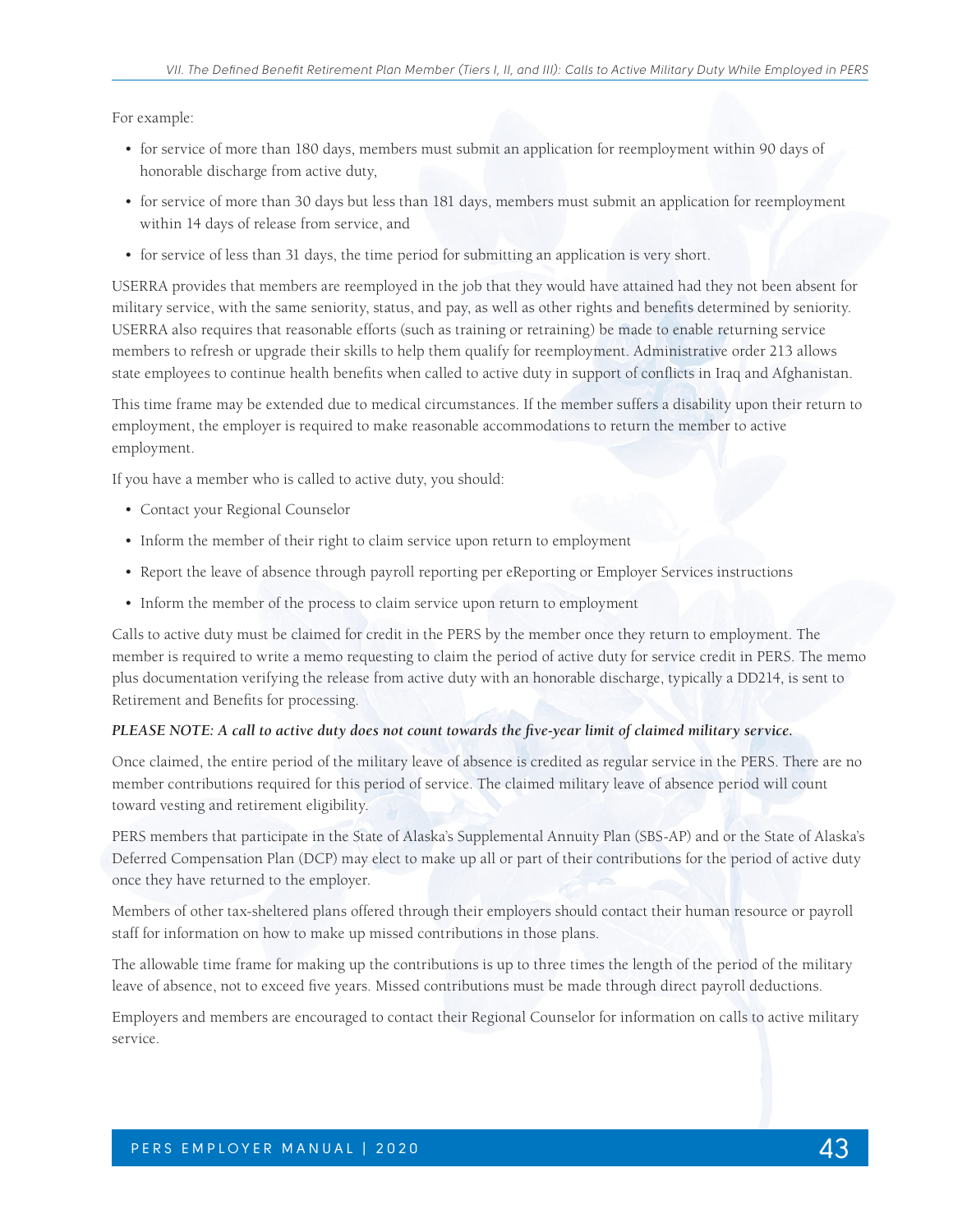For questions about USERRA, contact:

- **USERRA:** Federal Register 20 CFR Part 1002 **DOL.gov/vets**
- **ESGR:** Employer Support of the Guard and Reserves is a Department of Defense agency established to gain and maintain active support from all public and private employers. (800) 336-4590 (toll-free) **ESGR.mil**

## Service Accrual  $\cdots$

A PERS permanent full-time member earns one day of service credit for each day they are actively employed in a PERS-covered (eligible) position. This includes holidays or regularly scheduled days off (RDO), as long as the member is in pay status the day before and the day after the holiday or RDO.

A PERS permanent part-time member (those who work at least 15 hours per week but less than 30 hours per week) receives proportionate credit for the number of hours they work compared to a full-time member. A total of 1,560 hours must be earned to receive one full year of service credit. However, service accrued for a stated period of part-time service may not exceed the full-time equivalent.

A permanent full-time or part-time seasonal member earns service credit for the period of time they are actually working. Seasonal leave without pay periods do not earn PERS service credit.

The PERS issues member benefit statements once each year. The statement includes the member's total service accrual as of the date of the statement as well as an accounting of all the contributions, indebtedness payments made, and interest earned for the year.

Employers report the member's service, salaries and contributions to the PERS each pay period. If a member believes their service is in error, they will be directed to contact their employer first. If the employer agrees that there has been an error in reporting, they can correct the error on their next payroll processing or, if they are not able to make the correction that way, the employer can contact the Division for assistance.

## *Special School District Alternate Option (SB9)*

During the 1999 Legislative session, a law was passed (Senate Bill 9) allowing PERS members who work less than 12 months in a school year to earn a full year of credited employment service. This means eligible employees covered under PERS may work a minimum of 172 days and still earn a full year's worth of credited service.

A non-certified member of a school district first hired after July 1, 1999 may elect to pay a higher contribution rate to receive a full year of service credit in the PERS. Service is credited using the teacher's definition of a school year. This option is available for full-time and part-time members who are scheduled to work less than a full year, typically 10-month members. See the Occupation Codes section on page 38 for more information regarding Alternate Option employment.

## *Understanding Leave of Absence and Furlough*

#### **Working a Reduced Work Week**

Whether members work a reduced work day or work fewer days in the week, if they are regularly scheduled to work 30 or more hours a week, they will continue to accrue service as a full-time member, However, if they are in the DB plan, this reduction to their work may have an impact on the Average Monthly Salary (AMS) used to calculate their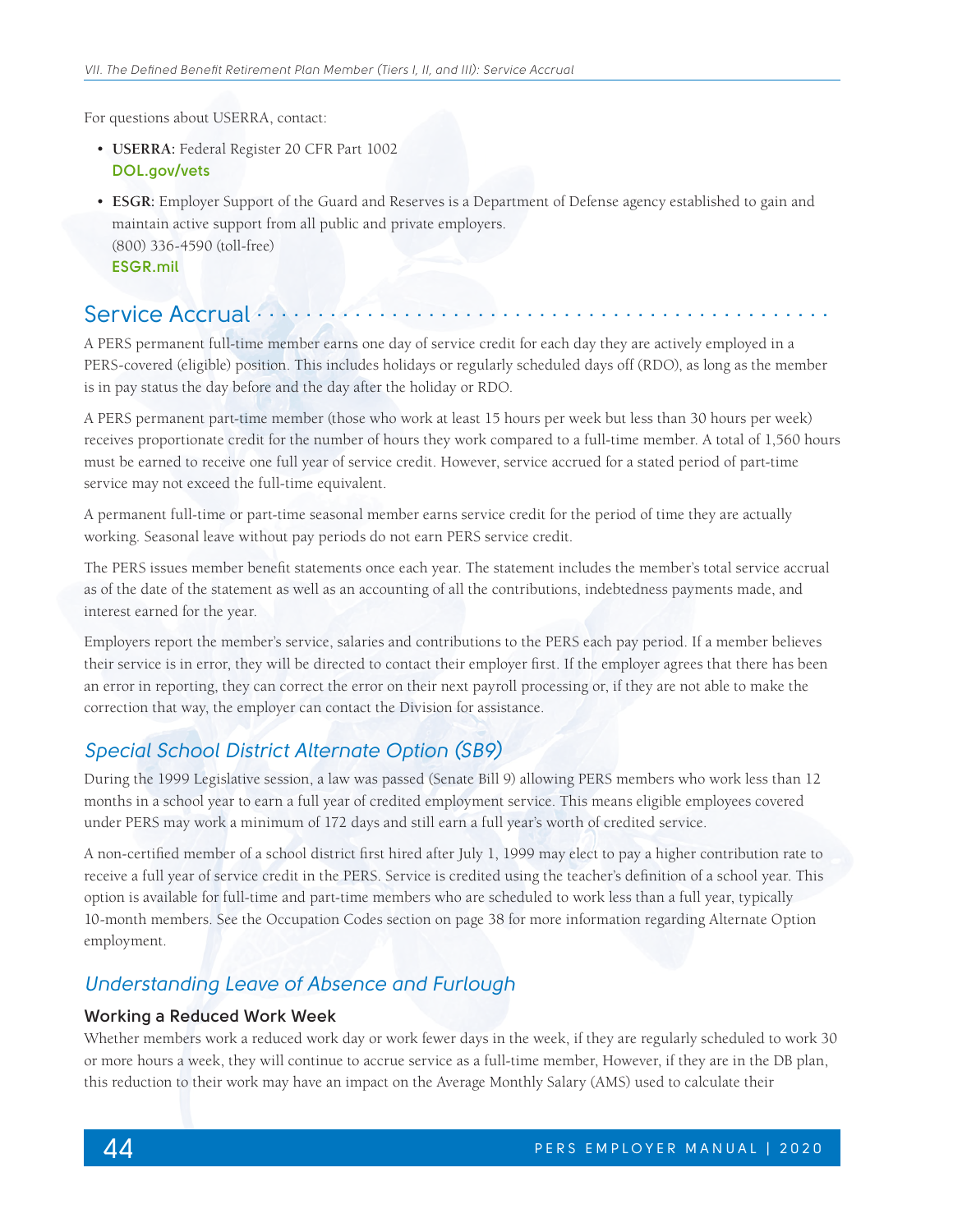retirement benefit. For Tiers I and II and peace officers/fire fighters, the AMS is based on the three high consecutive salaries. (All tiers must work at least 115 days in the last year of employment for that year's salary to be considered one of the high salaries.)

#### **Taking a Leave of Absence or Furlough From Your Position**

A leave of absence with pay authorized by the employer is not considered an interruption in service. If the member is a permanent part-time employee, the credited service granted is proportionate to that which would have been earned as a full-time employee.

For a full-time member, a leave of absence without pay (LWOP) that does not exceed 10 accumulated days in any calendar year is not considered an interruption or break in service. However, if the leave of absence exceeds 10 accumulated days, whether taken consecutively or through intermittent hours scattered throughout the calendar year, the service credit for that year will be reduced by the equivalent number of days the member was on leave of absence without pay.

A part-time member has their service calculated on actual hours in pay status; therefore, any reduction in hours paid would reduce the service credit earned.

Members are unable to claim this service unless the LWOP was because the member was unable to work due to an on-the-job injury or occupational illness for which they received benefits under the provisions of workers' compensation, or if the LWOP was due to a call to active duty service in the armed forces.

#### **LWOP While Receiving Workers' Compensation**

If the member did have LWOP that exceeded 10 days while they were receiving workers' compensation (WKC) benefits, they may claim the service by completing the Workers' Compensation Claim and Verification form (pers008). For assistance with this form, direct members to contact the Pre-Retirement Services Unit by phone at (907) 465-5700 or by email at *doa.drb.preretirement@alaska.gov.* An indebtedness will be established for the contributions that the member would have made had they remained an active employee during the period of leave of absence without pay for WKC, less an amount equal to contributions that would have been made for the first 10 days of leave of absence without pay. Interest will begin to accrue on the day they member returns to work or terminate employment.

• *Workers' Compensation Claim and Verification form (pers008)*: **Alaska.gov/drb/pdf/forms/pers008.pdf**

#### **Leave of Absence for a Call to Active Duty**

If the member is voluntarily or involuntarily called to active duty in the armed forces of the United States while in the employ of the employer and returns to work with the employer within 90 days after the date of discharge from the military service, they are not required to make retroactive contributions to receive credited service for the period of leave of absence. The member must have been discharged in good standing in order to claim the service. To claim the service, please have the member submit a written request, along with a copy of their discharge papers or a copy of the active duty orders showing the date of release, to the Division.

#### *Simultaneous PERS and TRS Credit*

Members working in both the PERS DB plan and the TRS DB plan at the same time may receive partial credit under both systems. To be eligible, they must be employed concurrently at least half-time in both systems and making the required contributions.

The total PERS DB and TRS DB credit that a member may earn during a school year (July 1 through June 30 of the following year) may not exceed one year.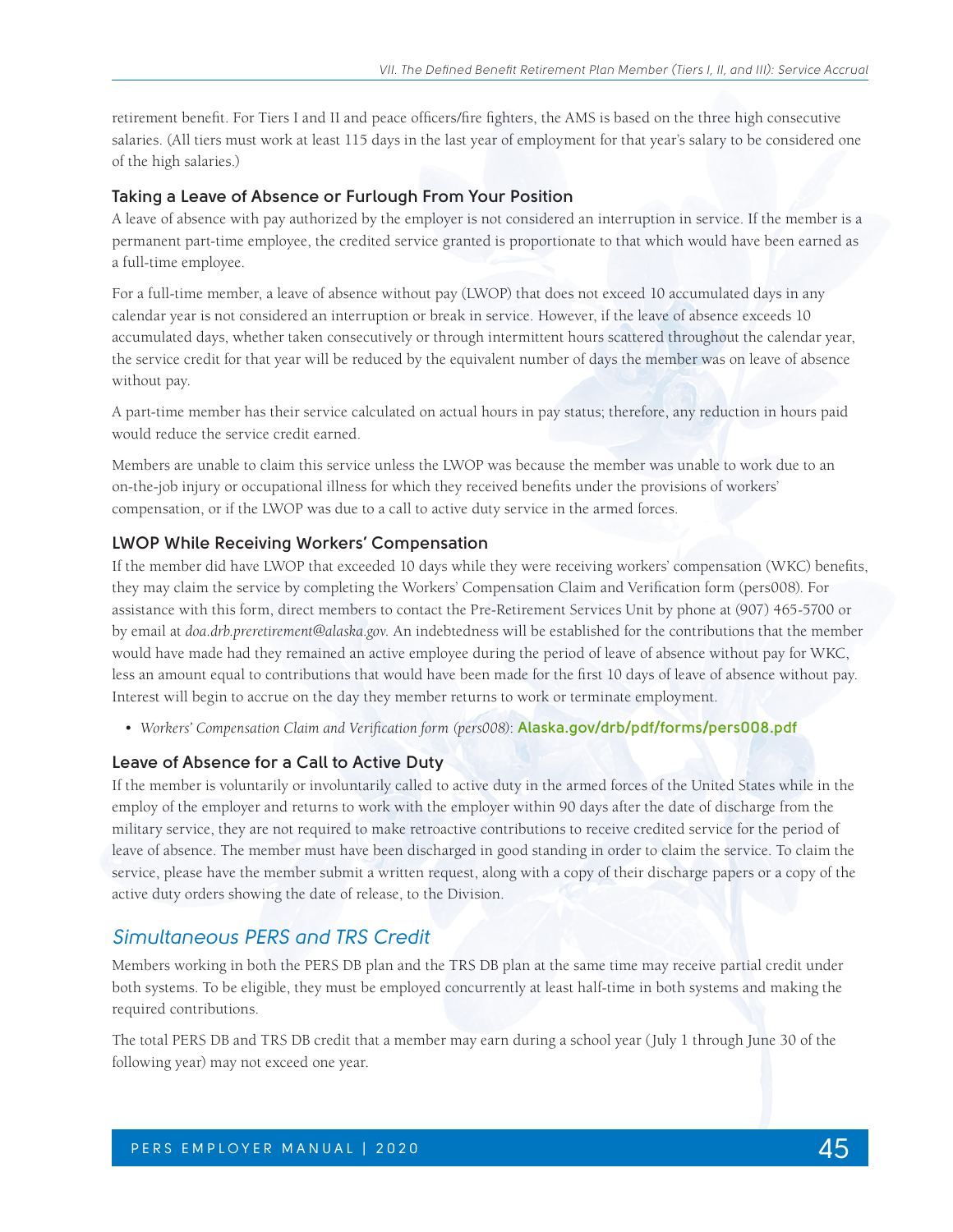#### *Vesting*

To vest in the PERS requires five years of accrued paid-up service. Once a member is vested, they are entitled to a lifetime defined retirement benefit based on their salary and service in the system. Vesting also allows members to claim some types of service in the PERS and expands their death and disability benefits to include non-occupational causes.

If there has been a refund of any prior service and an indebtedness was established prior to July 1, 2010, that service cannot be used in calculating a vesting date until the indebtedness for the refund is paid in full. If a member has over five years of service, but indebtedness exists for all or part of that service, the member's vesting date will be the date the refund is paid or the date the member has accumulated additional service equal to five years, whichever occurs first. Members cannot reinstate previously refunded service after July 1, 2010.

Once members are vested, they may terminate employment and still received a monthly retirement benefit when they reach retirement age. However, members must leave their contributions in the PERS to stay vested. Vested members who have terminated PERS employment and reach normal retirement age will not receive a larger monthly benefit by waiting until they are older to retire.

#### *CAUTION: If a member requests a refund of their PERS contributions and interest, they will not be eligible for PERS retirement benefits.*

## *Effects of LWOP and Reporting Process*

When status events are not reported to the Division, vesting dates and retirement eligibility dates are miscalculated resulting in serious consequences to the member.

For a full-time member, LWOP that does not exceed 10 accumulated days in any calendar year is not considered an interruption or break in service. However, if the leave of absence exceeds 10 accumulated days, whether taken consecutively or through intermittent hours scattered throughout the calendar year, their service credit for that year will be reduced by the equivalent number of days they were on leave of absence without pay, including the 10 days.

For example; a full-time member scheduled to work a 40-hour work week (eight hours a day) could accumulate up to 80 hours of LWOP each calendar year and still receive a full year of service credit. However, once the accumulated LWOP exceeds 80 hours in the calendar year, the entire period of LWOP will not be credited PERS service.

Continuous periods of LWOP for full-time members should be reported to the PERS with each payroll processing. The employer will be required to verify all hours of LWOP for full-time members when completing the *Verification of Service* form (02-1883). If an employee disagrees with the employer's verification of salaries or service, he/she will be referred to the employer to resolve the discrepancy.

• *Verification of Service* form (02-1883): **Alaska.gov/drb/pdf/forms/02-1883.pdf**

Instructions for completing the *Verification of Service* form (02-1883) are:

- 1. SECTION I. Personal Data
- 2. SECTION II. Service Verification
	- a. Verify the type of service rendered: Full-time (FT), part-time (PT) (15-30 hours per week), or leave of absence without pay (LWOP). In cases where workers' compensation and paid leave are combined, only the hours that the employee is on paid leave are creditable; the remainder is LWOP.
	- b. Verify the number of hours worked for PT employees only. PT hours must be reported on a calendar year basis (January 1 through December 31).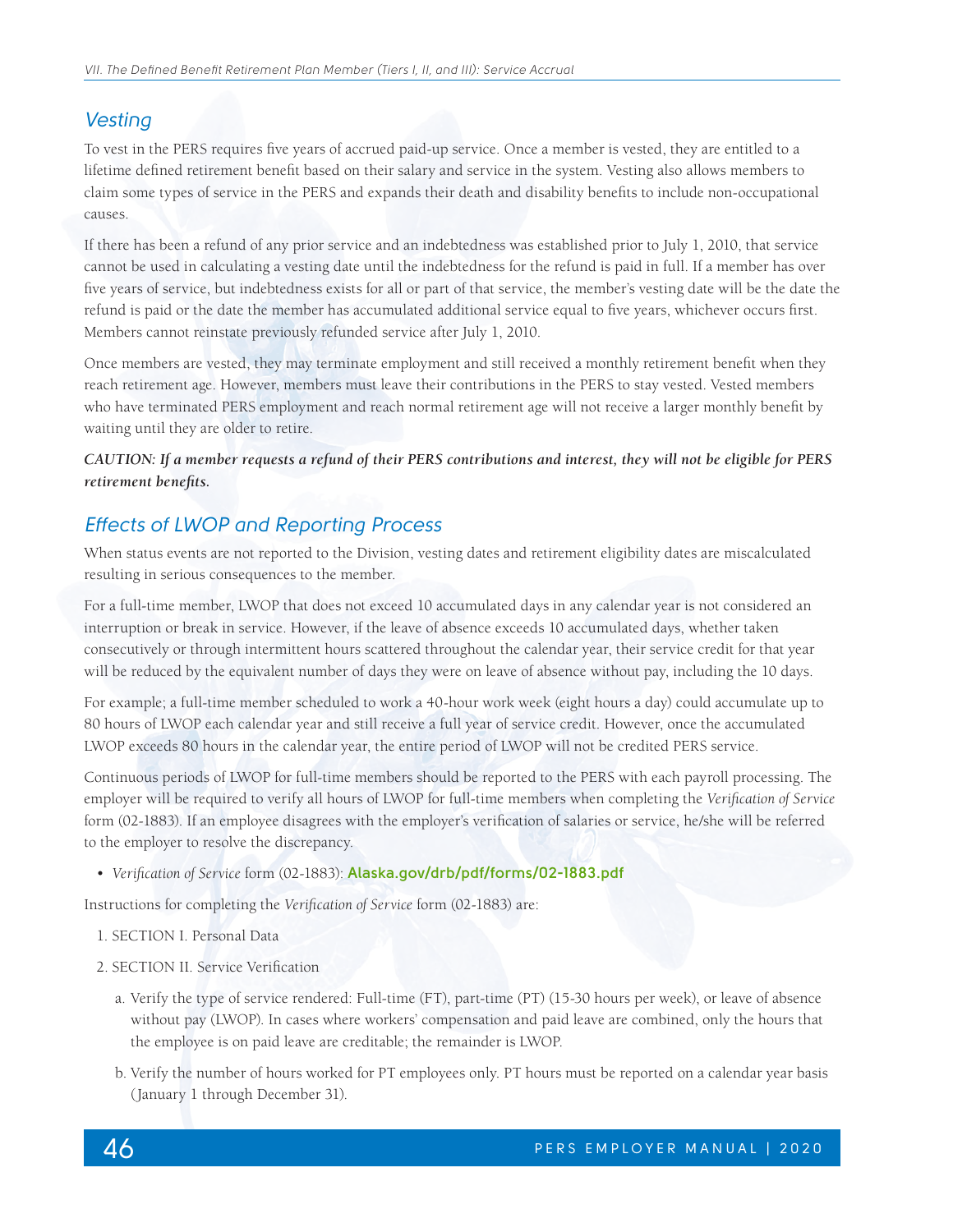- c. Verify the Occupational Code:  $P = Peace$  Officer,  $F = Firefigure$ ,  $E = Elected$  Official,  $M = Inland$  Boatmen's Union of the Pacific (IBU),  $D = PERS$  Alternate Option,  $C = Master$ , Mates and Pilots (MMP), or  $A = All$  other.
- d. Verify the actual service of LWOP beginning and ending dates. Sequential service of LWOP segments may not begin or end on the day of another segment.

**EXAMPLE:** Correct: FT 8/19/2006 through 5/31/2007; LWOP 6/1/2007 through 8/31/2007 Incorrect: FT 8/19/2006 through 5/31/2007; LWOP 5/31/2007 through 8/31/2007

- e. Do not include casual, emergency, nonpermanent employment or temporary employees, contracted employees, part-time employees who work less than 15 hours per week.
- 3. SECTION III. Leave of Absence Without Pay (LWOP)

LWOP that exceeds 10 days per year is not creditable in the PERS. Often, LWOP is take a few hours or days at a time but adds up to more than 10 days during the year. Please verify the total number of hours of LWOP taken by the employee during each payroll year and enter the number of hours required per day for full-time employment. If a LWOP segment has already been verified in Section II, do not list the total hours under this section.

Part-time members receive credit in the PERS based on the number of hours worked and the 10-day rule is not applicable.

## Workers' Compensation Procedures  $\cdots$   $\cdots$   $\cdots$   $\cdots$   $\cdots$   $\cdots$   $\cdots$

If you have a member on a period of WKC LWOP, the LWOP time should be reported through the payroll process.

Should the member elect to claim the period of WKC LWOP, they will submit the *Workers' Compensation and LWOP Claim and Verification* form (pers008) to the employer for completion. The member will need to complete the top portion of the form, sign, date and submit to the employer for verification. The employer completes the lower portion of the form certifying that the employee was unable to work due to:

- an on-the-job injury, or an occupational illness, and
- received benefits under AS 23.30.
- *[Workers' Compensation and LWOP Claim and Verification](http://doa.alaska.gov/drb/forms/pdf/pers008.pdf)* form*:* **Alaska.gov/drb/pdf/forms/pers008.pdf**

The employer will verify the date the WKC began and ended for each calendar year, the hourly rate of pay, the scheduled hours per week, and the hours the member was on WKC for each segment. The time the employer is verifying for the WKC claim is the period of time the member was paid by the WKC carrier and no contributions were paid to the system.

#### Disability  $\cdots$   $\cdots$   $\cdots$   $\cdots$   $\cdots$

If a member becomes totally and presumably permanently disabled from performing their duties or the duties of a comparable position for which the employer makes available and for which they are qualified by training or education, they may be eligible to receive a monthly disability benefit from the PERS.

The cost for providing disability benefits to members is borne by the employer and is included in the employer contribution rates. Employers should attempt accommodations or placement in a comparable job before terminating a member because of disability.

If the member has already met the requirements for a normal retirement based on age or years of service, they are not eligible to receive a disability benefit. Those on disability benefits revert to a regular retirement benefit once they meet the age or years of service requirement.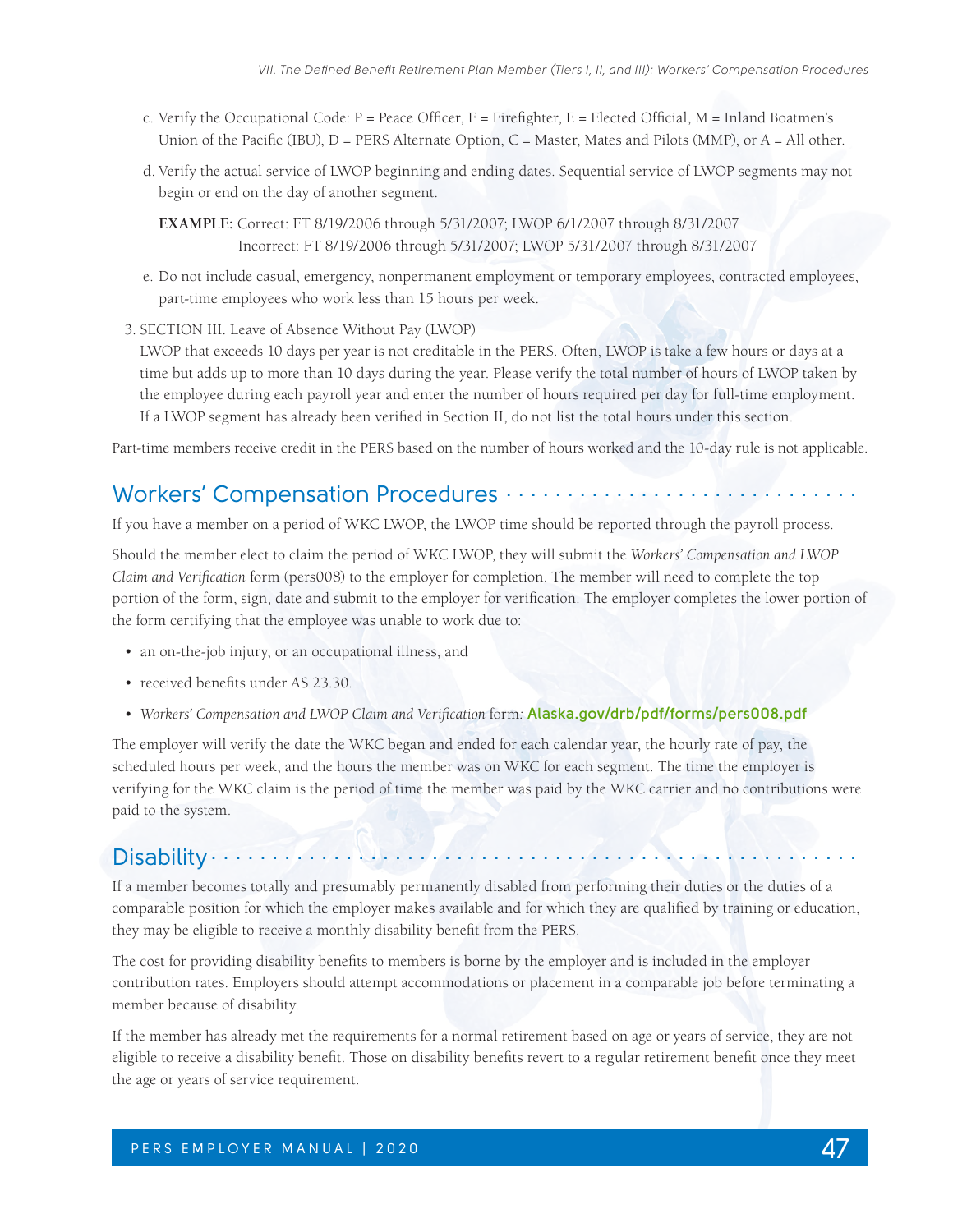Members who are age-eligible to retire early may apply simultaneously for early retirement and disability benefits. If the disability is later approved, they will be appointed to a disability benefit retroactive to the first of the month following termination of employment due to the disability and benefits will be adjusted accordingly. If the disability is denied, the member will remain on early retirement.

Receiving a disability benefit is not automatic. Members do not have to be terminated from employment to apply for benefits. There is an application process, medical certification requirements, and the disability must be approved by the administrator of the plan.

#### *CAUTION: A member may choose to receive a refund of their accumulated member contributions in a lump sum,*  rather than apply for a disability retirement benefit. However, if they do refund their contributions instead of *applying for a disability retirement, they are no longer eligible for that benefit or any future PERS retirement benefit or associated system-paid medical insurance benefits.*

There are two types of PERS disability benefits: occupational and non-occupational.

Members should contact the Regional Counselor for more information on disability benefit requirements.

## *Occupational Disability Benefits*

A member that is injured and becomes totally and presumably permanently disabled because of a physical or mental condition caused by an injury or hazard that happens while performing their job may be eligible for an occupational disability benefit. Disability benefits are intended to provide a means of economic survival if a member must terminate their PERS employment because of a disability. Disability benefits provide a monthly benefit payment and major medical insurance and are not intended to supplement income should the member recover from their disability and return to work.

There are no minimum service requirements for occupational disability benefits. Members are eligible for benefits the first day on the job if they are hurt or injured. All members are eligible for occupational disability regardless of tier level. In addition, the disabling condition must be permanent and prevent the member from performing the usual duties of their job or any other comparable job the employer makes available for which they are qualified by training or experience.

Members should be directed to contact the Division and request a disability packet. Disability applications must be received by the Division or postmarked within 90 days after termination of their employment. Members can file the disability application while they are still working. If the member misses the 90-day deadline, contact the Division for assistance. It can take approximately six to eight weeks to process an application. It can take longer if the member does not provide adequate medical documentation or other required information to support the application. It is the member's responsibility to provide complete information to the Division so a determination can be made.

Members must provide physician statements and complete medical records along with an employer's statement of disability to the Division. A consulting physician, who will make a recommendation to the PERS Administrator, then reviews the completed file. The Administrator will then make a final determination and notify the member. If a member is denied disability benefits, they can appeal to the Department of Administration Office of Administrative Hearings.

Once the member's disability application is approved, they will begin receiving monthly benefits. Benefits accrue from the first day of the month following termination of employment and are paid at the end of the month. If appointment to disability is delayed to allow time for the PERS Administrator to obtain and review records, retroactive payment will be made.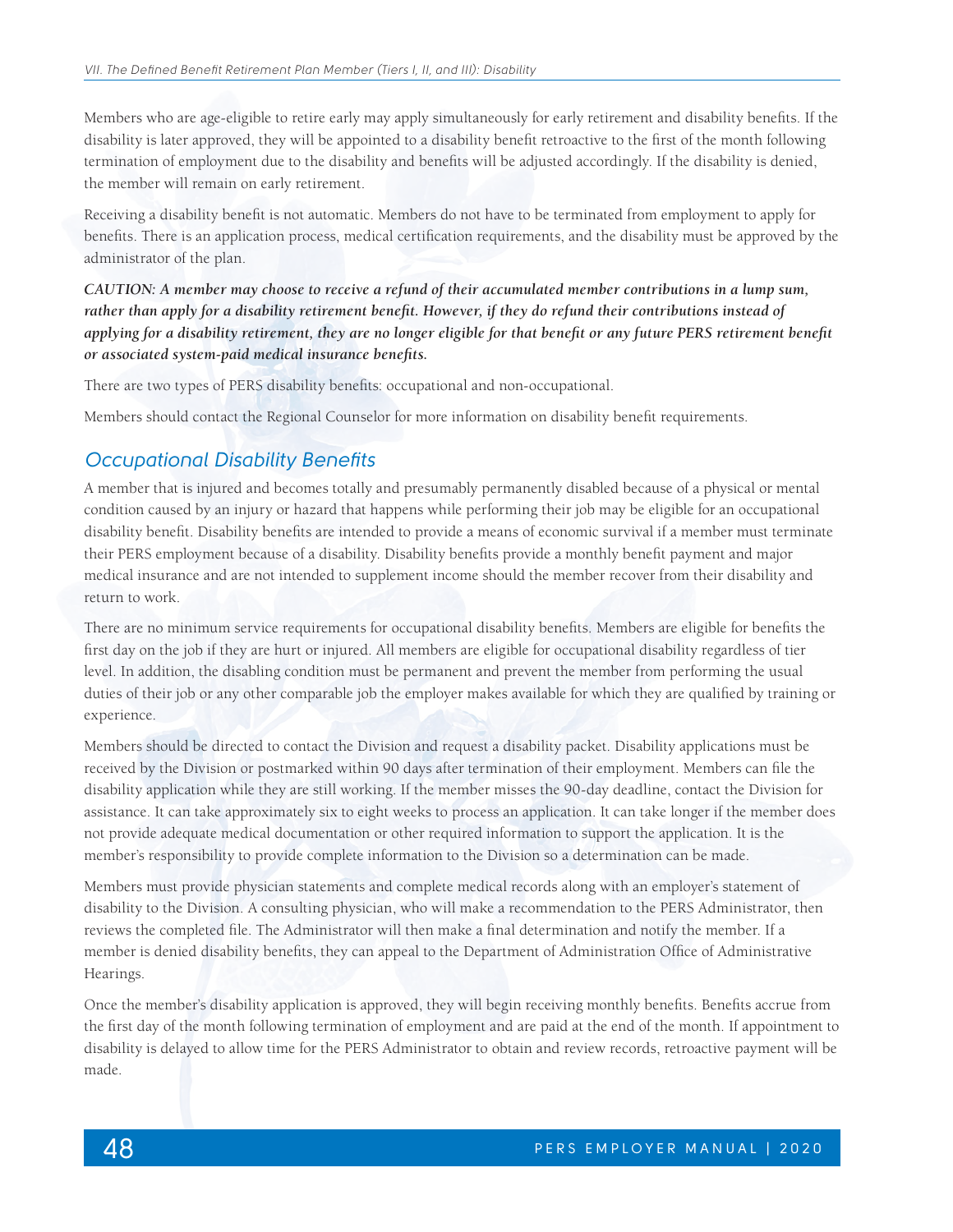The monthly disability benefit will be equal to 40% of their gross monthly compensation immediately before they terminated employment due to the disability. If the member was hired and first enrolled in the PERS before July 1, 1976, the benefit amount will depend on when they were first enrolled in PERS and whether they are classified as a "peace officer/fire fighter" or an "all other" member. If they are a peace officer or fire fighter, or were first hired before July 1, 1976, please have the member contact the Division for further information.

A peace officer or fire fighter receiving occupational disability benefits can elect the higher of their occupational disability benefit or their normal retirement benefit upon reaching normal retirement age or service eligibility, whichever is first.

Members continue to accrue PERS service while receiving occupational disability benefits. When the member becomes eligible for a normal benefit, the disability benefit will cease and they will be appointed to a normal retirement. The monthly benefit will be based on the member's total PERS service and average monthly compensation.

Normal retirement eligibility is determined as follows:

- Tier I members, age 55 or 30 years of paid-up service
- Tier II and III members, age 60 or 30 years of paid-up service
- Tier I peace officer or firefighter, age 55 or 20 years of paid-up service
- Tier II and III peace officer or firefighter, age 60 or 20 years of paid-up service

*NOTE: Tier II and III peace officers and firefighters must have 25 years of paid-up service to be eligible for the system-paid medical coverage at normal retirement. Occupationally disabled peace officers and firefighters with less than 25 years of paid-up service who are appointed to a normal retirement can apply for system-paid medical premiums at the time of retirement. The member must provide medical documentation with the application for system-paid premiums that will be reviewed by the Division's consulting physicians to determine if the member is presumable permanently disabled and there is an occupational cause. Once the determination is made, the member will be notified, and if approved, system-paid premiums will be retroactive to the retirement appointment date. If denied, the member has the option to continue paying premiums or discontinue the coverage.* 

## *Non-Occupational Disability Benefits*

Non-occupational disability benefits may be paid to a vested PERS member who becomes totally and permanently disabled because of a physical or mental condition that is unrelated to their employment.

Disability benefits provide a means of partial income replacement if a member must terminate their PERS employment because of a disability. Disability benefits provide a monthly benefit payment and major medical insurance and are not intended to supplement a member's income should they recover from their disability and return to work.

Receiving a disability benefit is not automatic. Members do not have to be terminated from employment to apply for benefits. There is an application process, medical certification requirements, and the disability must be approved by the administrator of the plan.

To qualify, a member must be vested, meaning they must have at least five years of paid-up PERS membership service. They must also be totally and permanently disabled and unable to perform the usual duties of their job, or the duties of another job the employer makes available for which they are qualified by training or experience.

Members should be directed to contact the Division and request a disability packet. Disability applications must be received by the Division or postmarked within 90 days after termination of their employment. Members can file the disability application while they are still working. If they have missed the 90-day deadline, contact the Division for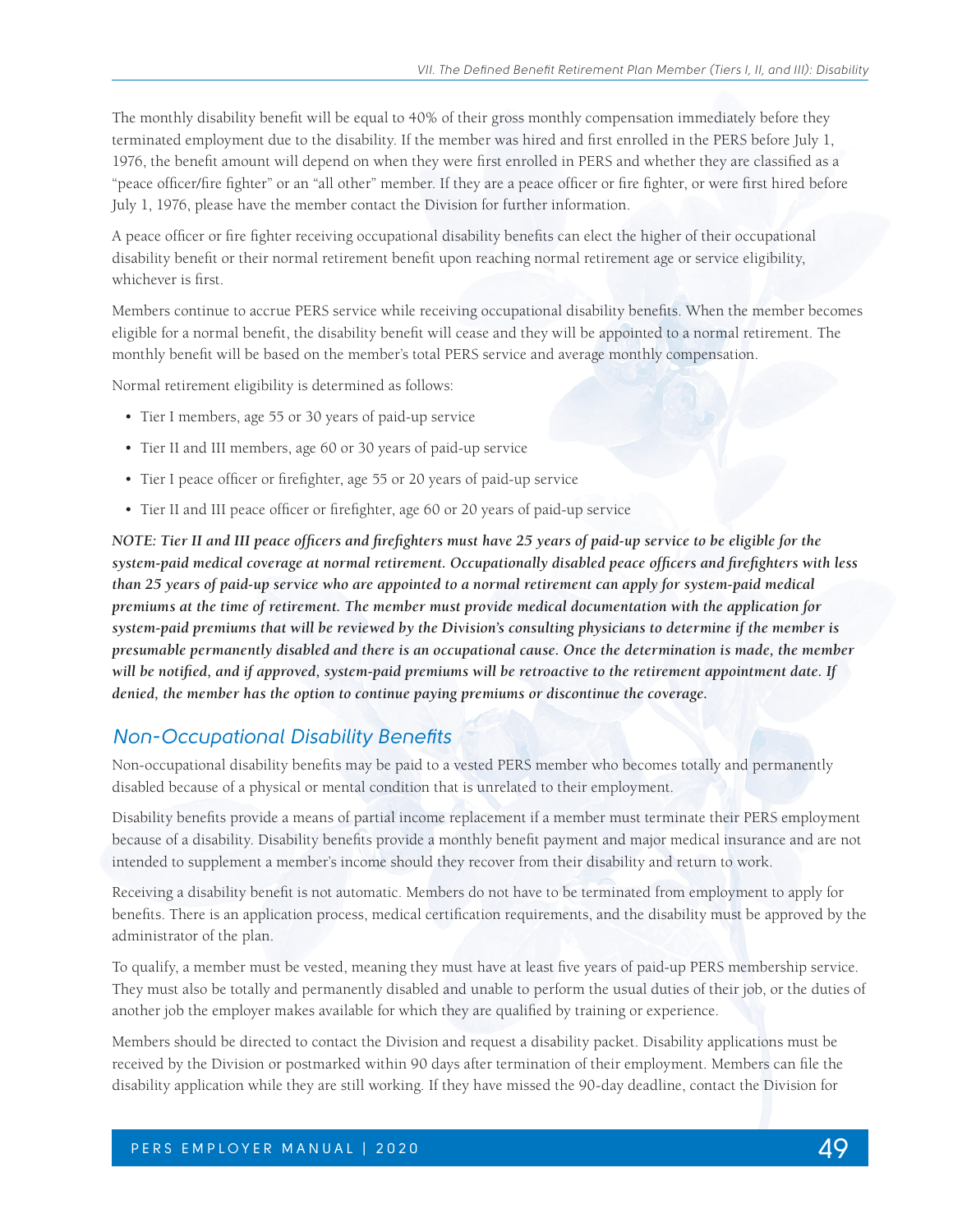assistance. It can take approximately six to eight weeks to process an application. It can take longer if the member does not provide adequate medical documentation or other required information to support the application. It is the member's responsibility to provide complete information to the Division so a determination can be made.

Members must provide physician statements and complete medical records along with an employer's statement of disability to the Division. A consulting physician, who will make a recommendation to the PERS Administrator, then reviews the completed file. The Administrator will then make a final determination and notify the member. If a member is denied disability benefits, they can appeal to the Department of Administration Office of Administrative Hearings.

Once the member's disability application is approved, they will begin receiving monthly benefits. Benefits accrue from the first day of the month following termination of employment and are paid at the end of the month. If appointment to disability is delayed, to allow time for the PERS Administrator to obtain and review records, retroactive payment will be made.

Members do not earn PERS service while they are receiving non-occupational disability benefits; however, family medical coverage is provided.

When the member becomes eligible for a normal benefit, the disability benefit will cease and they will be appointed to a normal retirement. The monthly benefit will be based on the member's total PERS service at the time they terminate employment because of the disability and average monthly compensation.

The monthly disability benefit will be calculated based on the member's average monthly salary and total PERS service at the time they terminate employment because of the disability. The benefit is calculated the same as a normal retirement benefit. If there is any unpaid indebtedness for any of the member's PERS service at the time they are appointed to nonoccupational disability, that service will not be included in their disability benefit calculation unless they pay the indebtedness in full. If they do not pay the indebtedness at the time they are appointed, but elect to pay it later, their nonoccupational disability benefit will recalculate to include the additional paid-up service. Their benefit will be increased on the first of the month following the date their indebtedness is paid. The benefit increase will not be paid retroactively.

Major medical coverage is available for the member, spouse, and dependent children at no cost to the member as long as they are receiving disability benefits. Dependent children up to age 19 are covered and may be included up to age 23 if enrolled full-time in an accredited college or university. The medical coverage will continue once the disability benefit converts to a normal retirement. There are also optional insurance coverages for dental-vision-audio (DVA) and long-term care (LTC) insurance, which members can elect and pay premiums for. Members must elect optional coverages when they are appointed to disability benefits or they will not have the opportunity to elect them at any future time, including when the disability benefit converts to a normal retirement.

Normal retirement eligibility is determined as follows:

- Tier I members, age 55 or 30 years of paid-up service
- Tier II and III members, age 60 or 30 years of paid-up service
- Tier I peace officer or firefighter, age 55 or 20 years of paid-up service
- Tier II and III peace officer or firefighter, age 60 or 20 years of paid-up service

*NOTE: Tier II and III peace officers and firefighters must have 25 years of paid-up service to be eligible for the system-paid medical coverage at normal retirement. Peace officers and firefighters with less than 25 years of paid-up service who are appointed to a normal retirement can elect to pay the premiums of the medical coverage until they reach age eligibility for the system-paid medical coverage.*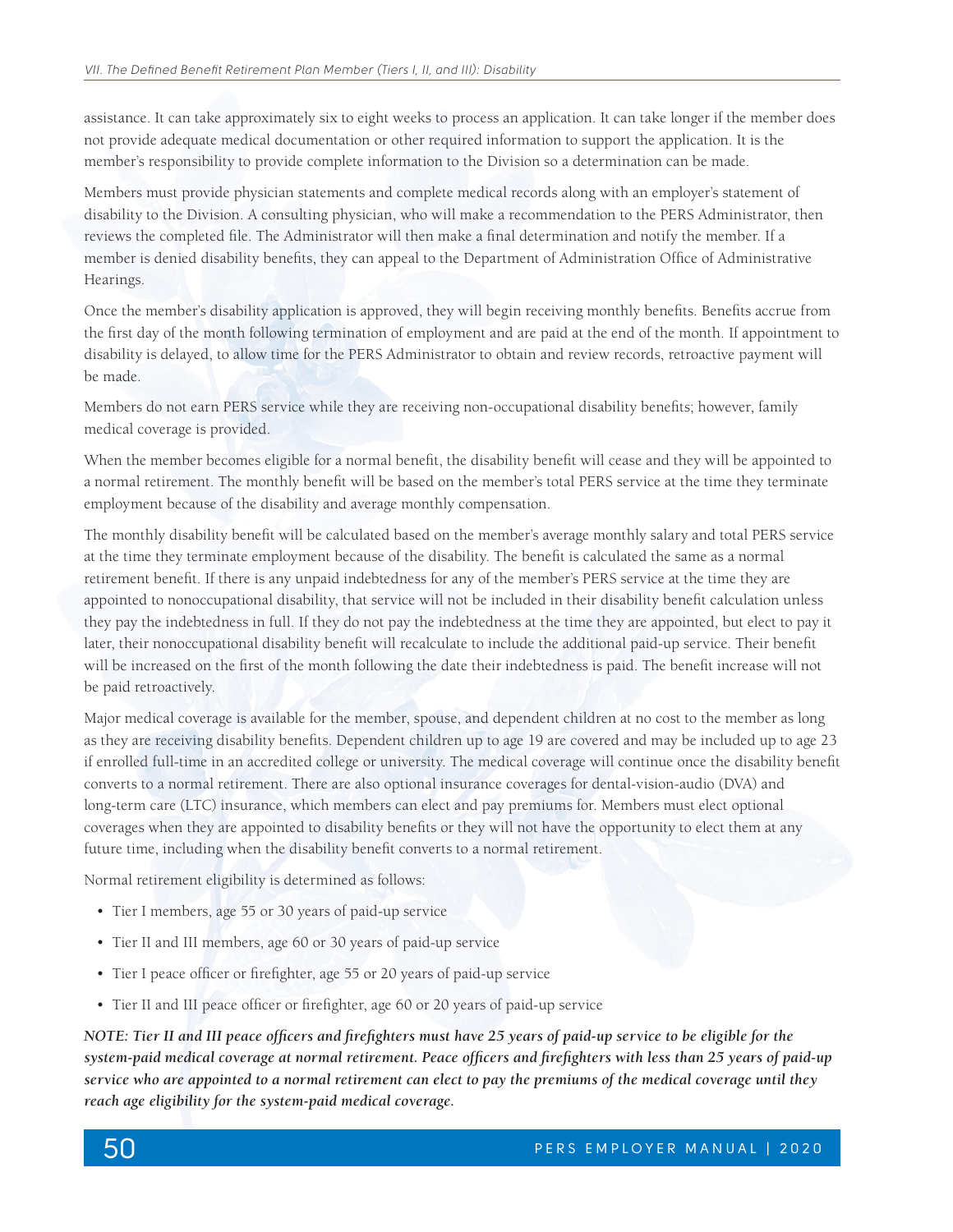#### $Death \cdot \cdot \cdot \cdot \cdot \cdot \cdot \cdot$

When a member dies before they have retired, there may be death benefits payable to their survivors. Survivors include spouses and, in some cases, dependent children.

There are two types of PERS death benefits: occupational and non-occupational.

Members or survivors should contact their Regional Counselor for more information on death benefits.

## *Occupational Death Before Retirement*

When a member dies from job related causes before retirement or while receiving occupational disability benefits, the spouse or other eligible beneficiary is entitled to a death benefit. The member does not have to be vested to qualify for occupational death benefits.

The spouse is automatically the designated beneficiary if they were married during part of the member's employment unless, in the case of the spouse, the Division received a *Spousal Waiver of Death Benefits* form (gen054). If there is no surviving spouse and the member has dependent children, the monthly survivor's pension will be divided equally among those children.

The monthly survivor's pension is equal to 40% of the member's gross salary at the time of death or end of employment due to occupational disability.

For a peace officer or firefighter, the monthly survivor's pension is the greater of 50% of the gross salary or 75% of the normal retirement benefit they would have earned when they retired.

At the member's normal retirement date (by age or service) the benefit changes. The benefit will then be paid as if the member had worked until normal retirement.

Normal retirement eligibility is determined as follows:

- Tier I members, age 55 or 30 years of paid-up service
- Tier II and III members, age 60 or 30 years of paid-up service
- Tier I peace officer or firefighter, age 55 or 20 years of paid-up service
- Tier II and III peace officer or firefighter, age 60 or 20 years of paid-up service

## *Non-Occupational Death Before Retirement*

When a member dies from non-occupational causes before retiring, the spouse or other eligible beneficiary is entitled to a death benefit as described below.

#### **Non-vested Member Death Benefits**

For members with less than one year of PERS service, the death benefit is:

• the balance of their contribution account, including mandatory contributions, voluntary contributions, indebtedness principal and interest payments, and interest credited to the account.

For members with at least one year of PERS service, but not yet vested, the death benefit is:

- 1. the balance of the employee contribution account, which includes mandatory contributions, indebtedness principal and interest payments, supplemental contributions, and interest credited to the account,
- 2. a lump sum payment of \$1,000, and
- 3. \$100 times the number of years of PERS membership service at the time of death.

#### PERS EMPLOYER MANUAL | 2020 **51 St 2020** 51 September 10 St 31 September 10 St 31 September 10 St 31 September 10 St 31 September 10 St 31 September 10 St 31 September 10 September 10 September 10 September 10 September 10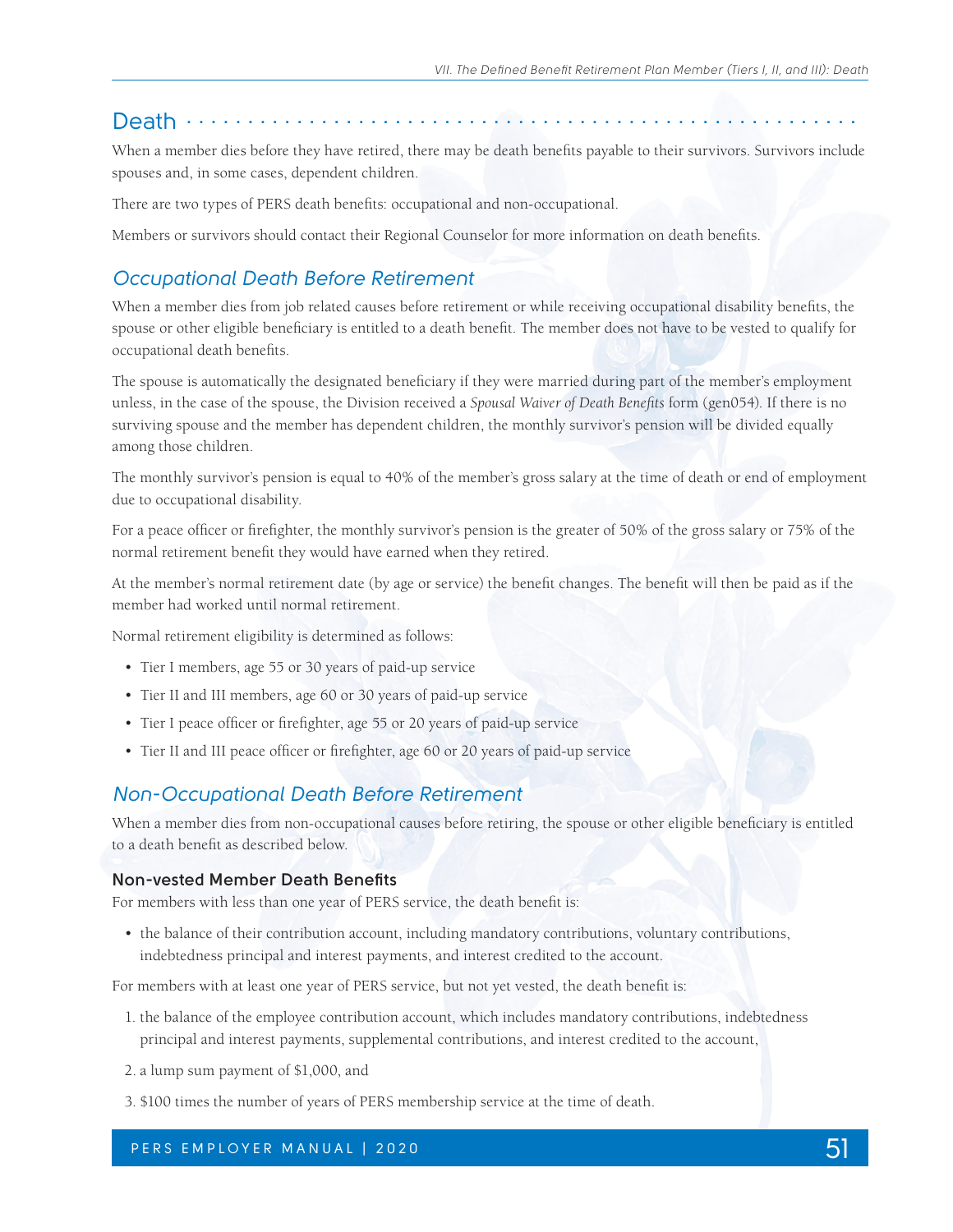#### **Vested Member Death Benefits**

For a member vested in PERS, the death benefit is:

#### *Spouse Beneficiary*

Either the non-vested member death benefits for members with at least one year of service, or a monthly 50% joint and survivor benefit based on the member's average monthly compensation and years of PERS credited service at the time of death.

The spouse must have been married to the member for at least one year to be eligible to receive the 50% joint and survivor benefit. If the death is accidental or occupational, this one-year requirement does not apply.

#### *Non-Spouse Beneficiary*

If someone other than the spouse is the designated beneficiary, that person will receive the non-vested member death benefits for members with at least one year of service.

#### *Death Benefits for Retired Members*

When a member dies after they have retired, the beneficiary is entitled to the benefit check for the month in which the member dies, if not already paid to the member. However, a check payable to a deceased member must be returned to the Division and reissued in the beneficiary's name. It is illegal to cash a deceased member's check.

If the member selected a joint and survivor option at retirement, then the beneficiary will start receiving that benefit.

If a member did not select a joint and survivor option, then the beneficiary will receive the balance remaining in the employee contribution account, if any.

#### *Beneficiary Designation*

**Remember:** Payment of PERS death benefits is based on the last designation received by the PERS.

An up-to-date *Beneficiary Designation* form (gen053) should always be on file with the PERS. If no beneficiary is designated, or if the beneficiary is deceased, the benefits will be paid:

- 1. to the surviving spouse or, if there is none,
- 2. in equal parts to the surviving children or, if there are none,
- 3. in equal parts to the surviving parents or, if there are none,
- 4. to the member's estate.

#### *Report a Death*

To report the death of a member or surviving spouse of the Public Employees' Retirement System (PERS), Teachers' Retirement System (TRS), Judicial Retirement System (JRS), or Elected Public Officers' Retirement System (EPORS), please have the following information ready:

- Name of the deceased
- Date of birth
- Name and contact information for the surviving spouse
- A contact name and phone number or email address

Complete the *Death Notification* form (gen055) and email it to: *doa.drb.survivorbenefits@alaska.gov*.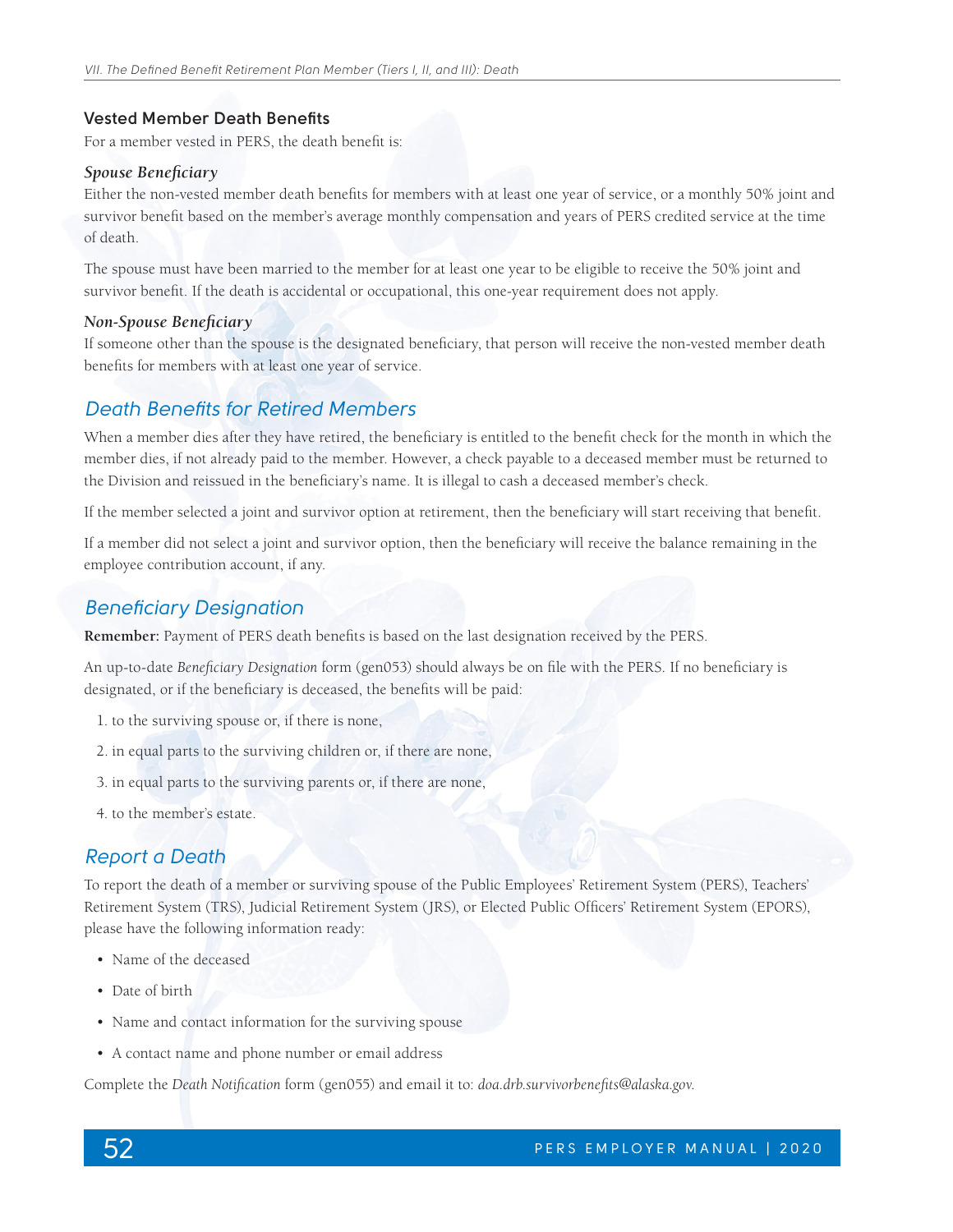You may also report a death by calling the Member Service Center at (800) 821-2251 toll-free or (907) 465-4460 in Juneau, or by email at *doa.drb.mscc@alaska.gov*.

What to expect:

- Information about any benefits payable and any forms required for payment will be mailed to beneficiaries within 5 business days of a report of death. Please allow 5-7 additional days for mailing.
- The Division must receive a certified copy of the death certificate before any benefits can be paid.
- Due to confidentially requirements, only beneficiaries will receive information on benefits payable. An exception can be the executor of the estate. Executors should be prepared to provide:
	- ~ Acceptance of Duties by Personal Representative
	- ~ Letters of Testamentary by Court

**Please note:** Depending on the age and tier of the deceased member, system-paid medical coverage may end, even if a survivor option was elected.

## Divorce or Dissolution  $\dots$

Retirement accounts are marital assets and if there is a divorce or dissolution during any period of a member's PERS employment, the member is required to submit court certified copies of the divorce or dissolution documents and the property settlement to the Division. These documents will be placed in their permanent record with the Division.

If the documents stipulate or contain an order by the judge entitling the former spouse to a portion of an account, a Qualified Domestic Relations Order (QDRO) must be filed as well.

If the documents indicate there was an agreement about the division of retirement benefits, but no separate agreement is included in the documents, the member must provide a court certified copy of the separate agreement or the magistrate or judge's notes from the court hearing.

If the documents are silent on the retirement plans, the account will be considered free from attachment.

## *Where To Get Help*

All the legal requirements involving a member's benefits must be resolved before any amount can be paid. No funds will be disbursed from any accounts until all issues have been resolved—even if the responsibility to file the necessary documents rest with the former spouse. The Division has a booklet available containing useful information regarding how a member's benefits may be affected by divorce. The booklet also includes sample language that may help in drafting QDROs. The booklet is available on request.

In Alaska, the court may include the retirement benefits and plans earned by both spouses as marital assets available for division. The Division does not provide valuation calculation services. If calculations are needed, an independent actuary or CPA must be retained. However, the Division can provide benefit information as needed for calculations. If account details are to be sent other than directly to the member, the member must sign a release authorizing another person access to their account.

Different methods of valuation are used to determine the value of a marital asset. When the spouses agree, courts usually accept what they say about the value of an asset. Absent an agreement, third-party experts, including accountants and pension valuators, may be retained by the parties or by the courts to determine the value of marital assets.

Third parties may be authorized to request information regarding a member's retirement accounts and other benefits.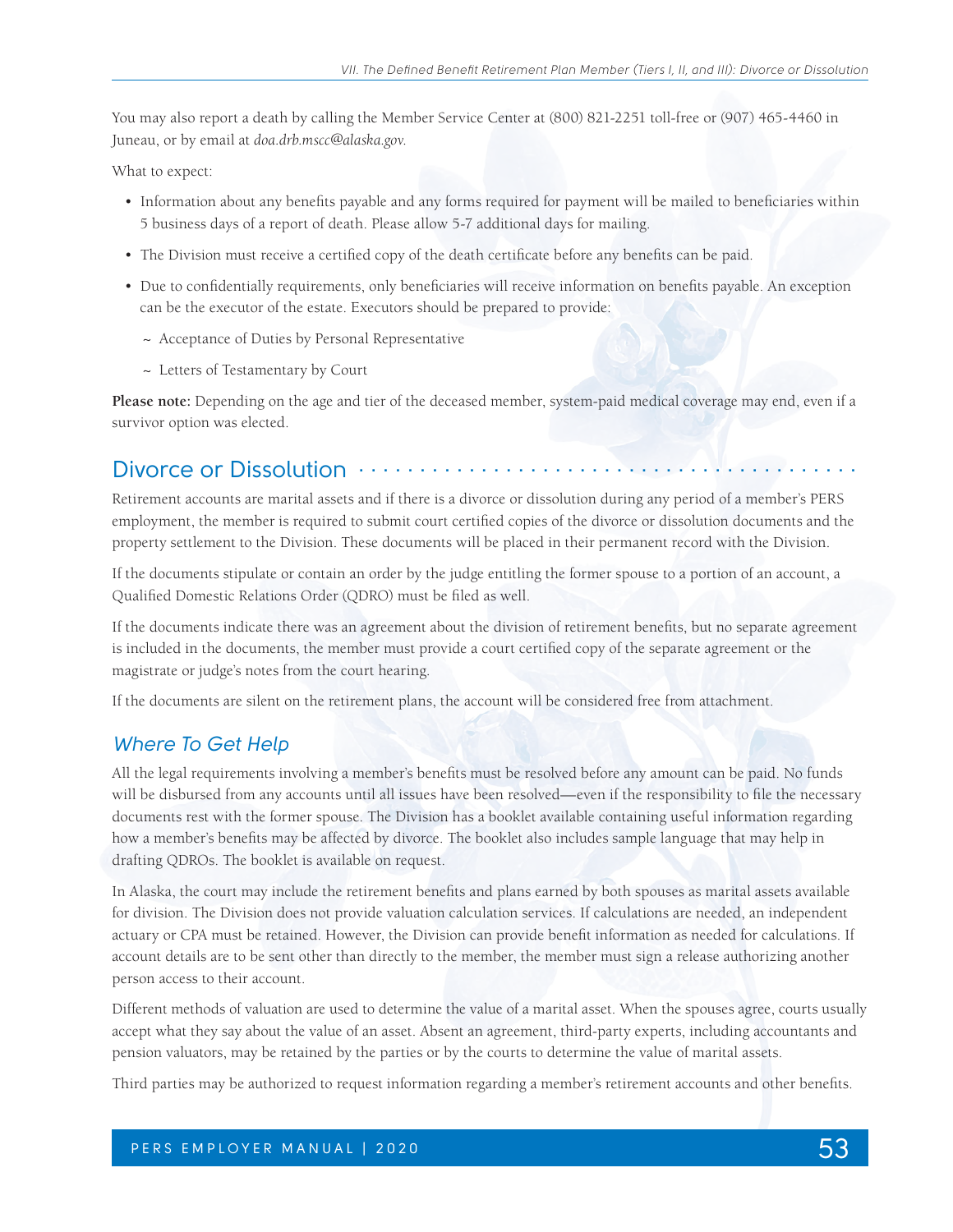Retirement benefits, which vary greatly, may potentially include accumulated employee leave time. In some cases, information regarding an active employee's benefits must be relayed directly through the employer.

Ending a marriage is considered a "status change" event. A member must contact their human resources office to advise them of:

- a change in marital status,
- any address changes,
- inquiries about changing or updating beneficiaries, and
- any necessary changes to their health insurance coverage.

A change in status is reported to the Division through payroll reporting.

Whether the marriage ended in divorce or dissolution distinguishes the types of documents required. In Alaska and other applicable states, the documentation is specific:

- Court-certified copies of the Decree of Divorce, Findings of Facts and Conclusions of Law, Property Settlement, and any other attachments or court documents that may address the PERS account, or
- Court-certified copies of the Decree of Dissolution, Petition for Dissolution, and any other attachments or court documents that may address the PERS account.

In Alaska, court-certified copies are usually distinguished from photocopies by either a raised, embossed or blue-ink seal of the court. Members should contact the Alaska Trial Court to obtain certified copies of divorce documents: **Courts.alaska.gov**.

Members should note, an agreement regarding the PERS is not effective until the Decree and Order are filed with the Plan Administrator and the parties receive notice it is accepted. If divorce documents are filed with the member's human resource office, please remind them to submit their court documents to the Division if they have not done so already.

A member's divorce documents must be reviewed to determine if any interest in their PERS benefit was awarded to the former spouse, before they may access their account or be appointed to retirement.

If a prior spouse is deceased, the Division requires a copy of the death certificate for the member's file.

## Terminations  $\dots \dots \dots \dots \dots$

It is the employer's responsibility to report terminations of employment timely to the PERS. The termination action should be reported as soon as possible after the member's last day of work and include the final salary that was earned.

#### Bona Fide Termination  $\cdots$

**Separation of employment is a requirement of eligibility to receive retirement benefits.** Both the Alaska statutes governing the retirement plans and the Internal Revenue Service (IRS)—which allows contributions to the retirement plans to be made on a pre-tax basis—require a bona fide separation of employment before any disbursement of retirement funds can occur.

A bona fide separation of employment is a total separation of the employer-employee relationship. Reduction of hours worked, a change in status from full-time to part-time, from permanent to non-permanent, or to a fee-for-service arrangement do not meet the separation requirement.

**Members and their employers cannot have a prearrangement to return to work prior to separating from service to retire.**

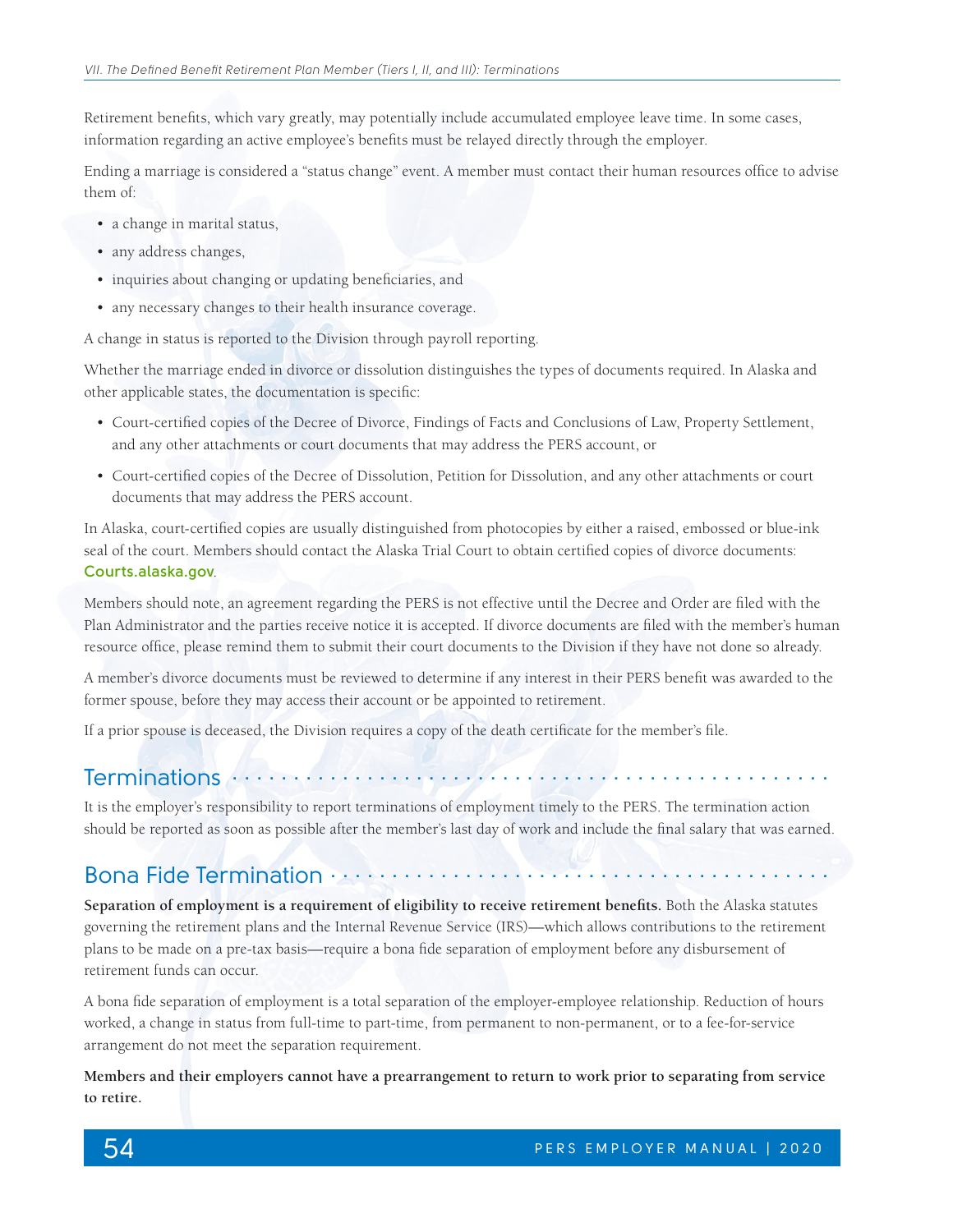The retirement systems require a break in service before a member can return to work with the same employer. If a member reemploys with the same employer before the required break period has elapsed, the member's retirement will be reviewed to determine if a valid separation occurred. **If a prearrangement for reemployment is discovered, the member's separation of employment will be invalid and all retirement benefits, including retiree medical claims, must be repaid to the retirement system.** 

The requirements for bona fide termination apply to both PERS/TRS DB and DCR plans. If a member intends to withdraw retirement funds or participate in the DCR retiree medical plan, there can be no prearrangement for reemployment with the same employer prior to termination of employment. If a PERS/TRS DCR member terminates employment and withdraws their funds or participates in the medical plan, they must fulfill the required break in service before reemploying with the same employer.

If no prearrangement is evident, but the member returns to the same employer without fulfilling the required break in service period, the member's benefit will be coded as an early distribution and an additional 10% tax penalty will be applied by the IRS on benefits received.

- **If a member is under age 62 at retirement,** they are required to have a 6-month break in service before returning to work for the same employer.
- **If a member is age 62 or older at retirement,** they are required to have a 60-day break in service before returning to work for the same employer.

*Again, no prearrangement for reemployment can occur prior to the member's retirement. Please see* **Alaska.gov/drb** *for consequences for violations.*

## Refunds � � � � � � � � � � � � � � � � � � � � � � � � � � � � � � � � � � � � � � � � � � � � � � � � � � � � �

When a member terminates employment, they may request a refund of their account by completing the *Refund Election* form (gen008). The form is available on the Division's website.

• *[PERS Defined Benefit Refund Election](http://doa.alaska.gov/drb/forms/pdf/gen008.pdf)* form: **Alaska.gov/drb/pdf/forms/gen008.pdf**

#### **If a member refunds their PERS account, they forfeit all retirement benefits, including tier status, future pension, and medical coverage.**

The refundable amount to a terminated member includes:

- Member mandatory contributions,
- Any indebtedness principal and interest payments, and
- Interest earned on the contributions

Members must be terminated from employment for at least 60 days before a refund will be issued.

There are two ways to receive a refund payment:

- A one-time payment
- A direct rollover

Members may rollover their refund only into a qualifying plan. Please advise the member to read the *Refund Election* form instructions on their choices for payment or rollover. Members may want to speak to a tax advisor before making a decision. The Division does not give tax advice.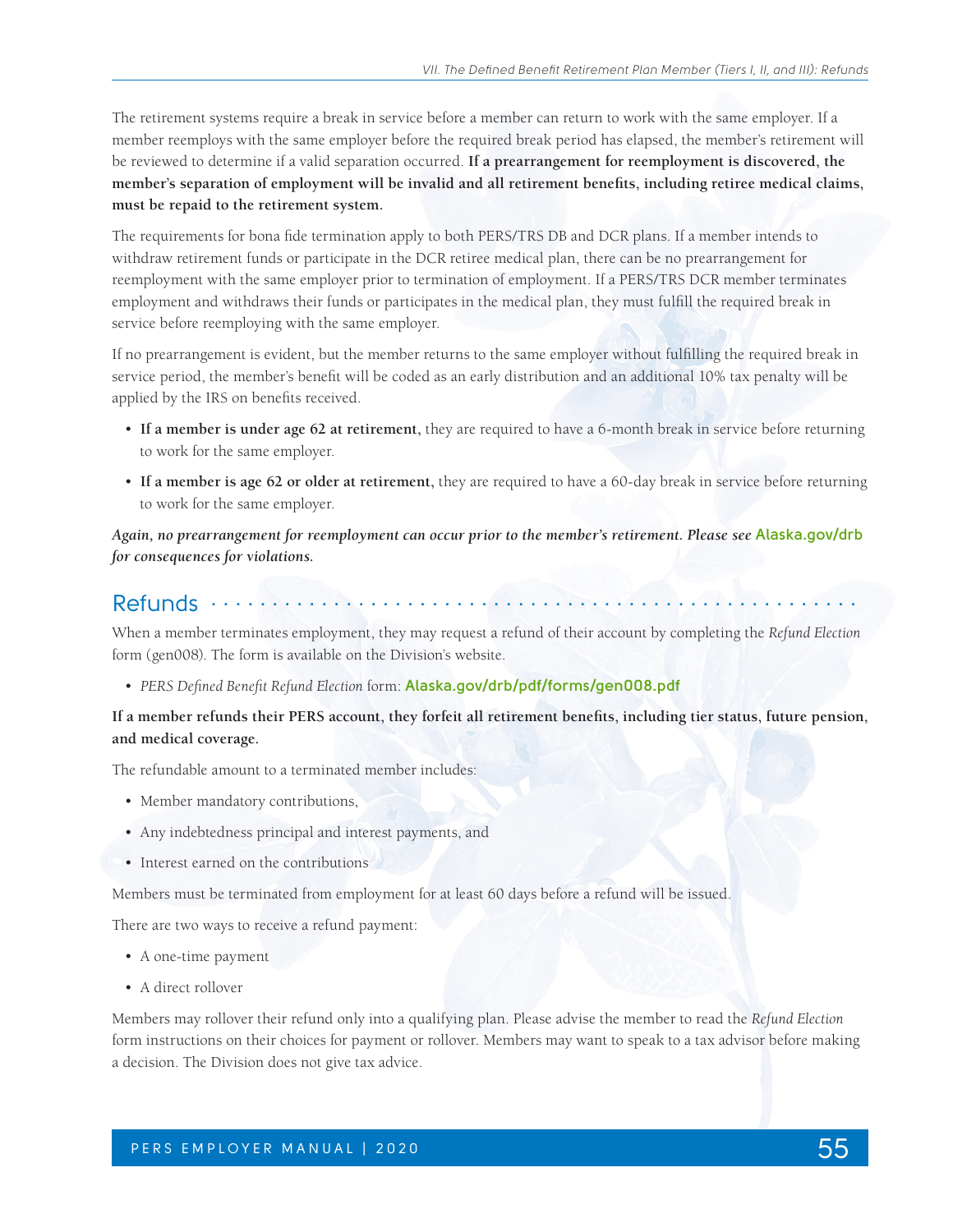A refund of contributions does not include the employer contributions that have been made or the investment income earned.

Terminated members who are married may not receive a refund of their member contribution account (if balance is greater than \$5,000) unless their spouse gives written consent. Terminated members who are divorced may not receive a refund of their member contribution account unless they can show that their former spouse was not granted an entitlement to the account. The member will need to send court-certified copies of the divorce decree and property settlement to the Division if they have not already done so.

If a qualified domestic relations order (QDRO) has been filed awarding the former spouse a monthly benefit, the court would have to amend the QDRO to allow for a refund of the member's contribution account as a lump-sum pay out.

## 

If no application for benefits or for refund has been filed with the administrator by July 1 following the date on which an inactive member—except an employee on LWOP or layoff status—would attain age 75, or, if no application for benefits or for refund has been filed with the administrator within the 50 years following the most recent date on which the employee was an active member, benefits or refunds may not be paid under AS 39.35.095 - 39.35.680 and the member's records may be destroyed.

#### 

If the member's contributions have already been taxed, no more taxes or penalties will be taken from them. This includes indebtedness payments which may have been made with after-tax dollars.

Contributions which have already had taxes paid on them may not be rolled over into an Individual Retirement Arrangement (IRA).

The federal government may charge a penalty when untaxed PERS and TRS contributions and interest are refunded in one lump-sum before age 59-1/2.

The PERS and TRS must withhold 20 percent federal income tax on all untaxed, lump-sum accounts directly refunded to members. The 20 percent tax does NOT apply to PERS or TRS refunds that are rolled DIRECTLY into an IRA or other qualified plans.

The following have NOT been taxed at the time of contribution:

• PERS members' mandatory employee contributions made after December 31, 1986 and all interest earned on those employee contribution accounts.

Please direct questions about taxes to the IRS or a tax expert. The Division cannot give tax advice.

## **Retirement** de des antes estados de contra de contra estados de la propos

Providing the member is vested in the system, they are first eligible to retire based on either age or years of service requirements. Three things must happen for a member to retire: they must be eligible to retire, they must terminate their employment, and they must submit a completed retirement application to the Division postmarked no later than the last day of the month prior to when benefits are to begin. The Division recommends applications be submitted 60 days in advance of retirement to enable timely payment of benefits. If the Division does not receive applications by this requested time, eligibility reporting to the health carrier may be delayed.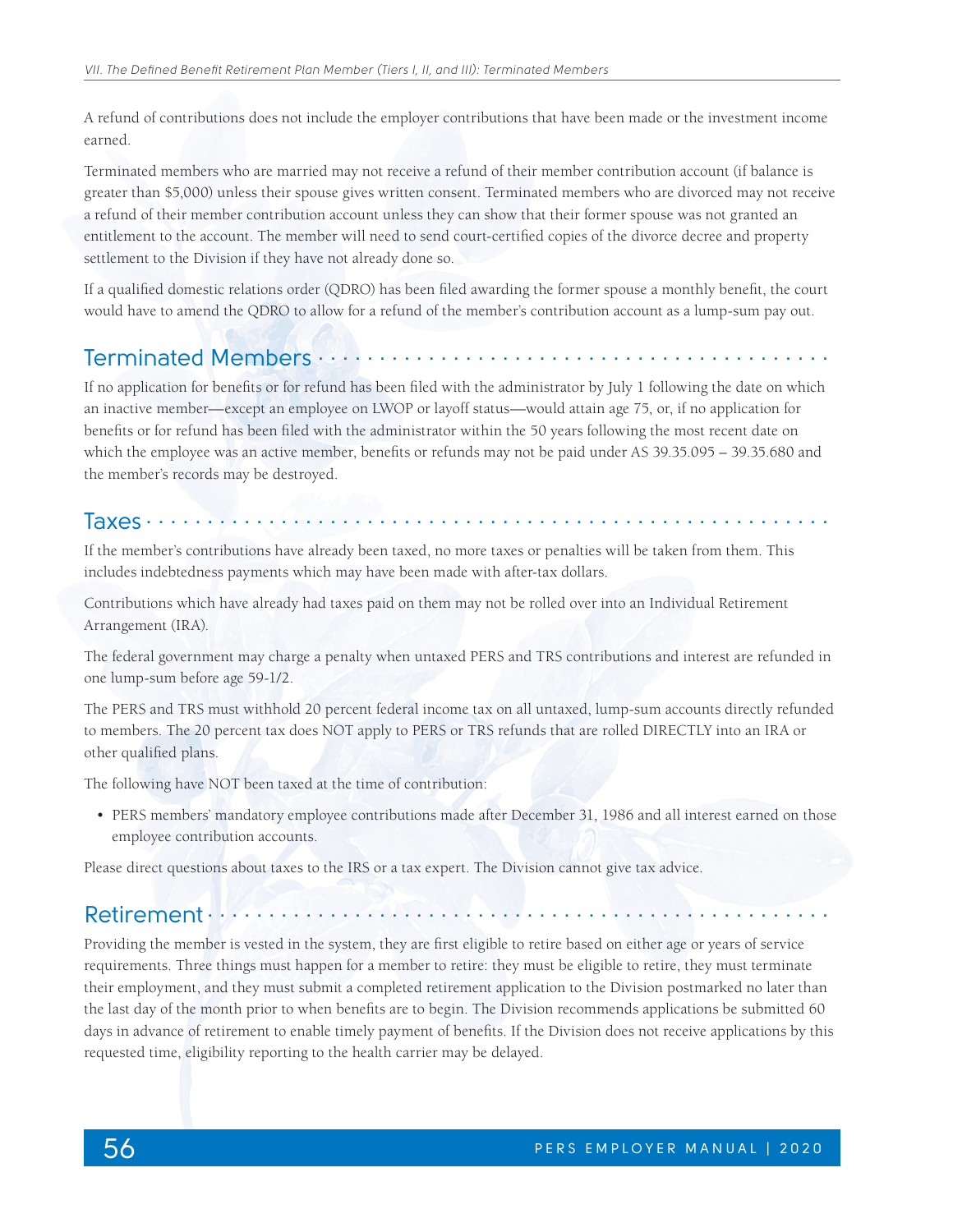Retirements are always effective the first day of the month. If a member works any day in the month they intend to retire, they are not eligible to retire until the first day of the following month.

For example, to retire May 1, the completed retirement application should be submitted to the Division in March. The last day a retirement application can be accepted for a May 1 retirement is if it is postmarked or received no later than April 30.

## *Minimum Requirements for Age-Based Retirement*

- Vested (5 years of credited service) and age 55 for normal retirement or age 50 for early retirement if member first entered the PERS before July 1, 1986 (Tier I), or
- Vested (5 years of credited service) and age 60 for normal retirement or age 55 for early retirement if member first entered the PERS on or after July 1, 1986 (Tier II or Tier III).
- Two paid-up years of PERS service if the member is vested in the TRS.

Under early retirement, the monthly pension check is actuarially reduced based on the member's age at the time of retirement. The reduction is six percent for each full year (or .5 percent for each month) prior to the normal age requirement. The early retirement reduction is effective for the lifetime of the pension benefit.

## *Minimum Requirements for Service-Based Retirement*

- 20 paid-up years of PERS service as a peace officer or fire fighter, or
- 30 paid-up years of PERS service as an all-others member.

Members retiring based on years of service are encouraged to have their service verified by the employer before terminating employment to ensure they have the required amount of service. This is important if they are terminating right on the date of reaching the 20 or 30 years, if they have part-time or seasonal employment, or if they have periods of leave without pay during their employment. Members should not leave employment until they are absolutely certain they are eligible to retire. It is the member's responsibility to be sure they are eligible for retirement before they terminate employment.

Military credit for service prior to PERS entry may not be used to satisfy the 20 or 30 years needed to retire. **Temporary credit** may be used to satisfy the 20 or 30 years needed to retire under certain circumstances.

Refunded service that has not been fully repaid will not count towards retirement eligibility.

Employers and members are encouraged to contact their Regional Counselor for more information on retirement eligibility.

## *Benefit Calculation*

The pension benefit calculation is dependent on the member's years of service as well as their Average Monthly Salary (AMS). The salary history during the member's PERS employment is reviewed to determine which consecutive set of salary years will be used for the calculation of their AMS. Once determined, the total salary is divided by the number of months and partial months they worked to determine the monthly average.

To include the last year's salary as one of their high years, members must have worked at least 115 days of creditable service during that year. If the member terminates employment before working 115 days in their last year of employment, their last year's salary will not be included in their AMS.

Employers and members are encouraged to contact their Regional Counselor for more information on retirement eligibility.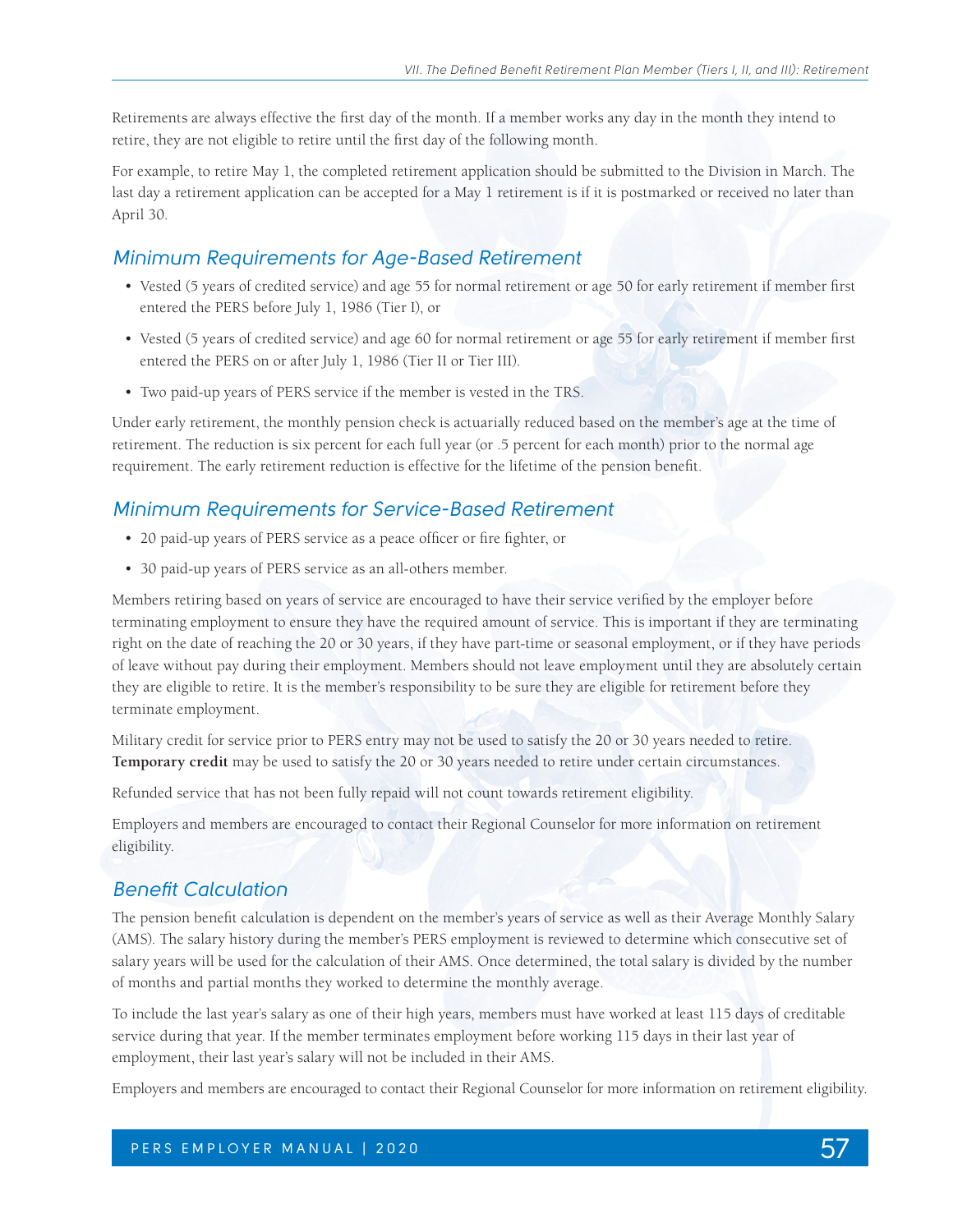## *Checklist for Pre-Retirement Planning*

Members should be encouraged to:

- contact the Member Service Center (MSC) and request an estimate of benefits and retirement application packet at least 120 days before the member's prospective date of retirement,
- arrange for a counseling appointment, and
- fill out their packet and mail it to the Division at least 60 days before their retirement effective date.

## Conditional Service Benefit  $\cdots$   $\cdots$   $\cdots$   $\cdots$   $\cdots$   $\cdots$

Members may be eligible for a conditional service benefit from the PERS if:

- they are vested in the TRS in either the DB plan or the DCR plan,
- are eligible for a TRS retirement benefit, and
- have at least two paid-up years of PERS membership service.

Conditional service benefits, when both plans are DB plans, are calculated based on the highest salaries the member earns in either system. For example, if the TRS salary is higher than the PERS salary, the TRS salary will be used to calculate the PERS conditional benefit amount.

Conditional service benefits, when the vested TRS plan is a DCR plan, are calculated using only the PERS salaries. Due to the defined contribution plans having no average salary definition, the salaries earned in the conditional service plan will be used for calculation. No defined contribution salaries will be used.

For deferred members who elected to have their service reinstated prior to July 1, 2010, conditional service benefits will not be paid unless the reinstatement indebtedness is paid in full.

Also eligible for a conditional service benefit from the PERS are members who were first hired as a legislative member:

- Before May 30, 1987, who have at least 60 days of paid-up service during each of five legislative sessions, or
- After May 29, 1987, who have at least 80 days of paid-up service during each of five legislative sessions.

Contact your Regional Counselor for more information on conditional service benefits.

## Public Service Benefit  $\dots \dots \dots \dots$

If a member has service in both the PERS and the TRS Defined Benefit plans and is not vested in either one, they may be able to combine their PERS and TRS service under the public service benefit provision in the PERS. They must have a minimum of two years in the PERS, and when combined with the TRS service, must have a total of five or more years to be eligible. There is a cost that is borne by the member for this benefit.

**Exception:** A member of the PERS DB plan employed by an employer who only participates in the PERS DCR plan will accrue DCR benefits in addition to their PERS DB plan benefits.

Members should be encouraged to contact their Regional Counselor or the Division's Member Service Center toll-free at (800) 821-2251 or in Juneau at (907) 465-4460, or by email at *doa.drb.mscc@alaska.gov* for more information.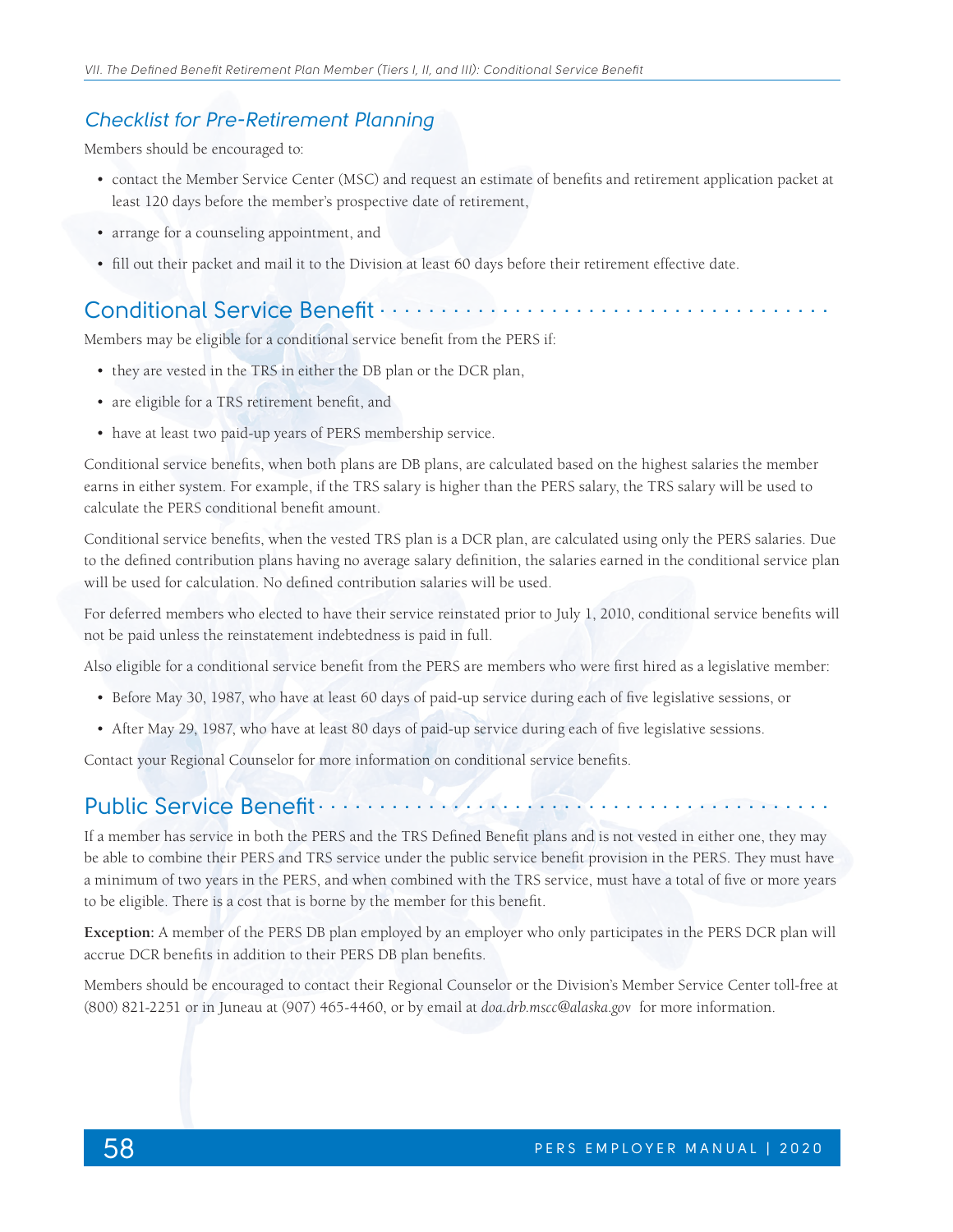# A to P Conversion  $\cdots$

When an employee in the plan who was employed as a dispatcher in a state trooper office, police or fire department, or correctional facility (other than as a correctional officer or correctional superintendent), applies for appointment to retirement, the employee may convert the credited service for that position to credited service as a peace officer by claiming the service as peace officer service. An employee who has converted credited service to peace officer service under this subsection shall be treated as a peace officer for purposes of AS 39.35.095 – 39.35.680.

When the member claims this credited service as peace officer service, an indebtedness of the member to the plan shall be established. The indebtedness is equal to the full actuarial cost of the conversion of the credited service to treatment as a peace officer service. Any outstanding indebtedness that exist at the time the member is appointed to retirement shall require an actuarial adjustment to the benefits payable based upon the conversion of the credited service.

For further information, please contact the Division.

## Effects of PERS on Social Security Benefits  $\cdots$

Not all PERS employers participate in Social Security. If you need information on whether you participate in Social Security, contact the State Social Security Administrator in the Division's Audit Unit.

A PERS pension benefit may reduce the benefit amount a member is entitled to under Social Security if the member did not pay Social Security taxes during their PERS employment. If the member pays into Social Security during their PERS employment, their Social Security benefits will not be reduced. *Not all PERS employers participate in Social Security.*

For members who did not pay Social Security taxes while working for the State of Alaska or a local government or school district, there are two laws that may reduce their Social Security benefits: the Windfall Elimination Provision and the Government Pension Offset.

## *Windfall Elimination Provision*

The Windfall Elimination Provision affects people who have earned a pension from the PERS and did not pay Social Security taxes during their PERS employment, but who also worked at other jobs where they paid Social Security taxes long enough to qualify for retirement benefits. If a member is subject to the Windfall Elimination Provision, a different formula is used to calculate their Social Security retirement benefits to prevent a windfall in benefits.

The Windfall Elimination Provision does not apply if the member first became eligible to retire prior to 1985, or if they have 30 years of "substantial" earnings during their Social Security-covered employment.

## *Governmental Pension Offset*

The Governmental Pension Offset affects the Social Security benefits members may be eligible to receive as a spouse or widow(er). Under the offset provisions, some or all of the Social Security spouse's or widow(er)'s benefit may be offset by the member's PERS pension if they did not pay Social Security taxes during their PERS employment.

For information on these federal provisions, employers and members are encouraged to contact the Social Security office and request Publication No. 05-10045 for the Windfall Elimination Provision or Publication No. 05-10007 for the Governmental Pension Offset. Contact the Social Security Administration toll-free at (800) 772-1213 or visit the Social Security Administration website at **SSA.gov**.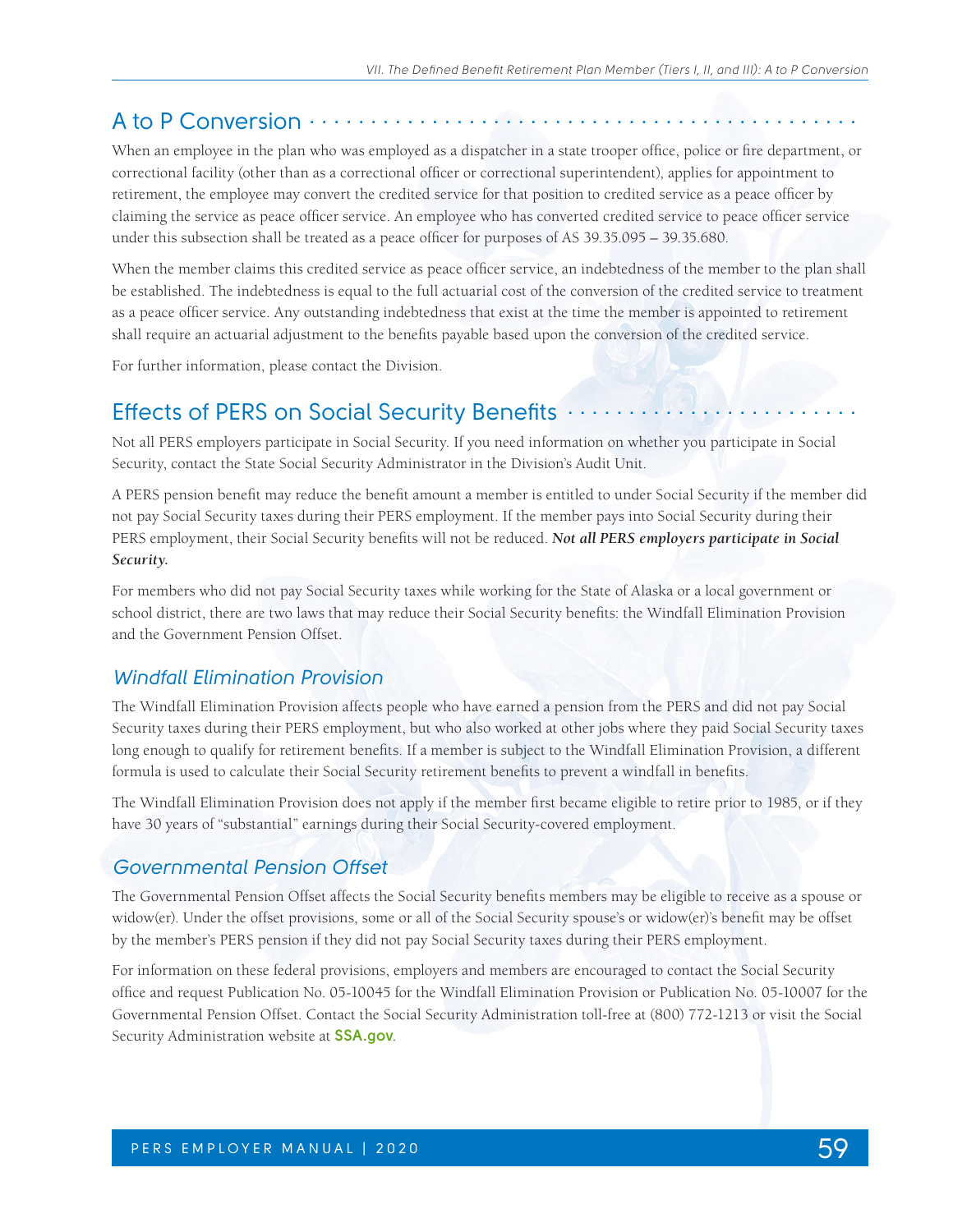## Retired Member Medical Benefits  $\cdots$

Along with a monthly pension check, retirement benefits may include a major medical plan for retired members, disabled members, and survivors who are receiving a monthly PERS benefit. The retiree medical plan is a different plan than the coverage that you provide as an employer.

## *Medical Coverage at Retirement*

The following benefit recipients, their spouse and eligible dependent children will be covered by the system-paid AlaskaCare Retiree Health Plan when they start receiving monthly benefits:

- All members regardless of date of hire if they are receiving PERS disability benefits.
- Members who retire after 30 years of membership service (25 years if a peace officer or fire fighter), and their survivors.
- Members who first entered the PERS before July 1, 1986 (Tier I), and their survivors.
- Members who first entered the PERS on or after July 1, 1986, but before July 1, 1996 (Tier II), and their survivors if they are at least age 60.
- Members who first entered the PERS on or after July 1, 1996 (Tier III) and their survivors if they are at least age 60 and have at least **10 years of credited service.**

#### **Credited service includes all service claimed in the system as long as that service is used in the final calculation of the retired member's pension check.**

Retiree medical coverage ends when the retired member or survivor dies or is no longer eligible to receive monthly benefits.

Retired members who do not qualify for the system-paid medical coverage may purchase medical coverage for themselves, spouse, and eligible dependent children. These members will pay the monthly premium for as long as they want the coverage.

The retiree AlaskaCare plan covers major medical services and prescription drugs. There are limited preventative services covered under the plan. For more information regarding the medical plan including a current description of the benefits, please refer to the *AlaskaCare Retiree Health Insurance Information Booklet.*

• *[AlaskaCare Retiree Health Insurance Information Booklet:](http://doa.alaska.gov/drb/ghlb/retiree/pdf/2003-retiree-handbook.pdf)* **AlaskaCare.gov/retiree/publications/booklets.html**

## *Optional Health and Life Plans*

PERS benefit recipients may elect to pay a premium for additional health and life coverage as follows:

- Dental-Vision-Audio (DVA) coverage for self, spouse, and eligible dependent children,
- Long-Term Care (LTC) coverage for self and spouse, and
- Select Life Insurance (if participating in the State-sponsored Select Life Insurance Plan at time of retirement).

Benefit recipients must pay the monthly premium for as long as they desire coverage.

For more information regarding the optional health plans, including enrollment restrictions, please refer to the AlaskaCare Retiree Health Insurance Information Booklet.

• *[AlaskaCare Retiree Health Insurance Information Booklet:](http://doa.alaska.gov/drb/ghlb/retiree/pdf/2003-retiree-handbook.pdf)* **AlaskaCare.gov/retiree/publications/booklets.html**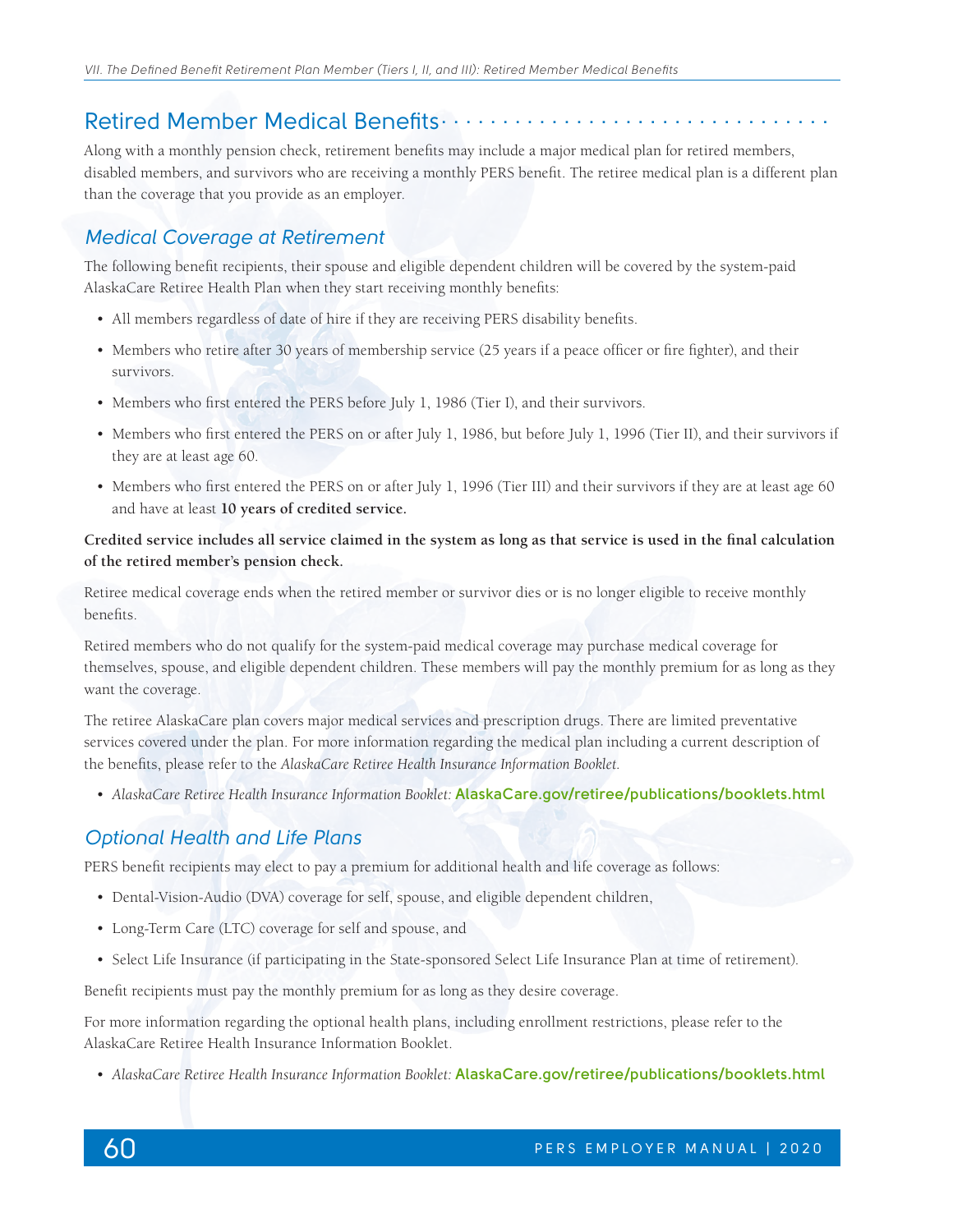Members seeking more information regarding the optional LTC plans, including enrollment restrictions, please refer to the *State of Alaska Long-Term Care Booklet*.

• *[State of Alaska Long-Term Care Booklet:](http://doa.alaska.gov/drb/ghlb/retiree/pdf/bronzebw.pdf)* **AlaskaCare.gov/retiree/publications/booklets.html**

The premium amounts for the retiree medical coverage, DVA and LTC, and the Select Life Insurance will be deducted from the retired members monthly pension check. If the amount of the pension check is less than the total of the premiums due, the benefit recipient must pay the premiums directly to the claims administrator.

Contact your Regional Counselor for more information on the retiree medical coverage, DVA and LTC, and the requirements to continue Select Life Insurance.

#### *Medicare*

The AlaskaCare Retiree health plan was created by statute to provide health coverage to eligible retirees and their dependents in 1975. Alaska Statute Sec. 39.35.535(b) requires that the retiree health plan become supplemental to federal old-age benefits available at age 65. This statute has been in effect since 1975. The *AlaskaCare Retiree Health Insurance Information Booklet* section titled, "Effects of Medicare" states: "*If you do not enroll in Medicare coverage, the estimated amount Medicare would have paid will be deducted from your claim before processing by this plan.*"

Members should contact Medicare about three months before their 65th birthday to sign up for Medicare. They can sign up with Medicare even if they do not plan to retire at age 65. Members who are still working and covered by an employer-sponsored health insurance plan may be able to defer enrollment in Medicare. Employers should encourage their members to contact Medicare to ensure they comply with the current requirements.

There are several parts to Medicare and there are time limit requirements to enroll timely to avoid penalty at a later date.

For more information regarding Medicare benefits, employers and members should contact the local Medicare office, or call the toll-free number (800) 772-1213, or visit the Medicare website at **Medicare.gov.**

#### **Retired Member AlaskaCare Benefits Supplemental to Medicare**

When a retired member turns 65, Medicare becomes the primary health plan and the retired member's AlaskaCare plan becomes a supplemental plan. For services covered by both plans, the claims are paid first by Medicare and then by AlaskaCare. Most people are eligible for premium-free Part A. Social Security will send you a letter if you are not eligible for Part A. Members must provide a copy of that letter to the AlaskaCare health claims administrator and AlaskaCare will continue to pay as their primary plan for Part A services. If a retired member does not enroll in Medicare at age 65, AlaskaCare will estimate what Medicare would have paid and deduct that amount before paying expenses, regardless of any other insurance which you may have. Members will have a larger part of the bill to pay. **Remember:** Everyone is eligible to enroll in Medicare Part B and should do so at age 65 to avoid paying for uncovered expenses.

AlaskaCare coordination may provide up to 100% of covered expenses, less any deductible that has not been met. For retired members who have not enrolled in Medicare at age 65, the AlaskaCare plan will estimate what Medicare would have paid and deduct that amount before paying medical expenses.

• [Medicare and the AlaskaCare Retiree Health Plan](http://doa.alaska.gov/drb/ghlb/retiree/retiree-medicare-information.html): **AlaskaCare.gov/retiree/medicare**

Members seeking more information on coordination between Medicare and the AlaskaCare Retiree Health Plan should contact the Division's Member Service Center at (800) 821-2251 toll-free or (907) 465-4460 in Juneau, or by email at *doa.drb.mscc@alaska.gov*.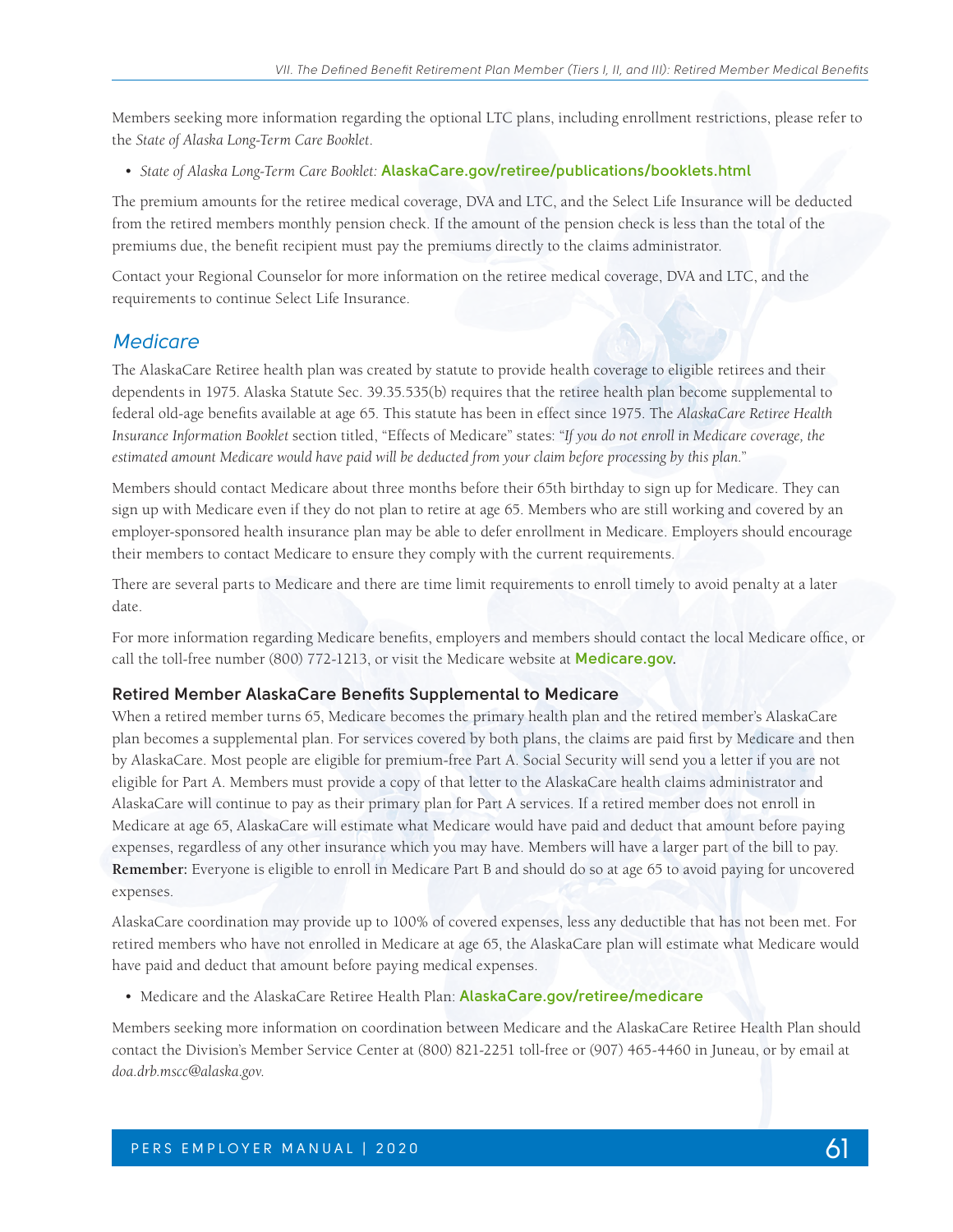#### **More Information**

Additional information is available from the federal Medicare website at **Medicare.gov**. If members have questions about Medicare, have them contact the nearest Social Security office or call toll-free, (800) 772-1213 or visit the Social Security website at **SSA.gov**.

The State of Alaska Medicare Information Office can also offer one-on-one counseling to Medicare beneficiaries and their families, seminars for those new to Medicare, and other resources. Call toll-free at (800) 478-6065 in Alaska or (907) 269-3680 in Anchorage.

## Voluntary Savings Plan  $\dots\dots\dots\dots$

The Voluntary Savings Plan (VSP) is a separate post-tax account available to all DB members of the PERS.

Enrollment or changes in participation in the plan can occur at any time and will take effect the first of the month following receipt of the enrollment or change form. Members can terminate their enrollment at any time. Termination will take effect the first of the following month following receipt of the form to discontinue.

Members can contribute a minimum of \$5.00 and up to a maximum of 5% of their gross salary to the plan. The VSP provides an opportunity for employees of the PERS to invest their money in an account that will accrue 4.5% interest until the funds are disbursed to the employee in the form of a lump sum payment, life annuity, or installments over a designated period of time. Active employees can access their VSP account if experiencing a financial need. Employees can submit a payment request to the Division stating their financial need and receive either full payment of their account balance, including interest earned, or they can request a portion of their account to be distributed. If the employee is requesting a partial distribution, interest will be paid first then any remaining portion of the request will be paid from the post-tax contributions made.

Although the post-tax contributions that are made to a VSP account would not be taxed when payment is made, the interest that accrues on voluntary contributions is considered income and is taxable upon payment of the account.

For more information, members should contact their Regional Counselor.

For information regarding setting up this payroll deduction, employers should contact their PERS e-Reporting contact.

• [Voluntary Savings Plan brochure and forms](http://www.doa.alaska.gov/drb/forms/forms2.html#V): **Alaska.gov/drb/pers/employee/plan/voluntarySavingsPlan.html**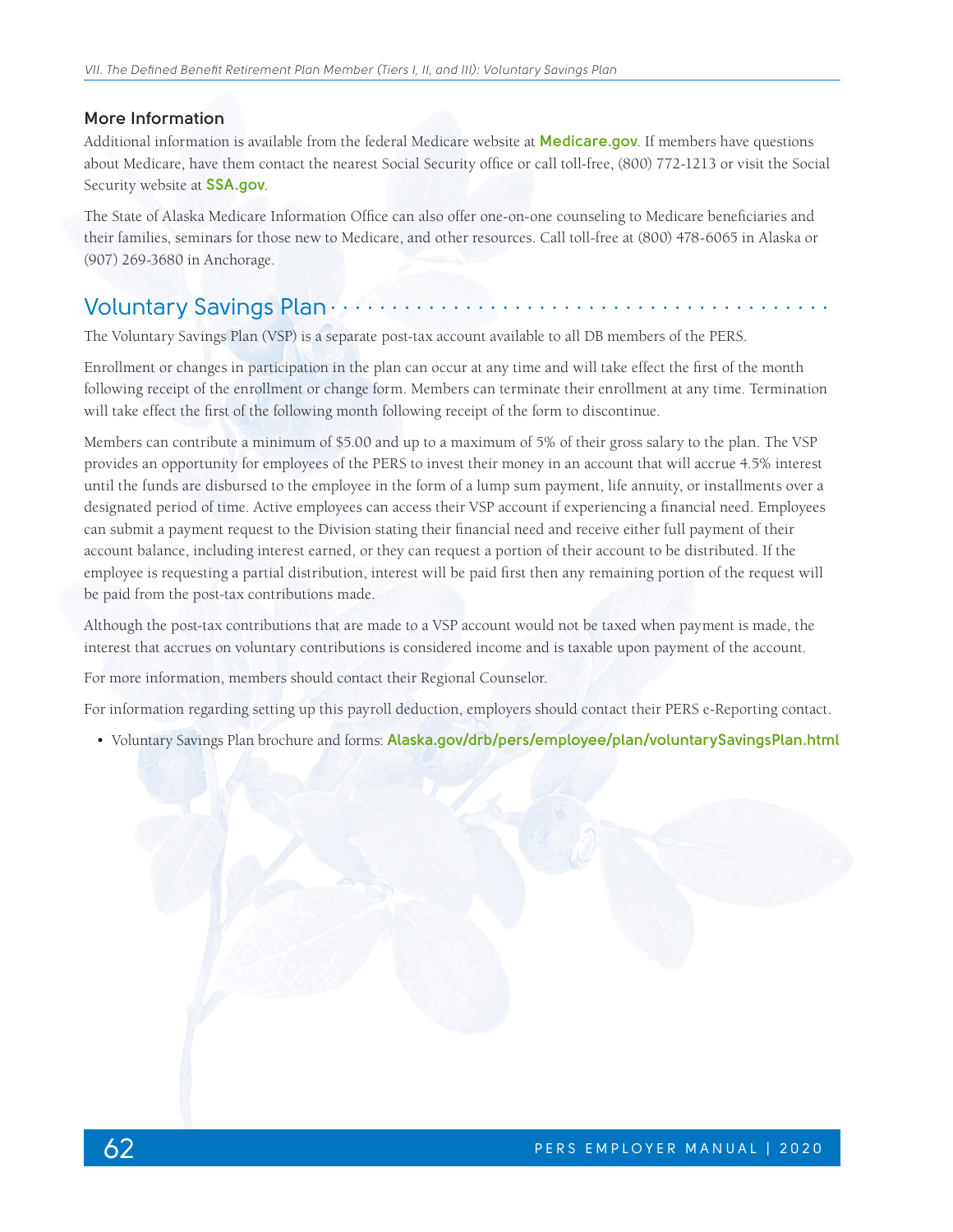# VIII. Miscellaneous

## Compensation� � � � � � � � � � � � � � � � � � � � � � � � � � � � � � � � � � � � � � � � � � � � � � � �

Member salaries in the PERS are based on the period that includes the first pay period ending in January of a year through the last pay period ending in December of that year. Salaries must be reported by payroll year even if the employer payroll year differs.

PERS salaries include payment for services provided to the employer such as:

- hours worked.
- overtime, and
- on-call and standby pay, not always what was paid.

PERS salaries do not include:

- payment for travel or per diem,
- uniform or tool allowance,
- payment for leave cash-ins,
- terminal leave payouts,
- payments representing an employer expense,
- severance pay or other separation bonuses,
- workers' compensation,
- retirement or welfare benefits, or
- cost-of-living differentials.

# Leave Run Outs $\cdots$

To receive PERS service credit, members must be in pay status the regularly scheduled day before and the regularly scheduled day after the period of leave. Members are required to physically return to work after periods of paid leave to receive credit for the leave period in the PERS. Members cannot receive service credit, even if a return to work occurs, if the position the member occupied has been filled and the member effectively terminated employment the date leave began. The Division will investigate potential sham transactions.

Employers are responsible for correctly reporting member termination dates. If a member is on leave and terminates employment, the employer should back up the termination date to the last day the member actually worked.

This is in accordance with 2 AAC 08.110. *Separation and Terminal Leave*:

- 1. Payment for unused personal leave shall be allowed upon separation from service. The payment equals the cash value of the employee's personal leave balance at the time of separation from state service.
- 2. Employees who go on personal leave and subsequently give notice of resignation, or who do not return to work, will be considered to have separated on the last day worked. No additional leave will accrue after the last day worked.
- 3. Any exception to the policy stated in (b) of this section requires the prior written approval of the Commissioner of Administration.

For further information on leave run outs, please review the Alaska Administrative Manual or contact the Employee Call Center at (907) 465-3009 or by email at *Employeecallcenter@alaska.gov*.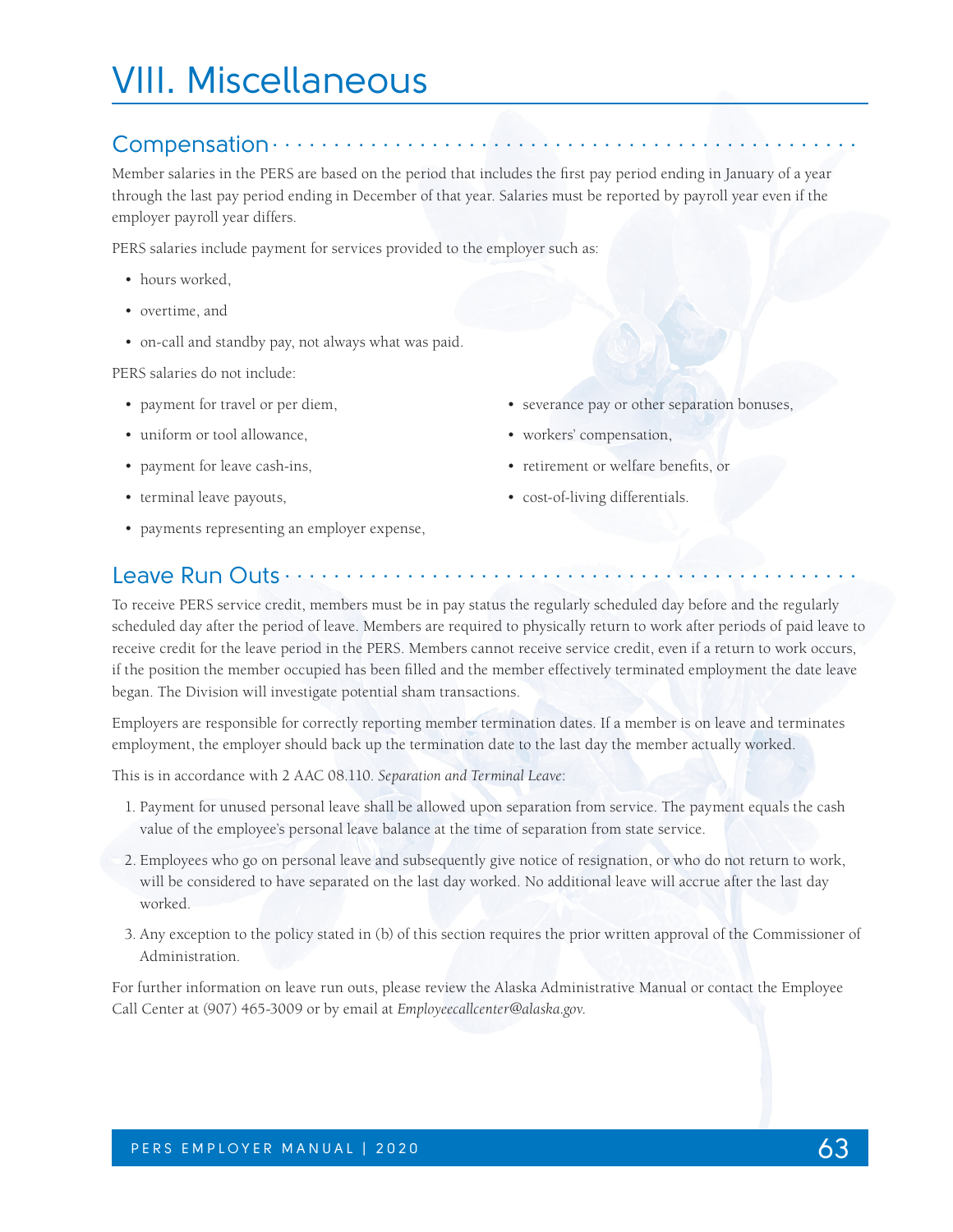# Verifications of Service  $\cdots$

The employer may receive a request to verify periods of employment in the PERS for their past or current members. The verification request can be made by the Division or the member. It is most often requested by the Division at the time of retirement or when an anomaly is found with a member's service records. The member most often requests the verification if they are retiring based on years of service in the system.

Members are encouraged to periodically review their service history as shown on their annual statements or in Member Services online to ensure it has been correctly reported to the PERS. If any discrepancies are noted, members should contact the employer they were serving with at the time for more information. If an error has occurred, employers will have to take action to correct service with the PERS. To correct service with your current employees, you will need to send the correction with your payroll report to the Division. To correct service with past employees, employers must send in a verification of the member's service on the approved forms.

- *Verification of Salary and Service* (02-1883): **Alaska.gov/drb/pdf/forms/02-1883.pdf**
- *Verification of Part-time Hours and Salaries* (pers022): **Alaska.gov/drb/pdf/forms/pers022.pdf**

Instructions for completing the verifications of service are provided on the forms. If you require any assistance with completing the verification of salary and service forms, please contact your Regional Counselor.

If a member elected the Alternate Service Option under Alaska Statute 39.35.300 or 39.35.310, to correct service performed as a non-certificated employee of a school district, the Alaska Vocational Technical Center or a state boarding school, please verify service using the following form:

• *Alternate Option Verification of Service* (pers021): **Alaska.gov/drb/pdf/forms/pers021.pdf**

It is important that the employer provide complete accurate information on salary and service for members. The information verified by the employer will be used to determine retirement eligibility and other retirement benefits.

# Records Retention  $\dots \dots \dots$

As part of the employer's participation agreement, it is the responsibility of the employer to verify service and salaries and to keep accurate records for each member. PERS is a 20- to 30-year retirement system and when a member retires, the employer may be asked to verify salary and service dates that occurred up to 30 or more years in the past.

Information that may be requested from the Division includes: hire and termination dates, salaries, member occupational codes, part-time or full-time status, elected official waivers, part-time hours worked, payroll reporting, calendar year salaries, seasonal leave and return dates, and all periods of leave without pay.

## Make-Whole Agreements and Grievance Settlements  $\cdot$

- Contact your Regional Counselor
- Provide a tentative copy of agreement to the Division for approval of awards to member's retirement accounts
- Submit final agreement for service corrections

When the employer is entering into a make-whole agreement or a grievance settlement with a current or former member, the Division must approve any terms and conditions that affect the member's retirement accounts. This requirement is to ensure that the award is in compliance with the PERS statutes and regulations.

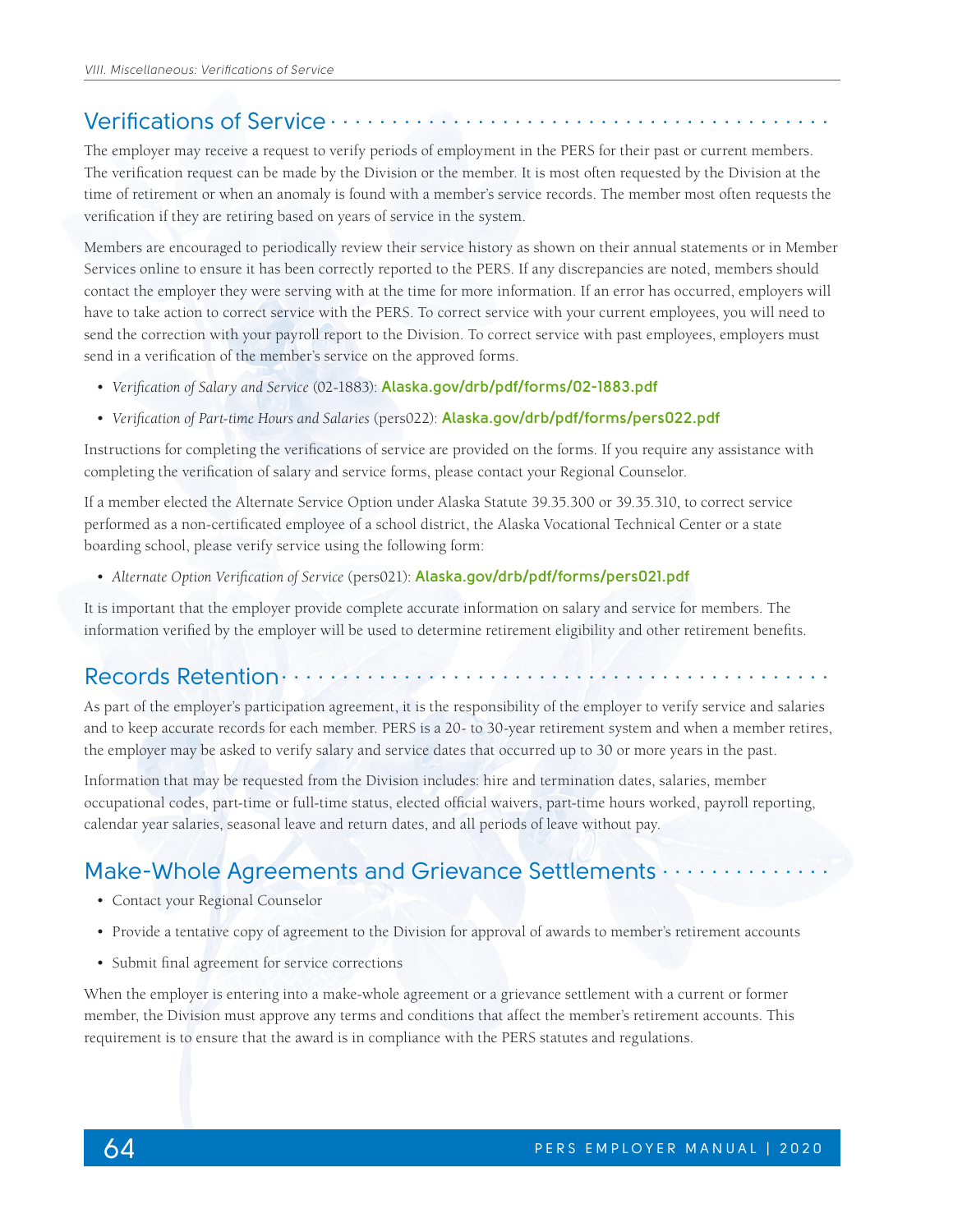